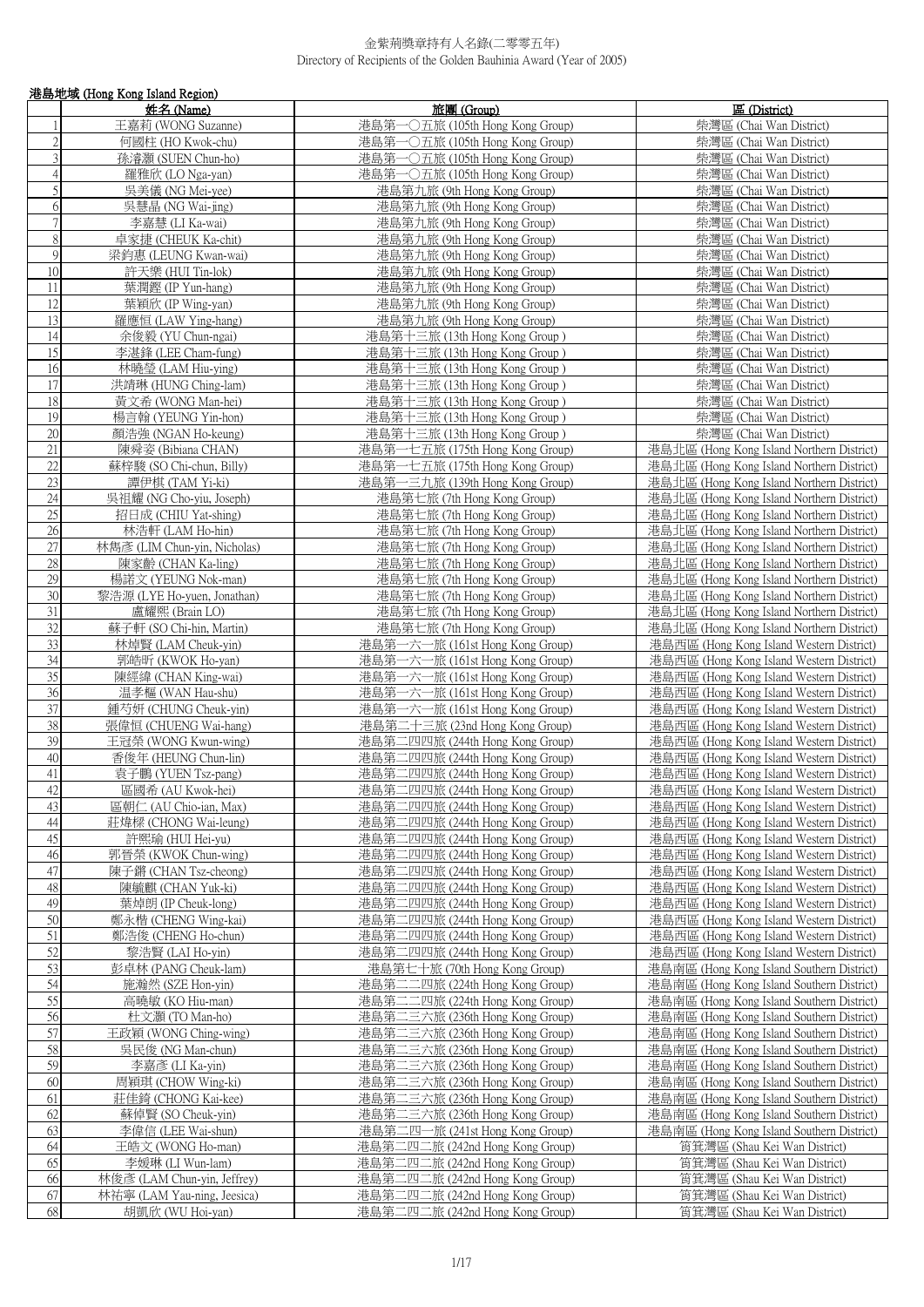|            | 姓名 (Name)                                      | 旅團 (Group)                                                         | 區 (District)                                       |
|------------|------------------------------------------------|--------------------------------------------------------------------|----------------------------------------------------|
| 69         | 郭倩姮 (KWOK Sin-hang)                            | 港島第二四二旅 (242nd Hong Kong Group)                                    | 筲箕灣區 (Shau Kei Wan District)                       |
| 70         | 楊嘉穎 (YOUNG Ka-wing, Jessica)                   | 港島第二四二旅 (242nd Hong Kong Group)                                    | 筲箕灣區 (Shau Kei Wan District)                       |
| 71         | 盧光正 (LO Kwong-ching)                           | 港島第二四二旅 (242nd Hong Kong Group)                                    | 筲箕灣區 (Shau Kei Wan District)                       |
| 72         | 關樂敏 (KWAN Lok-man)                             | 港島第二四二旅 (242nd Hong Kong Group)                                    | 筲箕灣區 (Shau Kei Wan District)                       |
| 73         | 黎學文 (LAI Hok-man)                              | 港島第一二五旅 (125th Hong Kong Group)                                    | 維多利亞城區 (Victoria District)                         |
| 74         | 李嘉耀 (LI Ka-yiu, Gary)                          | 港島第九十九旅 (99th Hong Kong Group)                                     | 維多利亞城區 (Victoria District)                         |
| 75         | 林嘉耀 (LAM Ka-yiu)                               | 港島第九十九旅 (99th Hong Kong Group)                                     | 維多利亞城區 (Victoria District)                         |
| 76         | 唐俊傑 (TONG Chun-kit)                            | 港島第九十九旅 (99th Hong Kong Group)                                     | 維多利亞城區 (Victoria District)                         |
| 77         | 殷文晉 (YAN Man-chun, Alex)                       | 港島第九十九旅 (99th Hong Kong Group)                                     | 維多利亞城區 (Victoria District)                         |
| 78         | 張家誠 (CHEUNG Kar-shing, Justin)                 | 港島第九十九旅 (99th Hong Kong Group)                                     | 維多利亞城區 (Victoria District)                         |
| 79         | 梁栢皓 (LEUNG Pak-ho)                             | 港島第九十九旅 (99th Hong Kong Group)                                     | 維多利亞城區 (Victoria District)                         |
| 80         | 梁皓銘 (LEUNG Ho-ming)                            | 港島第九十九旅 (99th Hong Kong Group)                                     | 維多利亞城區 (Victoria District)                         |
| 81         | 陳子佑 (CHAN Chi-yau, Hugh)                       | 港島第九十九旅 (99th Hong Kong Group)                                     | 維多利亞城區 (Victoria District)                         |
| 82         | 陳子健 (CHAN Che-kin)                             | 港島第九十九旅 (99th Hong Kong Group)                                     | 維多利亞城區 (Victoria District)                         |
| 83         | 陳健忠 (CHAN Kin-chung)                           | 港島第九十九旅 (99th Hong Kong Group)                                     | 維多利亞城區 (Victoria District)                         |
| 84         | 單柏霖 (SIN Pak-lam)                              | 港島第九十九旅 (99th Hong Kong Group)                                     | 維多利亞城區 (Victoria District)                         |
| 85         | 鄧國森 (Gordon Sammuel TANG)                      | 港島第九十九旅 (99th Hong Kong Group)                                     | 維多利亞城區 (Victoria District)                         |
| 86         | 鄭皓文 (CHENG Ho-man, Louis)                      | 港島第九十九旅 (99th Hong Kong Group)                                     | 維多利亞城區 (Victoria District)                         |
| 87         | 簡德明 (KAN Tak-ming)                             | 港島第九十九旅 (99th Hong Kong Group)                                     | 維多利亞城區 (Victoria District)                         |
| 88         | 羅俊熹 (LO Chun-hei)                              | 港島第九十九旅 (99th Hong Kong Group)                                     | 維多利亞城區 (Victoria District)                         |
| 89         | 譚亦聰 (TAM Yik-chung)                            | 港島第九十九旅 (99th Hong Kong Group)                                     | 維多利亞城區 (Victoria District)                         |
| 90         | 譚亦鍵 (TAM Yik-kin)                              | 港島第九十九旅 (99th Hong Kong Group)                                     | 維多利亞城區 (Victoria District)                         |
| 91         | 鍾嘉駿 (CHUNG Ka-chun, Matthew)                   | 港島第二六一旅 (261st Hong Kong Group)                                    | 維多利亞城區 (Victoria District)                         |
| 92         | 黃子殷 (WONG Tsz-yan)                             | 港島第一八六旅 (186th Hong Kong Group)                                    | 灣仔區 (Wan Chai District)                            |
| 93         | 李芍君 (Daisy LEE)                                | 港島第一八六旅 (186th Hong Kong Group)                                    | 灣仔區 (Wan Chai District)                            |
| 94         | 周家俊 (CHAU Ka-chun)                             | 港島第一八六旅 (186th Hong Kong Group)                                    | 灣仔區 (Wan Chai District)                            |
| 95         | 陳穎棋 (CHEN Wing-ki)                             | 港島第一八六旅 (186th Hong Kong Group)                                    | 灣仔區 (Wan Chai District)                            |
| 96<br>97   | 吳易衡 (NG Yik-hang)                              | 港島第二○八旅 (208th Hong Kong Group)                                    | 灣仔區 (Wan Chai District)                            |
| 98         | 李樂熹 (LI Lok-hei)<br>張嘉和 (CHEUNG Galen Ka-wo)   | 港島第二〇八旅 (208th Hong Kong Group)<br>港島第二〇八旅 (208th Hong Kong Group) | 灣仔區 (Wan Chai District)<br>灣仔區 (Wan Chai District) |
| 99         | 郭健楠 (KWOK Kin-nam)                             | 港島第二〇八旅 (208th Hong Kong Group)                                    | 灣仔區 (Wan Chai District)                            |
| 100        | 陳樹楠 (CHAN Shu-nam)                             | 港島第二○八旅 (208th Hong Kong Group)                                    | 灣仔區 (Wan Chai District)                            |
| 101        | 曾俊軒 (TSANG Chun-hin)                           | 港島第二〇八旅 (208th Hong Kong Group)                                    | 灣仔區 (Wan Chai District)                            |
| 102        | 黃兆臻 (WONG Siu-chun)                            | 港島第二○八旅 (208th Hong Kong Group)                                    | 灣仔區 (Wan Chai District)                            |
| 103        | 黃啟彰 (WONG Kai-cheung)                          | 港島第二〇八旅 (208th Hong Kong Group)                                    | 灣仔區 (Wan Chai District)                            |
| 104        | 楊庭威 (YEUNG Ting-wai)                           | 港島第二〇八旅 (208th Hong Kong Group)                                    | 灣仔區 (Wan Chai District)                            |
| 105        | 裴自立 (PUI Chi-lap, James)                       | 港島第二〇八旅 (208th Hong Kong Group)                                    | 灣仔區 (Wan Chai District)                            |
| 106        | 蔡偉誠 (CHOY Wai-shing)                           | 港島第二〇八旅 (208th Hong Kong Group)                                    | 灣仔區 (Wan Chai District)                            |
| 107        | 鄧鴻傑 (TANG Wilson Hung-kit)                     | 港島第二○八旅 (208th Hong Kong Group)                                    | 灣仔區 (Wan Chai District)                            |
| 108        | 吳迪峯 (NG Tik-fung)                              | 港島第二七四旅 (274th Hong Kong Group)                                    | 灣仔區 (Wan Chai District)                            |
| 109        | 陳梓峰 (CHAN Tsz-fung)                            | 港島第二七四旅 (274th Hong Kong Group)                                    | 灣仔區 (Wan Chai District)                            |
| 110        | 盧子程 (LO Tsz-ching, Jacky)                      | 港島第二七四旅 (274th Hong Kong Group)                                    | 灣仔區 (Wan Chai District)                            |
| 111        | 蕭蔚蘅 (SIU Wai-heng)                             | 港島第二七四旅 (274th Hong Kong Group)                                    | 灣仔區 (Wan Chai District)                            |
| 112        | 謝依琳 (TSE Yee-lam)                              | 港島第二七四旅 (274th Hong Kong Group)<br>港島第二二九旅 (229th Hong Kong Group) | 灣仔區 (Wan Chai District)                            |
| 113<br>114 | 孔令妍 (HUNG Ling-yin)<br>毛狄之 (MO Dick-g, Marcus) | 港島第二二九旅 (229th Hong Kong Group)                                    | 灣仔區 (Wan Chai District)<br>灣仔區 (Wan Chai District) |
| 115        | 呂東 (LUI Dawn)                                  | 港島第二二九旅 (229th Hong Kong Group)                                    | 灣仔區 (Wan Chai District)                            |
| 116        | 杜駿熙 (TO Chun-hei, Denis)                       | 港島第二二九旅 (229th Hong Kong Group)                                    | 灣仔區 (Wan Chai District)                            |
| 117        | 林海明 (LAM Hoi-ming, Sandy)                      | 港島第二二九旅 (229th Hong Kong Group)                                    | 灣仔區 (Wan Chai District)                            |
| 118        | 林楚檳 (LAM Otis)                                 | 港島第二二九旅 (229th Hong Kong Group)                                    | 灣仔區 (Wan Chai District)                            |
| 119        | 容詩蘊 (YUNG See-wan, Tiffany)                    | 港島第二二九旅 (229th Hong Kong Group)                                    | 灣仔區 (Wan Chai District)                            |
| 120        | 張子軒 (CHEUNG Chi-hin, Justin)                   | 港島第二二九旅 (229th Hong Kong Group)                                    | 灣仔區 (Wan Chai District)                            |
| 121        | 郭頌熙 (KWOK Chung-hei, Jonathan)                 | 港島第二二九旅 (229th Hong Kong Group)                                    | 灣仔區 (Wan Chai District)                            |
| 122        | 陳俊人 (CHAN Chun-yan)                            | 港島第二二九旅 (229th Hong Kong Group)                                    | 灣仔區 (Wan Chai District)                            |
| 123        | 陳彥霖 (CHAN Yin-lam, Cherub)                     | 港島第二二九旅 (229th Hong Kong Group)                                    | 灣仔區 (Wan Chai District)                            |
| 124        | 陳國俊 (CHAN Jonathan)                            | 港島第二二九旅 (229th Hong Kong Group)                                    | 灣仔區 (Wan Chai District)                            |
| 125        | 廖芷霑 (LIU Tsz-chim)                             | 港島第二二九旅 (229th Hong Kong Group)                                    | 灣仔區 (Wan Chai District)                            |
| 126        | 鄭浩超 (CHENG Ho-chiu, Derek)                     | 港島第二二九旅 (229th Hong Kong Group)                                    | 灣仔區 (Wan Chai District)                            |
| 127        | 全俐瑾 (CHUAN Li-chin)                            | 港島第二六九旅 (269th Hong Kong Group)                                    | 灣仔區 (Wan Chai District)                            |
| 128        | 李傲得 (LEE Ngo-tak, Otto)                        | 港島第二六九旅 (269th Hong Kong Group)                                    | 灣仔區 (Wan Chai District)                            |
| 129        | 鄭劍鷹 (CHENG Kim-ying)                           | 港島第二六九旅 (269th Hong Kong Group)                                    | 灣仔區 (Wan Chai District)                            |
| 130        | 王東泰 (WONG Tung-tai, James)                     | 港島第十八旅 (18th Hong Kong Group)                                      | 灣仔區 (Wan Chai District)                            |
| 131<br>132 | 伍永倫 (NG Wing-lun)<br>何昌允 (HO Cheong-wan)       | 港島第十八旅 (18th Hong Kong Group)<br>港島第十八旅 (18th Hong Kong Group)     | 灣仔區 (Wan Chai District)<br>灣仔區 (Wan Chai District) |
| 133        | 沈忠柏 (SHUM Chun-pak, Haywood)                   | 港島第十八旅 (18th Hong Kong Group)                                      | 灣仔區 (Wan Chai District)                            |
| 134        | 林偉傑 (LAM Wai-kit)                              | 港島第十八旅 (18th Hong Kong Group)                                      | 灣仔區 (Wan Chai District)                            |
| 135        | 陳希彤 (CHAN Hei-tung)                            | 港島第十八旅 (18th Hong Kong Group)                                      | 灣仔區 (Wan Chai District)                            |
| 136        | 馮梓笙 (FUNG Tsz-sang)                            | 港島第十八旅 (18th Hong Kong Group)                                      | 灣仔區 (Wan Chai District)                            |
| 137        | 潘鈺麒 (POON Yuk-ki)                              | 港島第十八旅 (18th Hong Kong Group)                                      | 灣仔區 (Wan Chai District)                            |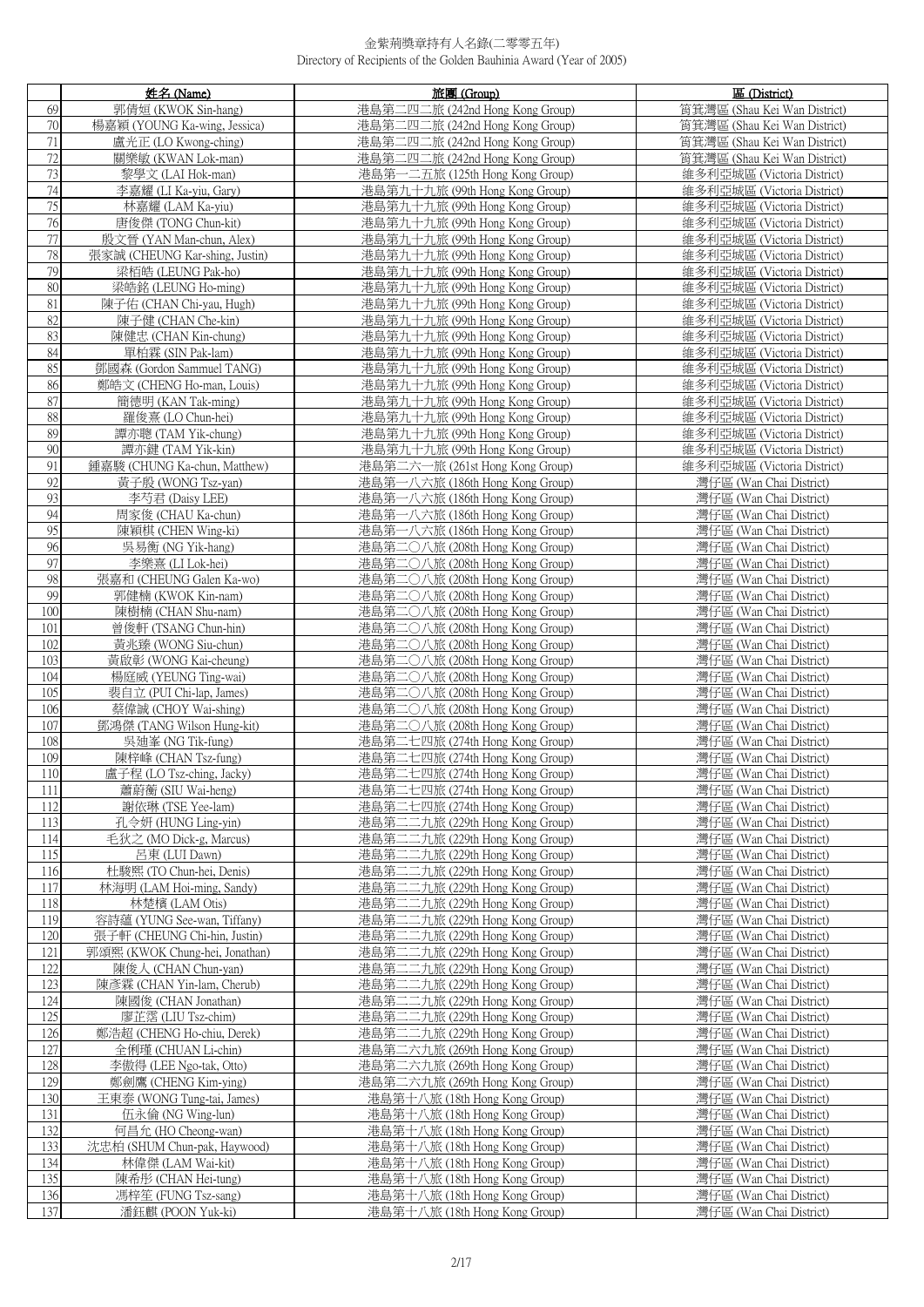|     | 姓名 (Name)                     | 旅團 (Group)                               | 區 (District)            |
|-----|-------------------------------|------------------------------------------|-------------------------|
| 138 | 王邦傑 (WONG Bon-kit, Edwin)     | 港島第十五旅 (15th Hong Kong Group)            | 灣仔區 (Wan Chai District) |
| 139 | 林凱健 (LAM Hoi-kin, Raphael)    | 港島第十五旅 (15th Hong Kong Group)            | 灣仔區 (Wan Chai District) |
| 140 | 張俊略 (CHEUNG Chun-leuk)        | 港島第十五旅 (15th Hong Kong Group)            | 灣仔區 (Wan Chai District) |
| 141 | 曹樂明 (TSO Lok-ming, Ronald)    | 港島第十五旅 (15th Hong Kong Group)            | 灣仔區 (Wan Chai District) |
| 142 | 許施能 (HUI See-nung)            | 港島第十五旅 (15th Hong Kong Group)            | 灣仔區 (Wan Chai District) |
| 143 | 陳寶堯 (Andrew CHAN)             | 港島第十五旅 (15th Hong Kong Group)            | 灣仔區 (Wan Chai District) |
| 144 | 楊德誠 (YEUNG Tak-shing, Dennis) | 港島第十五旅 (15th Hong Kong Group)            | 灣仔區 (Wan Chai District) |
| 145 | 遲振偉 (CHEE Chun-wai, Michael)  | 港島第十五旅 (15th Hong Kong Group)            | 灣仔區 (Wan Chai District) |
| 146 | 謝信 (Jason TSE)                | 港島第十五旅 (15th Hong Kong Group)            | 灣仔區 (Wan Chai District) |
| 147 | 嚴圻 (John YIM)                 | 港島第十五旅 (15th Hong Kong Group)            | 灣仔區 (Wan Chai District) |
| 148 | 何朗軒 (HO Long-hin)             | 港島第十四旅 (14th Hong Kong Group)            | 灣仔區 (Wan Chai District) |
| 149 | 李旼謙 (LI Man-him)              | 港島第十四旅 (14th Hong Kong Group)            | 灣仔區 (Wan Chai District) |
| 150 | 李菀婷 (LEE Yuen-ting)           | 港島第十四旅 (14th Hong Kong Group)            | 灣仔區 (Wan Chai District) |
| 151 | 胡愷晴 (WU Hoi-ching)            | 港島第十四旅 (14th Hong Kong Group)            | 灣仔區 (Wan Chai District) |
| 152 | 袁凱怡 (YUEN Hoi-yi, Sarah)      | 港島第十四旅 (14th Hong Kong Group)            | 灣仔區 (Wan Chai District) |
| 153 | 陳淑懿 (CHAN Shuk-yi, Joan)      | 港島第十四旅 (14th Hong Kong Group)            | 灣仔區 (Wan Chai District) |
| 154 | 黃康淇 (WONG Hong-kei)           | 港島第十四旅 (14th Hong Kong Group)            | 灣仔區 (Wan Chai District) |
| 155 | 顏孔政 (YIEN Hung-ching)         | 港島第十四旅 (14th Hong Kong Group)            | 灣仔區 (Wan Chai District) |
| 156 | 李美欣 (LI Mei-yan)              | 港島第六海童軍旅 (6th Hong Kong Sea Scout Group) | 灣仔區 (Wan Chai District) |
| 157 | 馬子愉 (MA Tsz-yu)               | 港島第六海童軍旅 (6th Hong Kong Sea Scout Group) | 灣仔區 (Wan Chai District) |
| 158 | 鄧博熙 (TANG Pok-hei)            | 港島第六海童軍旅 (6th Hong Kong Sea Scout Group) | 灣仔區 (Wan Chai District) |

## 九龍地域 (Kowloon Region)

|     | 姓名(Name)               | 旅團 (Group)                      | 區 (District)                  |
|-----|------------------------|---------------------------------|-------------------------------|
| 159 | 何沅殷 (HO Yuen-yan)      | 九龍第一〇六四旅 (1064th Kowloon Group) | 九龍城區 (Kowloon City District)  |
| 160 | 林凱欣 (LAM Hoi-yan)      | 九龍第一〇六四旅 (1064th Kowloon Group) | 九龍城區 (Kowloon City District)  |
| 161 | 張竣皓 (CHEUNG Chun-ho)   | 九龍第一〇六四旅 (1064th Kowloon Group) | 九龍城區 (Kowloon City District)  |
| 162 | 梁文亮 (LEUNG Man-leong)  | 九龍第一〇六四旅 (1064th Kowloon Group) | 九龍城區 (Kowloon City District)  |
| 163 | 梁欣婷 (LEUNG Yan-ting)   | 九龍第一〇六四旅 (1064th Kowloon Group) | 九龍城區 (Kowloon City District)  |
| 164 | 梁皓庭 (LEUNG Ho-ting)    | 九龍第一〇六四旅 (1064th Kowloon Group) | 九龍城區 (Kowloon City District)  |
| 165 | 郭雅霖 (KWOK Nga-lam)     | 九龍第一〇六四旅 (1064th Kowloon Group) | 九龍城區 (Kowloon City District)  |
| 166 | 陳珏駒 (CHAN Kwok-kui)    | 九龍第一〇六四旅 (1064th Kowloon Group) | 九龍城區 (Kowloon City District)  |
| 167 | 陳樂怡 (CHAN Lok-yee)     | 九龍第一〇六四旅 (1064th Kowloon Group) | 九龍城區 (Kowloon City District)  |
| 168 | 曾慧意 (TSANG Wai-yi)     | 九龍第一〇六四旅 (1064th Kowloon Group) | 九龍城區 (Kowloon City District)  |
| 169 | 黃德顯 (WONG Tak-hin)     | 九龍第一〇六四旅 (1064th Kowloon Group) | 九龍城區 (Kowloon City District)  |
| 170 | 鄧智諾 (TANG Chi-nok)     | 九龍第一〇六四旅 (1064th Kowloon Group) | 九龍城區 (Kowloon City District)  |
| 171 | 羅培峰 (LAW Pui-fung)     | 九龍第一〇六四旅 (1064th Kowloon Group) | 九龍城區 (Kowloon City District)  |
| 172 | 王朗然 (WONG Long-yin)    | 九龍第一六一旅 (161st Kowloon Group)   | 九龍城區 (Kowloon City District)  |
| 173 | 余子祺 (YU Chei-kei)      | 九龍第一六一旅 (161st Kowloon Group)   | 九龍城區 (Kowloon City District)  |
| 174 | 林坤海 (LAM Kwan-hoi)     | 九龍第一六一旅 (161st Kowloon Group)   | 九龍城區 (Kowloon City District)  |
| 175 | 梁顯頌 (LEUNG Hin-chung)  | 九龍第一六一旅 (161st Kowloon Group)   | 九龍城區 (Kowloon City District)  |
| 176 | 陳立邦 (CHAN Lap-pong)    | 九龍第一六一旅 (161st Kowloon Group)   | 九龍城區 (Kowloon City District)  |
| 177 | 黃君恒 (WONG Kwan-hang)   | 九龍第一六一旅 (161st Kowloon Group)   | 九龍城區 (Kowloon City District)  |
| 178 | 黃樂兒 (WONG Lok-yee)     | 九龍第一六一旅 (161st Kowloon Group)   | 九龍城區 (Kowloon City District)  |
| 179 | 楊迪文 (YEUNG Tik-man)    | 九龍第一六一旅 (161st Kowloon Group)   | 九龍城區 (Kowloon City District)  |
| 180 | 劉榮森 (LAU Wing-sum)     | 九龍第一六一旅 (161st Kowloon Group)   | 九龍城區 (Kowloon City District)  |
| 181 | 衛嘉寶 (WAI Ka-po)        | 九龍第一六一旅 (161st Kowloon Group)   | 九龍城區 (Kowloon City District)  |
| 182 | 盧穎儀 (LO Wing-yee)      | 九龍第一六一旅 (161st Kowloon Group)   | 九龍城區 (Kowloon City District)  |
| 183 | 梁子進 (LEUNG Tsz-tsun)   | 九龍第一四〇旅 (140th Kowloon Group)   | 九龍城區 (Kowloon City District)  |
| 184 | 莊承榮 (CHONG Shing-wing) | 九龍第一四〇旅 (140th Kowloon Group)   | 九龍城區 (Kowloon City District)  |
| 185 | 何振滔 (HO Chun-to)       | 九龍第五十一旅 (51st Kwoloon Group)    | 九龍城區 (Kowloon City District)  |
| 186 | 吳梓僖 (NG Tsz-hei)       | 九龍第五十一旅 (51st Kwoloon Group)    | 九龍城區 (Kowloon City District)  |
| 187 | 李啟彰 (Ian LI)           | 九龍第五十一旅 (51st Kwoloon Group)    | 九龍城區 (Kowloon City District)  |
| 188 | 林駿發 (LAM Chun-fat)     | 九龍第五十一旅 (51st Kwoloon Group)    | 九龍城區 (Kowloon City District)  |
| 189 | 崔煒賢 (CHUI Wai-yin)     | 九龍第五十一旅 (51st Kwoloon Group)    | 九龍城區 (Kowloon City District)  |
| 190 | 梁展衡 (LEUNG Chen-hang)  | 九龍第五十一旅 (51st Kwoloon Group)    | 九龍城區 (Kowloon City District)  |
| 191 | 梁曉華 (LEUNG Hiu-wah)    | 九龍第五十一旅 (51st Kwoloon Group)    | 九龍城區 (Kowloon City District)  |
| 192 | 陳巧泳 (CHAN Hau-wing)    | 九龍第五十一旅 (51st Kwoloon Group)    | 九龍城區 (Kowloon City District)  |
| 193 | 陳苑婷 (CHAN Yuen-ting)   | 九龍第五十一旅 (51st Kwoloon Group)    | 九龍城區 (Kowloon City District)  |
| 194 | 陳韋仲 (CHAN Wai-chung)   | 九龍第五十一旅 (51st Kwoloon Group)    | 九龍城區 (Kowloon City District)  |
| 195 | 黃綺彤 (WONG Yee-tung)    | 九龍第五十一旅 (51st Kwoloon Group)    | 九龍城區 (Kowloon City District)  |
| 196 | 黃綺欣 (WONG Yee-yan)     | 九龍第五十一旅 (51st Kwoloon Group)    | 九龍城區 (Kowloon City District)  |
| 197 | 劉承禮 (LAU Shing-lai)    | 九龍第五十一旅 (51st Kwoloon Group)    | 九龍城區 (Kowloon City District)  |
| 198 | 劉梓姻 (LAU Tsz-yan)      | 九龍第五十一旅 (51st Kwoloon Group)    | 九龍城區 (Kowloon City District)  |
| 199 | 蔡繼樂 (CHOI Kai-lok)     | 九龍第五十一旅 (51st Kwoloon Group)    | 九龍城區 (Kowloon City District)  |
| 200 | 周耀銘 (CHOW Yiu-ming)    | 九龍第四十一旅 (41st Kowloon Group)    | 九龍城區 (Kowloon City District)  |
| 201 | 祝柏榮 (CHOOK Pak-wing)   | 九龍第四十一旅 (41st Kowloon Group)    | 九龍城區 (Kowloon City District)  |
| 202 | 周尚仁 (Warren CHOW)      | 九龍第一〇九〇旅 (1090th Kowloon Group) | 九龍塘區 (Kowloong Tong District) |
| 203 | 施寶賢 (Bowen SZE)        | 九龍第一〇九〇旅 (1090th Kowloon Group) | 九龍塘區 (Kowloong Tong District) |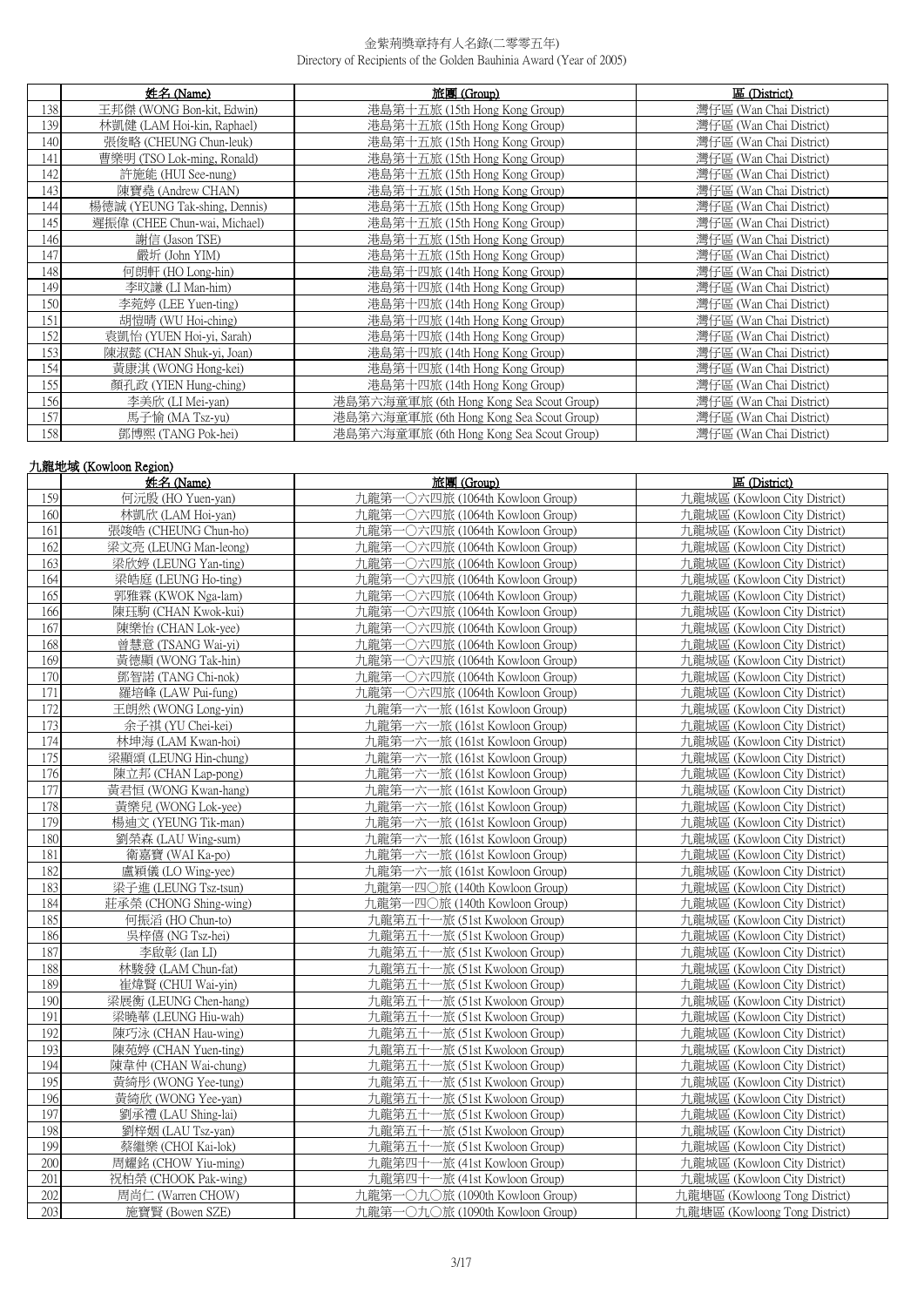|            | 姓名 (Name)                                               | 旅團 (Group)                                                     | 區 (District)                                                   |
|------------|---------------------------------------------------------|----------------------------------------------------------------|----------------------------------------------------------------|
| 204        | 曹栢堅 (Alex CHO)                                          | −○九○旅 (1090th Kowloon Group)<br>九龍第一                           | 九龍塘區 (Kowloong Tong District)                                  |
| 205        | 黃兆謙 (Janus WONG)                                        | 九龍第一〇九〇旅 (1090th Kowloon Group)                                | 九龍塘區 (Kowloong Tong District)                                  |
| 206        | 黃俊祺 (WONG Chun-kei, Keith)                              | 九龍第一〇九〇旅 (1090th Kowloon Group)                                | 九龍塘區 (Kowloong Tong District)                                  |
| 207        | 文悅衡 (MAN Yuet-hang)                                     | 九龍第<br>-三六一旅 (1361st Kowloon Group)                            | 九龍塘區 (Kowloong Tong District)                                  |
| 208        | 杜子程 (TAO Tsz-ching)                                     | 九龍第一三六一旅 (1361st Kowloon Group)                                | 九龍塘區 (Kowloong Tong District)                                  |
| 209        | 張聲浩 (CHEUNG Sing-ho, Carson)                            | 九龍第一三六一旅 (1361st Kowloon Group)                                | 九龍塘區 (Kowloong Tong District)                                  |
| 210        | 陸銘楷 (LUK Min-kai, Timothy)                              | 九龍第一三六一旅 (1361st Kowloon Group)                                | 九龍塘區 (Kowloong Tong District)                                  |
| 211        | 廖朗軒 (LIU Long-hin)                                      | 九龍第一三六一旅 (1361st Kowloon Group)                                | 九龍塘區 (Kowloong Tong District)                                  |
| 212        | 王啟謙 (WONG Kai-him, Alex)                                | 九龍第十一海童軍旅 (11th Kowloon Sea Scout Group)                       | 九龍塘區 (Kowloong Tong District)                                  |
| 213        | 周澤琛 (CHOW Chak-sum, Jason)                              | 九龍第十一海童軍旅 (11th Kowloon Sea Scout Group)                       | 九龍塘區 (Kowloong Tong District)                                  |
| 214        | 陳芷鈴 (CHAN Tsz-ling)                                     | 九龍第十一海童軍旅 (11th Kowloon Sea Scout Group)                       | 九龍塘區 (Kowloong Tong District)                                  |
| 215        | 潘世傑 (PUN Sai-kit)                                       | 九龍第十一海童軍旅 (11th Kowloon Sea Scout Group)                       | 九龍塘區 (Kowloong Tong District)                                  |
| 216        | 石玨川 (SHEK Kok-chuen)                                    | 九龍第三十九旅 (39th Kowloon Group)                                   | 九龍塘區 (Kowloong Tong District)                                  |
| 217        | 何立熙 (HO Lap-hei)                                        | 九龍第三十九旅 (39th Kowloon Group)                                   | 九龍塘區 (Kowloong Tong District)                                  |
| 218        | 何旻熹 (HO Man-hei)                                        | 九龍第三十九旅 (39th Kowloon Group)                                   | 九龍塘區 (Kowloong Tong District)                                  |
| 219        | 林穎樂 (LAM Wing-lok, Ulysses)                             | 九龍第三十九旅 (39th Kowloon Group)                                   | 九龍塘區 (Kowloong Tong District)                                  |
| 220        | 孫林 (SUEN Lam)                                           | 九龍第三十九旅 (39th Kowloon Group)                                   | 九龍塘區 (Kowloong Tong District)                                  |
| 221        | 陳家輝 (CHAN Ka-fai)                                       | 九龍第三十九旅 (39th Kowloon Group)                                   | 九龍塘區 (Kowloong Tong District)                                  |
| 222        | 陸嘉廸 (LUK Ka-tik)                                        | 九龍第三十九旅 (39th Kowloon Group)                                   | 九龍塘區 (Kowloong Tong District)                                  |
| 223        | 黃嘉俊 (WONG Ka-chun)                                      | 九龍第三十九旅 (39th Kowloon Group)                                   | 九龍塘區 (Kowloong Tong District)                                  |
| 224        | 黃錦鉷 (WONG Kam-hung)                                     | 九龍第三十九旅 (39th Kowloon Group)                                   | 九龍塘區 (Kowloong Tong District)                                  |
| 225        | 雷衍文 (LUI Hin-man, Bryan)                                | 九龍第三十九旅 (39th Kowloon Group)                                   | 九龍塘區 (Kowloong Tong District)                                  |
| 226        | 劉卓夫 (LAU Cheuk-fu)                                      | 九龍第三十九旅 (39th Kowloon Group)                                   | 九龍塘區 (Kowloong Tong District)                                  |
| 227<br>228 | 潘兆男 (POON Siu-nam, Arnold)<br>孔令兒 (HUNG Ling-yi, Nicci) | 九龍第三十九旅 (39th Kowloon Group)                                   | 九龍塘區 (Kowloong Tong District)                                  |
| 229        | 伍力行 (NG Nick-hang)                                      | 九龍第五十七旅 (57th Kowloon Group)<br>九龍第五十七旅 (57th Kowloon Group)   | 九龍塘區 (Kowloong Tong District)<br>九龍塘區 (Kowloong Tong District) |
| 230        | 朱希進 (CHU Hei-chun)                                      | 九龍第五十七旅 (57th Kowloon Group)                                   | 九龍塘區 (Kowloong Tong District)                                  |
| 231        | 吳家俊 (NG Ka-chun)                                        | 九龍第五十七旅 (57th Kowloon Group)                                   | 九龍塘區 (Kowloong Tong District)                                  |
| 232        | 宋文軒 (SUNG Man-hin)                                      | 九龍第五十七旅 (57th Kowloon Group)                                   | 九龍塘區 (Kowloong Tong District)                                  |
| 233        | 李富和 (LEE Fu-wo, Jason)                                  | 九龍第五十七旅 (57th Kowloon Group)                                   | 九龍塘區 (Kowloong Tong District)                                  |
| 234        | 茹善行 (YU Sin-hang)                                       | 九龍第五十七旅 (57th Kowloon Group)                                   | 九龍塘區 (Kowloong Tong District)                                  |
| 235        | 張其謙 (CHEUNG Kei-him)                                    | 九龍第五十七旅 (57th Kowloon Group)                                   | 九龍塘區 (Kowloong Tong District)                                  |
| 236        | 陳加偉 (CHAN Ka-wai, Gary)                                 | 九龍第五十七旅 (57th Kowloon Group)                                   | 九龍塘區 (Kowloong Tong District)                                  |
| 237        | 陳宇謙 (CHAN Yu-him, Joshua)                               | 九龍第五十七旅 (57th Kowloon Group)                                   | 九龍塘區 (Kowloong Tong District)                                  |
| 238        | 陳志朗 (CHAN Chi-long)                                     | 九龍第五十七旅 (57th Kowloon Group)                                   | 九龍塘區 (Kowloong Tong District)                                  |
| 239        | 陳建源 (CHAN Kin-yuen)                                     | 九龍第五十七旅 (57th Kowloon Group)                                   | 九龍塘區 (Kowloong Tong District)                                  |
| 240        | 曾韋霖 (TSANG Wai-lam)                                     | 九龍第五十七旅 (57th Kowloon Group)                                   | 九龍塘區 (Kowloong Tong District)                                  |
| 241        | 楊子進 (YEUNG Tsz-chun)                                    | 九龍第五十七旅 (57th Kowloon Group)                                   | 九龍塘區 (Kowloong Tong District)                                  |
| 242<br>243 | 葉哲晞 (YIP Chit-hei)<br>熊俊文 (HUNG Chun-man)               | 九龍第五十七旅 (57th Kowloon Group)<br>九龍第五十七旅 (57th Kowloon Group)   | 九龍塘區 (Kowloong Tong District)<br>九龍塘區 (Kowloong Tong District) |
| 244        | 甄雅莉 (YAN Nga-lee)                                       | 九龍第五十七旅 (57th Kowloon Group)                                   | 九龍塘區 (Kowloong Tong District)                                  |
| 245        | 樊曉峰 (FAN Hiu-fung)                                      | 九龍第五十七旅 (57th Kowloon Group)                                   | 九龍塘區 (Kowloong Tong District)                                  |
| 246        | 蔡嘉明 (CHOY Ka-ming)                                      | 九龍第五十七旅 (57th Kowloon Group)                                   | 九龍塘區 (Kowloong Tong District)                                  |
| 247        | 鄭凱駿 (CHENG Hoi-chun)                                    | 九龍第五十七旅 (57th Kowloon Group)                                   | 力龍塘區 (Kowloong Tong District)                                  |
| 248        | 鄺楚瑩 (KWONG Cho-ving)                                    | 九龍第五十七旅 (57th Kowloon Group)                                   | 九龍塘區 (Kowloong Tong District)                                  |
| 249        | 譚雋熙 (TAM Chun-hei)                                      | 九龍第五十七旅 (57th Kowloon Group)                                   | 九龍塘區 (Kowloong Tong District)                                  |
| 250        | 鍾易澄 (CHONG Yi-cheng, Zoe)                               | 九龍第一一七旅 (117th Kowloon Group)                                  | 何文田區 (Ho Man Tin District)                                     |
| 251        | 李韋婷 (LEE Wei-ting)                                      | 九龍第七十九旅 (79th Kowloon Group)                                   | 何文田區 (Ho Man Tin District)                                     |
| 252        | 唐東儀 (TONG Tung-yee)                                     | 九龍第七十九旅 (79th Kowloon Group)                                   | 何文田區 (Ho Man Tin District)                                     |
| 253        | 郭欣螢 (KWOK Yan-ying)                                     | 九龍第七十九旅 (79th Kowloon Group)                                   | 何文田區 (Ho Man Tin District)                                     |
| 254        | 陳茜盈 (CHAN Sin-ying)                                     | 九龍第七十九旅 (79th Kowloon Group)                                   | 何文田區 (Ho Man Tin District)                                     |
| 255<br>256 | 鄧穎康 (TANG Wing-hong, Wayne)<br>李君堯 (LI Kwan-yiu)        | 九龍第七十九旅 (79th Kowloon Group)<br>九龍第七十八旅 (78th Kowloon Group)   | 何文田區 (Ho Man Tin District)<br>何文田區 (Ho Man Tin District)       |
| 257        | 戚雅婷 (CHIK Nga-ting, Cynthia)                            | 九龍第七十八旅 (78th Kowloon Group)                                   | 何文田區 (Ho Man Tin District)                                     |
| 258        | 陳浩嘉 (CHAN Ho-ka)                                        | 九龍第七十八旅 (78th Kowloon Group)                                   | 何文田區 (Ho Man Tin District)                                     |
| 259        | 葉嘉倫 (IP Ka-lun, Kallen)                                 | 九龍第七十八旅 (78th Kowloon Group)                                   | 何文田區 (Ho Man Tin District)                                     |
| 260        | 詹泳曦 (CHIM Wing-hei)                                     | 九龍第七十八旅 (78th Kowloon Group)                                   | 何文田區 (Ho Man Tin District)                                     |
| 261        | 劉穎淇 (LAU Wing-ki)                                       | 九龍第七十八旅 (78th Kowloon Group)                                   | 何文田區 (Ho Man Tin District)                                     |
| 262        | 蔡曜全 (CHOI Yiu-chuen)                                    | 九龍第七十八旅 (78th Kowloon Group)                                   | 何文田區 (Ho Man Tin District)                                     |
| 263        | 譚琦 (TAM Kei)                                            | 九龍第七十八旅 (78th Kowloon Group)                                   | 何文田區 (Ho Man Tin District)                                     |
| 264        | 丁宇君 (TING Yu-kwan)                                      | 九龍第七十八旅 (78th Kwoloon Group)                                   | 何文田區 (Ho Man Tin District)                                     |
| 265        | 吳子當 (NG Tzi-dong, Jenery)                               | 九龍第七十八旅 (78th Kwoloon Group)                                   | 何文田區 (Ho Man Tin District)                                     |
| 266        | 李汶潔 (LEE Man-kit)                                       | 九龍第七十八旅 (78th Kwoloon Group)                                   | 何文田區 (Ho Man Tin District)                                     |
| 267        | 胡穎欣 (WU Wing-yan)                                       | 九龍第七十八旅 (78th Kwoloon Group)                                   | 何文田區 (Ho Man Tin District)                                     |
| 268        | 戚進彥 (CHIK Chun-yin)                                     | 九龍第七十八旅 (78th Kwoloon Group)                                   | 何文田區 (Ho Man Tin District)                                     |
| 269        | 勞冠傑 (LO Kwun-kit, Frankie)                              | 九龍第七十八旅 (78th Kwoloon Group)                                   | 何文田區 (Ho Man Tin District)                                     |
| 270<br>271 | 陳家駿 (CHAN Ka-chun)                                      | 九龍第二〇五旅 (205th Kowloon Group)                                  | 何文田區 (Ho Man Tin District)                                     |
| 272        | 陳震東 (CHAN Chun-tung)<br>黃熙雯 (WONG Hei-man)              | 九龍第二〇五旅 (205th Kowloon Group)<br>九龍第二〇五旅 (205th Kowloon Group) | 何文田區 (Ho Man Tin District)<br>何文田區 (Ho Man Tin District)       |
|            |                                                         |                                                                |                                                                |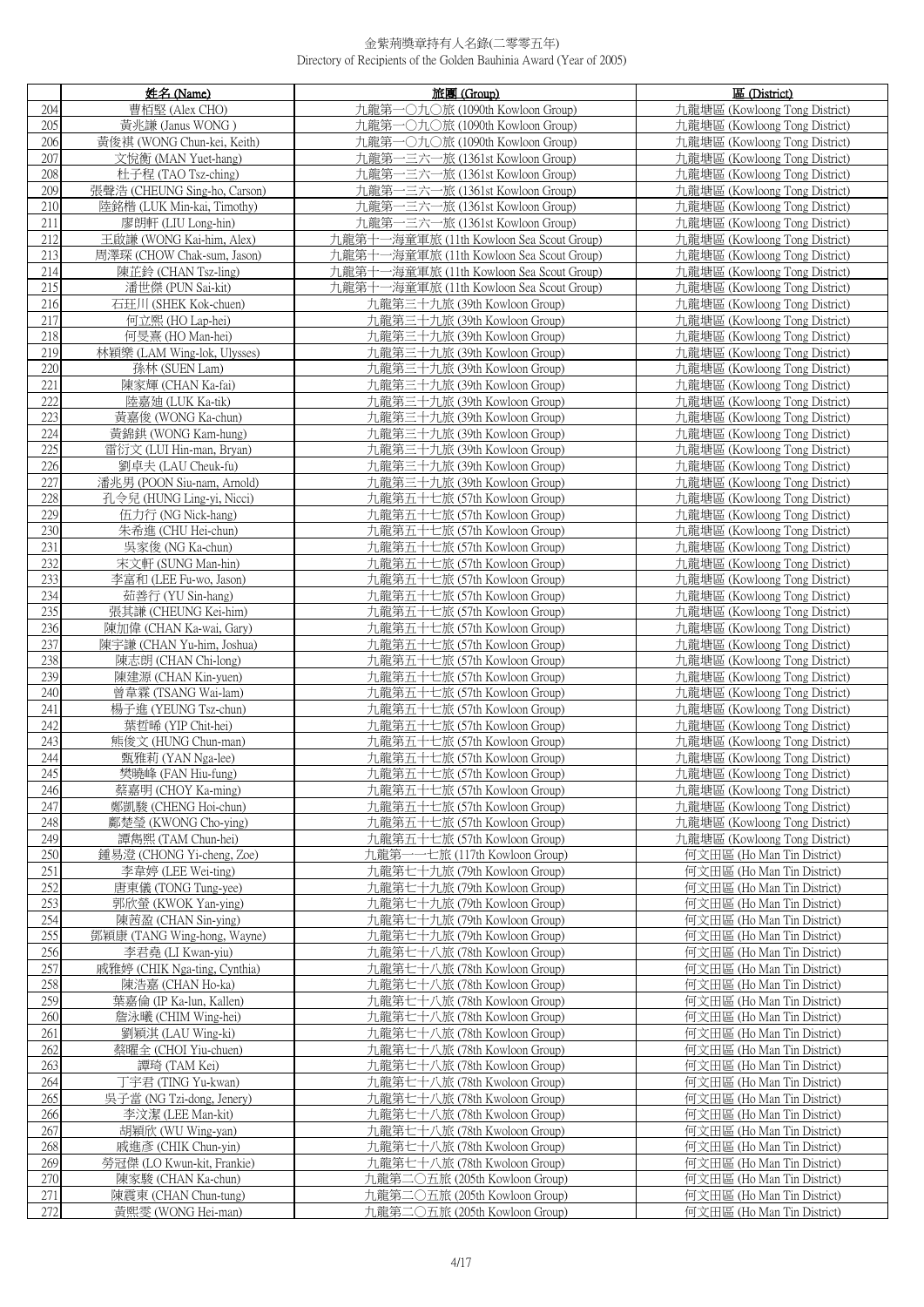|            | 姓名 (Name)                                   | 旅團 (Group)                                             | 區 (District)                                       |
|------------|---------------------------------------------|--------------------------------------------------------|----------------------------------------------------|
| 273        | 謝宛桐 (TSE Yuen-tung)                         | 九龍第二〇五旅 (205th Kowloon Group)                          | 何文田區 (Ho Man Tin District)                         |
| 274        | 李詠淇 (LI Wing-ki)                            | 九龍第二海童軍旅 (2nd Kowloon Sea Scout Group)                 | 何文田區 (Ho Man Tin District)                         |
| 275        | 馬文樂 (MA Man-lok)                            | 九龍第二海童軍旅 (2nd Kowloon Sea Scout Group)                 | 何文田區 (Ho Man Tin District)                         |
| 276        | 陳駿文 (CHAN Chun-man)                         | 九龍第二海童軍旅 (2nd Kowloon Sea Scout Group)                 | 何文田區 (Ho Man Tin District)                         |
| 277        | 熊卓瑤 (HUNG Cheuk-viu)                        | 九龍第二海童軍旅 (2nd Kowloon Sea Scout Group)                 | 何文田區 (Ho Man Tin District)                         |
| 278        | 黎嘉軒 (LAI Ka-hin)                            | 九龍第二海童軍旅 (2nd Kowloon Sea Scout Group)                 | 何文田區 (Ho Man Tin District)                         |
| 279        | 黎嘉善 (LAI Ka-sin)                            | 九龍第二海童軍旅 (2nd Kowloon Sea Scout Group)                 | 何文田區 (Ho Man Tin District)                         |
| 280        | 祁匡 (KI Hong)                                | 九龍第八十八旅 (88th Kowloon Group)                           | 何文田區 (Ho Man Tin District)                         |
| 281        | 梁允灝 (LEUNG Wan-ho)                          | 九龍第八十八旅 (88th Kowloon Group)                           | 何文田區 (Ho Man Tin District)                         |
| 282        | 楊朗廷 (YEUNG Long-ting)                       | 九龍第八十八旅 (88th Kowloon Group)                           | 何文田區 (Ho Man Tin District)                         |
| 283        | 霍采嬋 (FOK Tsoi-sim, Far)                     | 九龍第八十八旅 (88th Kowloon Group)                           | 何文田區 (Ho Man Tin District)                         |
| 284        | 王煒麟 (WONG Wai-lun)                          | 九龍第一〇〇旅 (100th Kowloon Group)                          | 旺角區 (Mong Kok District)                            |
| 285        | 司徒靖 (CHITOO Ching)                          | 九龍第一〇〇旅 (100th Kowloon Group)                          | 旺角區 (Mong Kok District)                            |
| 286        | 朱健鈞 (Louis CHU)                             | 九龍第一〇〇旅 (100th Kowloon Group)                          | 旺角區 (Mong Kok District)                            |
| 287        | 吕宛融 (LUI Yuen-yung)                         | 九龍第一〇〇旅 (100th Kowloon Group)                          | 旺角區 (Mong Kok District)                            |
| 288        | 呂冠霆 (LUI Kun-ting, Kevin)                   | 九龍第一〇〇旅 (100th Kowloon Group)                          | 旺角區 (Mong Kok District)                            |
| 289        | 李衍麒 (LEE Hin-kei, Christopher)              | 九龍第一〇〇旅 (100th Kowloon Group)                          | 旺角區 (Mong Kok District)                            |
| 290        | 林俊善 (LAM Chun-sin)                          | 九龍第一〇〇旅 (100th Kowloon Group)                          | 旺角區 (Mong Kok District)                            |
| 291        | 柯玉蘭 (OR Yuk-lan)                            | 九龍第一〇〇旅 (100th Kowloon Group)                          | 旺角區 (Mong Kok District)                            |
| 292        | 唐尉羚 (TONG Wai-ling, Winnie)                 | 九龍第一〇〇旅 (100th Kowloon Group)                          | 旺角區 (Mong Kok District)                            |
| 293        | 徐沛敏 (TSUI Pui-man)                          | 九龍第一〇〇旅 (100th Kowloon Group)                          | 旺角區 (Mong Kok District)                            |
| 294        | 馬致立 (MA Chi-lap)                            | 九龍第一〇〇旅 (100th Kowloon Group)                          | 旺角區 (Mong Kok District)                            |
| 295        | 張駿軒 (CHEUNG Chun-hin)                       | 九龍第一〇〇旅 (100th Kowloon Group)                          | 旺角區 (Mong Kok District)                            |
| 296        | 陳沛良 (CHAN Pui-leung)                        | 九龍第一〇〇旅 (100th Kowloon Group)                          | 旺角區 (Mong Kok District)                            |
| 297        | 劉昕萃 (LAU Yan-shui)                          | 九龍第一〇〇旅 (100th Kowloon Group)                          | 旺角區 (Mong Kok District)                            |
| 298        | 蔡坤穎 (Lyman CHOI)                            | 九龍第一〇〇旅 (100th Kowloon Group)                          | 旺角區 (Mong Kok District)                            |
| 299        | 何明燊 (HO Ming-san)                           | 九龍第一三六旅 (136th Kowloon Group)                          | 旺角區 (Mong Kok District)                            |
| 300        | 余美媚 (YU Mei-mei)                            | 九龍第一三六旅 (136th Kowloon Group)                          | 旺角區 (Mong Kok District)                            |
| 301        | 封熹桐 (FUNG Hei-tung)                         | 九龍第一三六旅 (136th Kowloon Group)                          | 旺角區 (Mong Kok District)                            |
| 302        | 紀家而 (KEI Ka-yee)                            | 九龍第一三六旅 (136th Kowloon Group)                          | 旺角區 (Mong Kok District)                            |
| 303        | 胡文希 (WU Man-hei)                            | 九龍第一三六旅 (136th Kowloon Group)                          | 旺角區 (Mong Kok District)                            |
| 304        | 梁倩蓉 (LEUNG Sin-yung)                        | 九龍第一三六旅 (136th Kowloon Group)                          | 旺角區 (Mong Kok District)                            |
| 305        | 陳天樂 (CHAN Tin-lok)                          | 九龍第一三六旅 (136th Kowloon Group)                          | 旺角區 (Mong Kok District)                            |
| 306        | 楊智恆 (YEUNG Chi-hang)                        | 九龍第一三六旅 (136th Kowloon Group)                          | 旺角區 (Mong Kok District)                            |
| 307        | 朱珮文 (CHU Pui-man)                           | 九龍第十旅 (10th Kowloon Group)                             | 旺角區 (Mong Kok District)                            |
| 308        | 阮珮恩 (YUEN Pui-yan)                          | 九龍第十旅 (10th Kowloon Group)                             | 旺角區 (Mong Kok District)                            |
| 309        | 洪子晴 (HUNG Tsz-ching)                        | 九龍第十旅 (10th Kowloon Group)                             | 旺角區 (Mong Kok District)                            |
| 310        | 范安琪 (FAN On-kei)                            | 九龍第十旅 (10th Kowloon Group)                             | 旺角區 (Mong Kok District)                            |
| 311        | 張嘉熙 (CHEUNG Ka-hei)                         | 九龍第十旅 (10th Kowloon Group)                             | 旺角區 (Mong Kok District)                            |
| 312        | 許翹 (HOI Kiu)                                | 九龍第十旅 (10th Kowloon Group)                             | 旺角區 (Mong Kok District)                            |
| 313        | 顏希婷 (NGAN Hei-ting)                         | 九龍第十旅 (10th Kowloon Group)                             | 旺角區 (Mong Kok District)                            |
| 314        | 龔奕瑜 (KUNG Yik-yu)                           | 九龍第十旅 (10th Kowloon Group)                             | 旺角區 (Mong Kok District)                            |
| 315        | 袁嘉雯 (YUEN Ka-man)                           | 九龍第三十五旅 (35th Kowloon Group)                           | 旺角區 (Mong Kok District)                            |
| 316        | 楊梓銓 (EON Tsz-chuen)                         | 九龍第三十五旅 (35th Kowloon Group)                           | 旺角區 (Mong Kok District)                            |
| 317<br>318 | 李迪新 (LI Dick-son)<br>梁文祥 (LEUNG Man-chueng) | 九龍第四旅 (4th Kowloon Group)<br>九龍第四旅 (4th Kowloon Group) | 旺角區 (Mong Kok District)<br>旺角區 (Mong Kok District) |
| 319        | 許振邦 (HUI Chun-pong)                         | 九龍第四旅 (4th Kowloon Group)                              | 旺角區 (Mong Kok District)                            |
| 320        | 陳領隸 (CHAN Ling-tai)                         | 九龍第四旅 (4th Kowloon Group)                              | 旺角區 (Mong Kok District)                            |
| 321        | 楊兆勤 (YEUNG Siu-ken)                         | 九龍第四旅 (4th Kowloon Group)                              | 旺角區 (Mong Kok District)                            |
| 322        | 董浩林 (TUNG Ho-lam)                           | 九龍第四旅 (4th Kowloon Group)                              | 旺角區 (Mong Kok District)                            |
| 323        | 簡卓楠 (KAN Cheuk-nam)                         | 九龍第四旅 (4th Kowloon Group)                              | 旺角區 (Mong Kok District)                            |
| 324        | 林雋賢 (LAM Chun-yin)                          | 九龍第一〇九九旅 (1099th Kowloon Group)                        | 油尖區 (Yau Tsim District)                            |
| 325        | 袁嘉韻 (YUEN Ka-wan, Karen)                    | 九龍第一〇九九旅 (1099th Kowloon Group)                        | 油尖區 (Yau Tsim District)                            |
| 326        | 梁敏康 (LEUNG Man-hong)                        | 九龍第一〇九九旅 (1099th Kowloon Group)                        | 油尖區 (Yau Tsim District)                            |
| 327        | 章錦培 (CHUENG Kam-pui)                        | 九龍第一〇九九旅 (1099th Kowloon Group)                        | 油尖區 (Yau Tsim District)                            |
| 328        | 馮婉雯 (FUNG Yuen-man)                         | 九龍第一〇九九旅 (1099th Kowloon Group)                        | 油尖區 (Yau Tsim District)                            |
| 329        | 葉曉彤 (YIP Hiu-tung)                          | 九龍第一〇九九旅 (1099th Kowloon Group)                        | 油尖區 (Yau Tsim District)                            |
| 330        | 陳富基 (CHAN Fu-kei)                           | 九龍第二十一旅 (21st Kowloon Group)                           | 油尖區 (Yau Tsim District)                            |
| 331        | 甄曉瑩 (YAN Hiu-ying)                          | 九龍第二十一旅 (21st Kowloon Group)                           | 油尖區 (Yau Tsim District)                            |
| 332        | 張均培 (CHEUNG Kwan-pui)                       | 九龍第八十三旅 (83rd Kowloon Group)                           | 油尖區 (Yau Tsim District)                            |
| 333        | 梁瑞恒 (LEUNG Sui-hang)                        | 九龍第八十三旅 (83rd Kowloon Group)                           | 油尖區 (Yau Tsim District)                            |
| 334        | 麥翱年 (MOK Ko-nin)                            | 九龍第八十三旅 (83rd Kowloon Group)                           | 油尖區 (Yau Tsim District)                            |
| 335        | 黃家俊 (WONG Ka-chun)                          | 九龍第八十三旅 (83rd Kowloon Group)                           | 油尖區 (Yau Tsim District)                            |
| 336        | 鄧凱瑩 (TANG Hoi-ying)                         | 九龍第八十三旅 (83rd Kowloon Group)                           | 油尖區 (Yau Tsim District)                            |
| 337        | 譚震宇 (TAM Chun-yu)                           | 九龍第八十三旅 (83rd Kowloon Group)                           | 油尖區 (Yau Tsim District)                            |
| 338        | 林起東 (LAM Hei-tung)                          | 九龍第十八旅 (18th Kwoloon Group)                            | 油尖區 (Yau Tsim District)                            |
| 339        | 黃錦權 (WONG Kam-kuen)                         | 九龍第十八旅 (18th Kwoloon Group)                            | 油尖區 (Yau Tsim District)                            |
| 340        | 楊頌然 (YEUNG Chung-yin)                       | 九龍第十八旅 (18th Kwoloon Group)                            | 油尖區 (Yau Tsim District)                            |
| 341        | 劉浩謙 (LAU Ho-him)                            | 九龍第十八旅 (18th Kwoloon Group)                            | 油尖區 (Yau Tsim District)                            |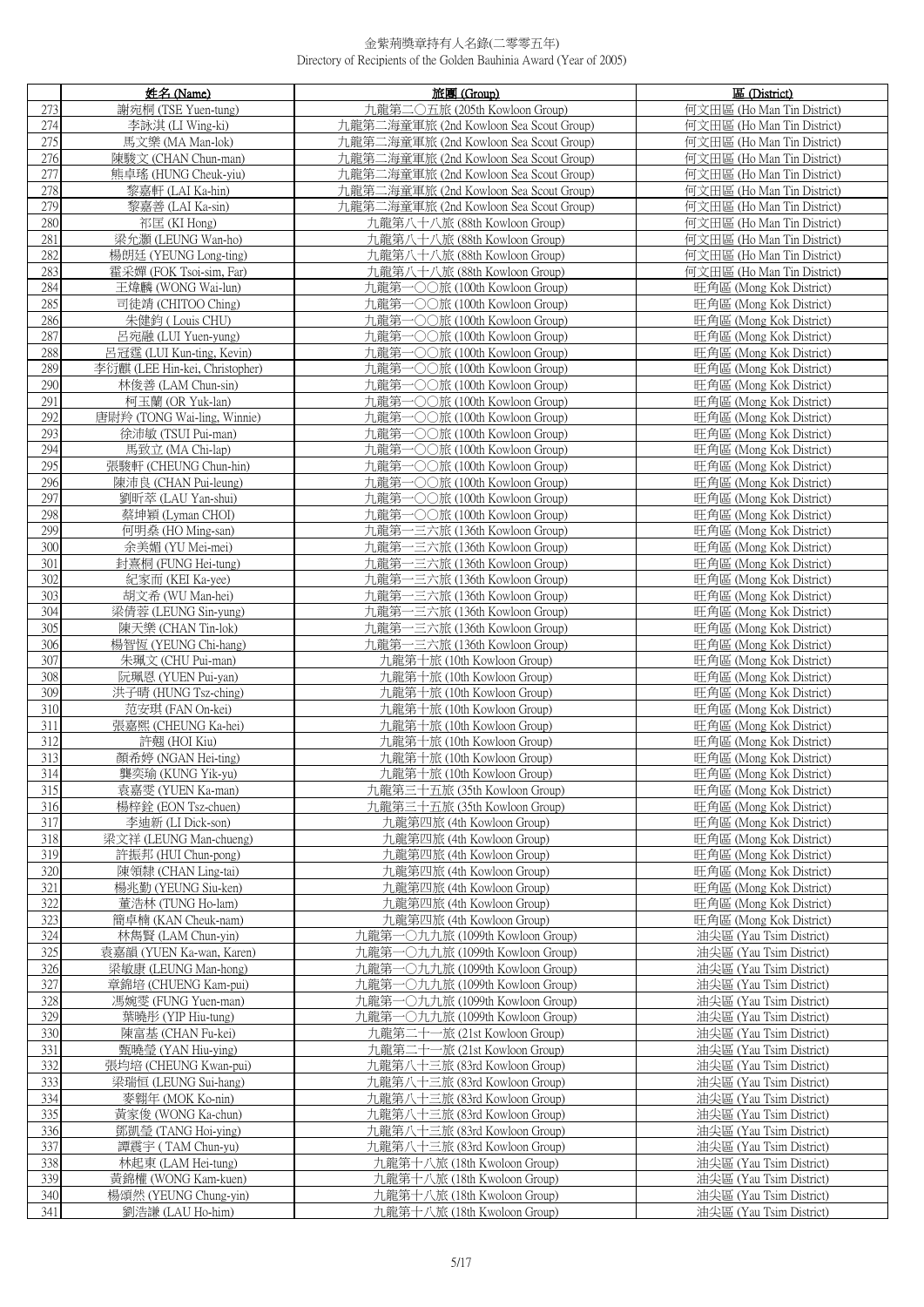|            | 姓名 (Name)                                             | 旅團 (Group)                                                       | 區 (District)                                                             |
|------------|-------------------------------------------------------|------------------------------------------------------------------|--------------------------------------------------------------------------|
| 342        | 盧定諾 (LO Ting-nok)                                     | 九龍第十八旅 (18th Kwoloon Group)                                      | 油尖區 (Yau Tsim District)                                                  |
| 343        | 伍靄儀 (NG Oi-vee)                                       | 九龍第十三海童軍旅 (13th Kwoloon Sea Scout Group)                         | 油尖區 (Yau Tsim District)                                                  |
| 344        | 陳俊達 (CHAN Chun-tat)                                   | 九龍第十三海童軍旅 (13th Kwoloon Sea Scout Group)                         | 油尖區 (Yau Tsim District)                                                  |
| 345        | 陳雋謙 (CHAN Tsun-him)                                   | 九龍第十三海童軍旅 (13th Kwoloon Sea Scout Group)                         | 油尖區 (Yau Tsim District)                                                  |
| 346        | 陳嘉匡 (CHAN Ka-hong)                                    | 九龍第十三海童軍旅 (13th Kwoloon Sea Scout Group)                         | 油尖區 (Yau Tsim District)                                                  |
| 347        | 趙瀅舫 (CHIU Ying-fong)                                  | 九龍第十三海童軍旅 (13th Kwoloon Sea Scout Group)                         | 油尖區 (Yau Tsim District)                                                  |
| 348        | 關凱駿 (KWAN Hoi-chun)                                   | 九龍第十三海童軍旅 (13th Kwoloon Sea Scout Group)                         | 油尖區 (Yau Tsim District)                                                  |
| 349        | 王健斌 (WONG Kin-pan)                                    | 九龍第四十七旅 (47th Kowloon Group)                                     | 油尖區 (Yau Tsim District)                                                  |
| 350        | 王敏如 (WONG Man-yu)                                     | 九龍第四十七旅 (47th Kowloon Group)                                     | 油尖區 (Yau Tsim District)                                                  |
| 351        | 王敏虹 (WONG Man-hung)                                   | 九龍第四十七旅 (47th Kowloon Group)                                     | 油尖區 (Yau Tsim District)                                                  |
| 352<br>353 | 梁翠蒔 (LEUNG Chui-shi, Tracy)<br>一瀨德子 (Ichinose Noriko) | 九龍第一一九旅 (119th Kowloon Group)                                    | 紅磡區 (Hung Hom District)<br>紅磡區 (Hung Hom District)                       |
| 354        | 何文傑 (HO Man-kit)                                      | 九龍第一一五四旅 (1154th Kowloon Group)<br>九龍第一五〇旅 (150th Kowloon Group) | 紅磡區 (Hung Hom District)                                                  |
| 355        | 何卓湧 (HO Cheuk-yung)                                   | 九龍第一五〇旅 (150th Kowloon Group)                                    | 紅磡區 (Hung Hom District)                                                  |
| 356        | 何添恩 (HO Tim-yan)                                      | 九龍第一五〇旅 (150th Kowloon Group)                                    | 紅磡區 (Hung Hom District)                                                  |
| 357        | 林嘉晞 (LIM Ka-hei)                                      | 九龍第一五〇旅 (150th Kowloon Group)                                    | 紅磡區 (Hung Hom District)                                                  |
| 358        | 陳文俊 (CHAN Man-chun)                                   | 九龍第一五〇旅 (150th Kowloon Group)                                    | 紅磡區 (Hung Hom District)                                                  |
| 359        | 李偉東 (LEE Wai-tung, Tony)                              | 九龍第一旅 (1st Kowloon Group)                                        | 紅磡區 (Hung Hom District)                                                  |
| 360        | 何詠文 (HO Wing-man)                                     | 九龍第二十九旅 (29th Kowloon Group)                                     | 紅磡區 (Hung Hom District)                                                  |
| 361        | 李嘉宜 (LEE Ka-yi)                                       | 九龍第二十九旅 (29th Kowloon Group)                                     | 紅磡區 (Hung Hom District)                                                  |
| 362        | 邱希璒 (YAU Hei-ving)                                    | 九龍第二十九旅 (29th Kowloon Group)                                     | 紅磡區 (Hung Hom District)                                                  |
| 363        | 柯煒麒 (HOR Wai-ki)                                      | 九龍第二十九旅 (29th Kowloon Group)                                     | 紅磡區 (Hung Hom District)                                                  |
| 364        | 馬肇鞠 (MA Siu-kuk)                                      | 九龍第二十九旅 (29th Kowloon Group)                                     | 紅磡區 (Hung Hom District)                                                  |
| 365        | 陳曉形 (CHAN Phoebe)                                     | 九龍第二十九旅 (29th Kowloon Group)                                     | 紅磡區 (Hung Hom District)                                                  |
| 366        | 江卓恒 (KONG Cheuk-hang)                                 | 九龍第八十旅 (80th Kowloon Group)                                      | 紅磡區 (Hung Hom District)                                                  |
| 367        | 李奇遵 (LEE Ki-chun)                                     | 九龍第八十旅 (80th Kowloon Group)                                      | 紅磡區 (Hung Hom District)                                                  |
| 368        | 周浩輝 (CHAU Ho-fai)                                     | 九龍第八十旅 (80th Kowloon Group)                                      | 紅磡區 (Hung Hom District)                                                  |
| 369        | 林頌祺 (LAM Chung-ki)                                    | 九龍第八十旅 (80th Kowloon Group)                                      | 紅磡區 (Hung Hom District)                                                  |
| 370<br>371 | 胡家聰 (WOO Ka-chung)                                    | 九龍第八十旅 (80th Kowloon Group)                                      | 紅磡區 (Hung Hom District)<br>紅磡區 (Hung Hom District)                       |
| 372        | 陸穎雯 (LUK Wing-man)<br>黃雅靖 (WONG Nga-ching)            | 九龍第八十旅 (80th Kowloon Group)<br>九龍第八十旅 (80th Kowloon Group)       | 红磡區 (Hung Hom District)                                                  |
| 373        | 楊家穎 (YEUNG Ka-wing, Carain)                           | 九龍第八十旅 (80th Kowloon Group)                                      | 紅磡區 (Hung Hom District)                                                  |
| 374        | 葉浩軒 (YIP Ho-hin, Ivan)                                | 九龍第八十旅 (80th Kowloon Group)                                      | 紅磡區 (Hung Hom District)                                                  |
| 375        | 趙天琪 (CHIU Tin-ki)                                     | 九龍第八十旅 (80th Kowloon Group)                                      | 红磡區 (Hung Hom District)                                                  |
| 376        | 劉駿暉 (LAO Jeffrey)                                     | 九龍第八十旅 (80th Kowloon Group)                                      | 紅磡區 (Hung Hom District)                                                  |
| 377        | 潘德舜 (POON Tak-shun, Dickson)                          | 九龍第八十旅 (80th Kowloon Group)                                      | 紅磡區 (Hung Hom District)                                                  |
| 378        | 羅之鍵 (LAW Chi-kin, Matthew)                            | 九龍第八十旅 (80th Kowloon Group)                                      | 紅磡區 (Hung Hom District)                                                  |
| 379        | 蘇穎姸 (SO Wing-in)                                      | 九龍第四十二旅 (42nd Kowloon Group)                                     | 紅磡區 (Hung Hom District)                                                  |
| 380        | 陳靄琳 (CHAN Oi-lam)                                     | 九龍第一八七旅 (187th Kowloon Group)                                    | 深水埗西區 (Sham Shui Po West District)                                       |
| 381        | 符棨然 (FU Kai-yin)                                      | 九龍第一三五七旅 (1357th Kowloon Group)                                  | 深水埗西區 (Sham Shui Po West District)                                       |
| 382        | 陳韋鈉 (CHAN Wai-naat)                                   | 九龍第一三五七旅 (1357th Kowloon Group)                                  | 深水埗西區 (Sham Shui Po West District)                                       |
| 383        | 鄭仲豪 (CHENG Chung-ho)                                  | 九龍第一三五七旅 (1357th Kowloon Group)                                  | 深水埗西區 (Sham Shui Po West District)                                       |
| 384        | 羅穎琳 (LAW Wing-lam)                                    | 九龍第一三五七旅 (1357th Kowloon Group)                                  | 深水埗西區 (Sham Shui Po West District)                                       |
| 385<br>386 | 譚梓熙 (TAM Tsz-hei)<br>陳子競 (CHAN Tzs-king)              | 九龍第一三五七旅 (1357th Kowloon Group)<br>九龍第九十旅 (90th Kowloon Group)   | 深水埗西區 (Sham Shui Po West District)<br>深水埗西區 (Sham Shui Po West District) |
| 387        | 葉思敏 (IP Sze-man)                                      | 九龍第九十旅 (90th Kowloon Group)                                      | 深水埗西區 (Sham Shui Po West District)                                       |
| 388        | 尹菀彤 (WAN Yuen-tung)                                   | 九龍第九十旅 (90th Kowloon Group)                                      | 深水埗西區 (Sham Shui Po West District)                                       |
| 389        | 李穎琦 (LEE Wing-kei)                                    | 九龍第九十旅 (90th Kowloon Group)                                      | 深水埗西區 (Sham Shui Po West District)                                       |
| 390        | 袁穎詩 (YUEN Wing-sze)                                   | 九龍第九十旅 (90th Kowloon Group)                                      | 深水埗西區 (Sham Shui Po West District)                                       |
| 391        | 許家浩 (HUI Ka-ho)                                       | 九龍第九十旅 (90th Kowloon Group)                                      | 深水埗西區 (Sham Shui Po West District)                                       |
| 392        | 陳灝雯 (CHAN Ho-man, Gladys)                             | 九龍第九十旅 (90th Kowloon Group)                                      | 深水埗西區 (Sham Shui Po West District)                                       |
| 393        | 彭可翹 (PANG Ho-kiu)                                     | 九龍第九十旅 (90th Kowloon Group)                                      | 深水埗西區 (Sham Shui Po West District)                                       |
| 394        | 張永康 (CHEUNG Wing-hong)                                | 九龍第三十三旅 (33rd Kowloon Group)                                     | 深水埗西區 (Sham Shui Po West District)                                       |
| 395        | 梁偉賢 (LEUNG Wai-yin)                                   | 九龍第三十三旅 (33rd Kowloon Group)                                     | 深水埗西區 (Sham Shui Po West District)                                       |
| 396        | 陳安晉 (CHAN On-chun)                                    | 九龍第三十三旅 (33rd Kowloon Group)                                     | 深水埗西區 (Sham Shui Po West District)                                       |
| 397        | 黃劭然 (HSANG Shao-ran)                                  | 九龍第三十三旅 (33rd Kowloon Group)                                     | 深水埗西區 (Sham Shui Po West District)                                       |
| 398        | 楊朝凱 (YEUNG Chiu-hoi)                                  | 九龍第三十三旅 (33rd Kowloon Group)                                     | 深水埗西區 (Sham Shui Po West District)                                       |
| 399<br>400 | 何浩榮 (HO Ho-wing)<br>何德聰 (HO Tak-chung)                | 九龍第五十四旅 (54th Kowloon Group)                                     | 深水埗西區 (Sham Shui Po West District)                                       |
| 401        | 李寶妍 (LEE Po-in)                                       | 九龍第五十四旅 (54th Kowloon Group)<br>九龍第五十四旅 (54th Kowloon Group)     | 深水埗西區 (Sham Shui Po West District)<br>深水埗西區 (Sham Shui Po West District) |
| 402        | 姚偉權 (YIU Wai-kuen)                                    | 九龍第五十四旅 (54th Kowloon Group)                                     | 深水埗西區 (Sham Shui Po West District)                                       |
| 403        | 歐陽志軒 (AU YEUNG Chi-hin)                               | 九龍第五十四旅 (54th Kowloon Group)                                     | 深水埗西區 (Sham Shui Po West District)                                       |
| 404        | 盧耀康 (LO Yiu-hong)                                     | 九龍第五十四旅 (54th Kowloon Group)                                     | 深水埗西區 (Sham Shui Po West District)                                       |
| 405        | 金旖晴 (KAM Yi-ching, Derene)                            | 九龍第一五一旅 (151st Kowloon Group)                                    | 深水埗東區 (Sham Shui Po East District)                                       |
| 406        | 侯慧儒 (HAU Wai-yu)                                      | 九龍第一五一旅 (151st Kowloon Group)                                    | 深水埗東區 (Sham Shui Po East District)                                       |
| 407        | 梁文爾 (LIANG Man-yi)                                    | 九龍第一五一旅 (151st Kowloon Group)                                    | 深水埗東區 (Sham Shui Po East District)                                       |
| 408        | 黃曉欣 (WONG Hiu-yan)                                    | 九龍第一五一旅 (151st Kowloon Group)                                    | 深水埗東區 (Sham Shui Po East District)                                       |
| 409        | 鍾寶兒 (CHUNG Po-yee, Florence)                          | 九龍第一五一旅 (151st Kowloon Group)                                    | 深水埗東區 (Sham Shui Po East District)                                       |
| 410        | 陳允玲 (CHAN Wan-ling)                                   | 九龍第三十四旅 (34th Kowloon Group)                                     | 深水埗東區 (Sham Shui Po East District)                                       |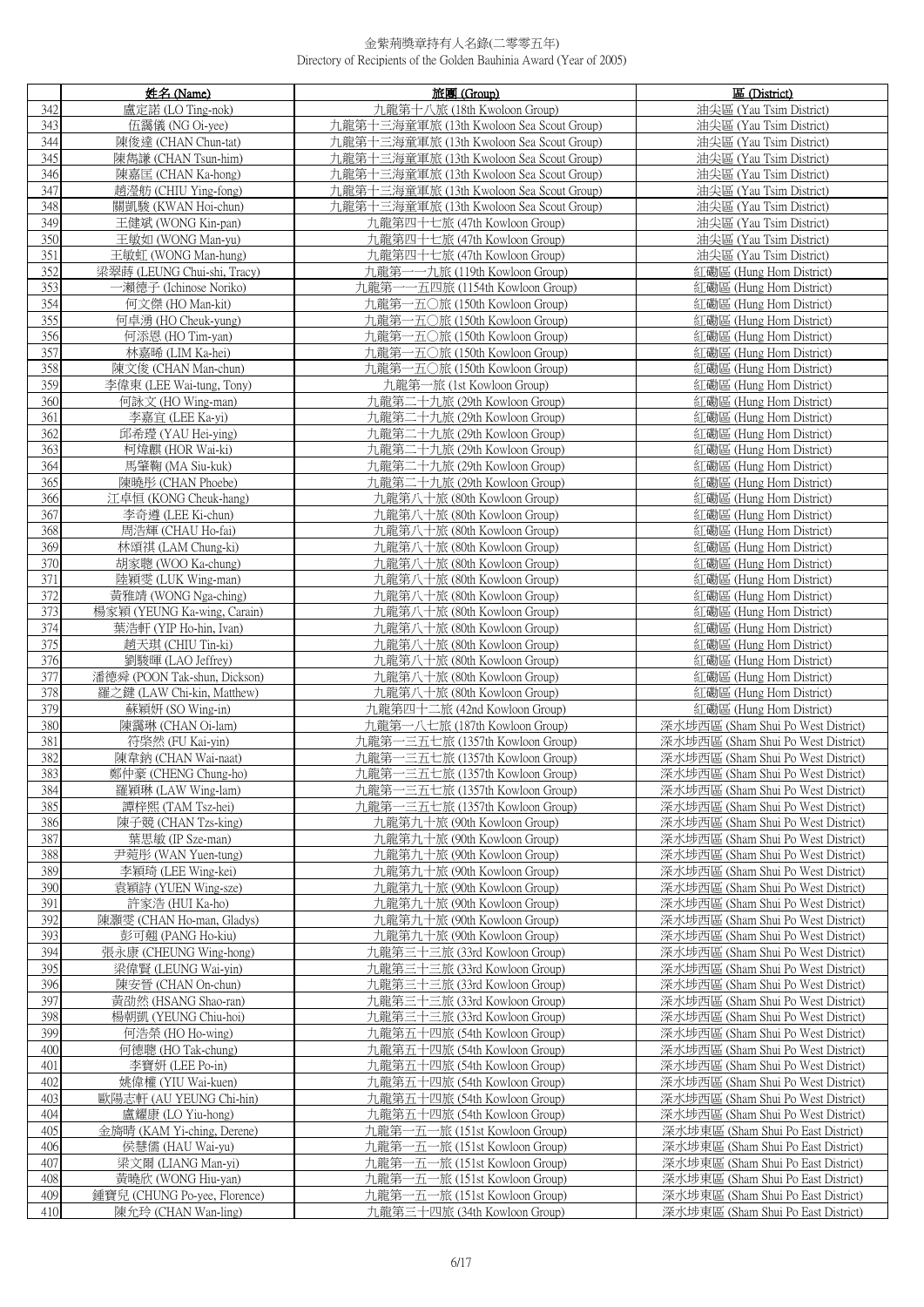|     | 姓名 (Name)                   | 旅團 (Group)                      | 區 (District)                       |
|-----|-----------------------------|---------------------------------|------------------------------------|
| 411 | 歐學文 (AU Hok-man)            | 九龍第三十四旅 (34th Kowloon Group)    | 深水埗東區 (Sham Shui Po East District) |
| 412 | 鄭紫軒 (CHENG Tsz-hin)         | 九龍第三十四旅 (34th Kowloon Group)    | 深水埗東區 (Sham Shui Po East District) |
| 413 | 鄭詩雅 (CHENG Sze-nga)         | 九龍第三十四旅 (34th Kowloon Group)    | 深水埗東區 (Sham Shui Po East District) |
| 414 | 王嘉偉 (WONG Ka-wai)           | 九龍第三旅 (3rd Kowloon Group)       | 深水埗東區 (Sham Shui Po East District) |
| 415 | 李浩航 (LEE Ho-hong)           | 九龍第三旅 (3rd Kowloon Group)       | 深水埗東區 (Sham Shui Po East District) |
| 416 | 陳家鏘 (CHAN Ka-cheong)        | 九龍第三旅 (3rd Kowloon Group)       | 深水埗東區 (Sham Shui Po East District) |
| 417 | 鄧志航 (TANG Chi-hong)         | 九龍第三旅 (3rd Kowloon Group)       | 深水埗東區 (Sham Shui Po East District) |
| 418 | 鄧肇添 (TANG Siu-tim)          | 九龍第三旅 (3rd Kowloon Group)       | 深水埗東區 (Sham Shui Po East District) |
| 419 | 伍卓禧 (NG Cheuk-hei)          | 九龍第六十二旅 (62nd Kowloon Group)    | 深水埗東區 (Sham Shui Po East District) |
| 420 | 林彦邦 (LAM Yin-pong)          | 九龍第六十二旅 (62nd Kowloon Group)    | 深水埗東區 (Sham Shui Po East District) |
| 421 | 林恩樂 (LAM Yan-lok)           | 九龍第六十二旅 (62nd Kowloon Group)    | 深水埗東區 (Sham Shui Po East District) |
| 422 | 馬思雅 (MA Sze-nga)            | 九龍第六十二旅 (62nd Kowloon Group)    | 深水埗東區 (Sham Shui Po East District) |
| 423 | 許進喨 (HUI Chun-leung)        | 九龍第六十二旅 (62nd Kowloon Group)    | 深水埗東區 (Sham Shui Po East District) |
| 424 | 陳家諾 (CHAN Ka-lok)           | 九龍第六十二旅 (62nd Kowloon Group)    | 深水埗東區 (Sham Shui Po East District) |
| 425 | 麥昶 (MAK Chong)              | 九龍第六十二旅 (62nd Kowloon Group)    | 深水埗東區 (Sham Shui Po East District) |
| 426 | 曾建成 (TSANG Kin-shing)       | 九龍第六十二旅 (62nd Kowloon Group)    | 深水埗東區 (Sham Shui Po East District) |
| 427 | 黃千洛 (WONG Chin-lok)         | 九龍第六十二旅 (62nd Kowloon Group)    | 深水埗東區 (Sham Shui Po East District) |
| 428 | 劉彥彤 (LAU Yin-tung)          | 九龍第六十二旅 (62nd Kowloon Group)    | 深水埗東區 (Sham Shui Po East District) |
| 429 | 潘穎怡 (POON Wing-yi)          | 九龍第六十二旅 (62nd Kowloon Group)    | 深水埗東區 (Sham Shui Po East District) |
| 430 | 關志誠 (KWAN Chi-shing)        | 九龍第六十二旅 (62nd Kowloon Group)    | 深水埗東區 (Sham Shui Po East District) |
| 431 | 何冠東 (HO Kwun-tung)          | 九龍第六十二旅 (62th Kowloon Group)    | 深水埗東區 (Sham Shui Po East District) |
| 432 | 文浩恩 (MIN Ho-yan)            | 九龍第四十八旅 (48th Kowloon Group)    | 深水埗東區 (Sham Shui Po East District) |
| 433 | 方冠雄 (FONG Kwun-hung)        | 九龍第四十八旅 (48th Kowloon Group)    | 深水埗東區 (Sham Shui Po East District) |
| 434 | 王鍵鴻 (WONG Kin-hung)         | 九龍第四十八旅 (48th Kowloon Group)    | 深水埗東區 (Sham Shui Po East District) |
| 435 | 江子謙 (KONG Tsz-him)          | 九龍第四十八旅 (48th Kowloon Group)    | 深水埗東區 (Sham Shui Po East District) |
| 436 | 李添喜 (LEE Tim-hi)            | 九龍第四十八旅 (48th Kowloon Group)    | 深水埗東區 (Sham Shui Po East District) |
| 437 | 陳穎 (CHAN Wing)              | 九龍第四十八旅 (48th Kowloon Group)    | 深水埗東區 (Sham Shui Po East District) |
| 438 | 黃麗薇 (WONG Lai-mei)          | 九龍第四十八旅 (48th Kowloon Group)    | 深水埗東區 (Sham Shui Po East District) |
| 439 | 黎肇筵 (LAI Siu-in)            | 九龍第四十八旅 (48th Kowloon Group)    | 深水埗東區 (Sham Shui Po East District) |
| 440 | 李柏賢 (Brian LEE)             | 九龍第一二〇一旅 (1201st Kowloon Group) | 深旺區 (Sham Mong District)           |
| 441 | 麥瑋陶 (MAK Wai-to)            | 九龍第一二〇一旅 (1201st Kowloon Group) | 深旺區 (Sham Mong District)           |
| 442 | 黃俊傑 (WONG Chun-kit, Colin)  | 九龍第一二〇一旅 (1201st Kowloon Group) | 深旺區 (Sham Mong District)           |
| 443 | 張弘 (CHEUNG Wang)            | 九龍第二四九旅 (249th Kowloon Group)   | 深旺區 (Sham Mong District)           |
| 444 | 丘進晞 (YAU Matthew)           | 九龍第二四九旅 (249th Kowloon Group)   | 深旺區 (Sham Mong District)           |
| 445 | 何朗希 (HO Long-hei)           | 九龍第二四九旅 (249th Kowloon Group)   | 深旺區 (Sham Mong District)           |
| 446 | 余皓逸 (YEE Ho-yut, Howard)    | 九龍第二四九旅 (249th Kowloon Group)   | 深旺區 (Sham Mong District)           |
| 447 | 利明謙 (LI Ming-him)           | 九龍第二四九旅 (249th Kowloon Group)   | 深旺區 (Sham Mong District)           |
| 448 | 林尚謙 (LAM Sheung-him)        | 九龍第二四九旅 (249th Kowloon Group)   | 深旺區 (Sham Mong District)           |
| 449 | 徐東鴻 (TSUI Tung-hung)        | 九龍第二四九旅 (249th Kowloon Group)   | 深旺區 (Sham Mong District)           |
| 450 | 高曉彤 (KOU Hiu-tung)          | 九龍第二四九旅 (249th Kowloon Group)   | 深旺區 (Sham Mong District)           |
| 451 | 區晉皓 (Nelson AU)             | 九龍第二四九旅 (249th Kowloon Group)   | 深旺區 (Sham Mong District)           |
| 452 | 許詠賢 (HUI Wing-vin)          | 九龍第二四九旅 (249th Kowloon Group)   | 深旺區 (Sham Mong District)           |
| 453 | 陳家蔚 (CHAN Ka-wai)           | 九龍第二四九旅 (249th Kowloon Group)   | 深旺區 (Sham Mong District)           |
| 454 | 温倩瑩 (WAN Sin-ying, Natalie) | 九龍第二四九旅 (249th Kowloon Group)   | 深旺區 (Sham Mong District)           |
| 455 | 黃銘心 (WONG Ming-sum)         | 九龍第二四九旅 (249th Kowloon Group)   | 深旺區 (Sham Mong District)           |
| 456 | 楊汶羲 (YEUNG Katie Man-hei)   | 九龍第二四九旅 (249th Kowloon Group)   | 深旺區 (Sham Mong District)           |
| 457 | 蔡愉朗 (CHOI Yu-long)          | 九龍第二四九旅 (249th Kowloon Group)   | 深旺區 (Sham Mong District)           |
| 458 | 黎彥彤 (LAI Yin-tung)          | 九龍第二四九旅 (249th Kowloon Group)   | 深旺區 (Sham Mong District)           |
| 459 | 鍾銘浩 (CHUNG Ming-ho)         | 九龍第二四九旅 (249th Kowloon Group)   | 深旺區 (Sham Mong District)           |
| 460 | 魏淳樂 (NGAI Shun-lok)         | 九龍第二四九旅 (249th Kowloon Group)   | 深旺區 (Sham Mong District)           |
| 461 | 羅銘勳 (LAW Ming-fan)          | 九龍第二四九旅 (249th Kowloon Group)   | 深旺區 (Sham Mong District)           |
| 462 | 李朗軒 (Ronald LEE)            | 九龍第六十五旅 (65th Kowloon Group)    | 深旺區 (Sham Mong District)           |
| 463 | 周佑城 (CHOW Yau-shing)        | 九龍第六十五旅 (65th Kowloon Group)    | 深旺區 (Sham Mong District)           |
| 464 | 梁嘉偉 (LEUNG Ka-wai)          | 九龍第六十五旅 (65th Kowloon Group)    | 深旺區 (Sham Mong District)           |
| 465 | 陳嘉嶸 (CHAN Ka-wing)          | 九龍第六十五旅 (65th Kowloon Group)    | 深旺區 (Sham Mong District)           |
| 466 | 曾衍智 (TSANG Hin-chi, Jeremy) | 九龍第六十五旅 (65th Kowloon Group)    | 深旺區 (Sham Mong District)           |

# 東九龍地域 (Kowloon East Region)

|     | 姓名 (Name)              | 旅團 (Group)                            | 區 (District)                |
|-----|------------------------|---------------------------------------|-----------------------------|
| 467 | 高詠雯 (KO Wing-man)      | 東九龍第一〇七〇旅 (1070th East Kowloon Group) | 九龍灣區 (Kowloon Bay District) |
| 468 | 張靜儀 (CHEUNG Ching-yee) | 東九龍第一〇七〇旅 (1070th East Kowloon Group) | 九龍灣區 (Kowloon Bay District) |
| 469 | 葉肇康 (YIP Siu-hong)     | 東九龍第一〇七〇旅 (1070th East Kowloon Group) | 九龍灣區 (Kowloon Bay District) |
| 470 | 甄敏慧 (YAN Man-wai)      | 東九龍第一〇七〇旅 (1070th East Kowloon Group) | 九龍灣區 (Kowloon Bay District) |
| 471 | 盧家賢 (LO Ka-vin)        | 東九龍第一〇七〇旅 (1070th East Kowloon Group) | 九龍灣區 (Kowloon Bay District) |
| 472 | 何培恩 (HO Pui-yan)       | 東九龍第一三八旅 (138th East Kowloon Group)   | 九龍灣區 (Kowloon Bay District) |
| 473 | 李柏勤 (LEE Pak-kun)      | 東九龍第一三八旅 (138th East Kowloon Group)   | 九龍灣區 (Kowloon Bay District) |
| 474 | 李若男 (LEE Yeuk-nam)     | 東九龍第一三八旅 (138th East Kowloon Group)   | 九龍灣區 (Kowloon Bay District) |
| 475 | 李晧源 (LEE Ho-yuen)      | 東九龍第一三八旅 (138th East Kowloon Group)   | 九龍灣區 (Kowloon Bay District) |
| 476 | 梁嘉媛 (LEUNG Ka-wun)     | 東九龍第一三八旅 (138th East Kowloon Group)   | 九龍灣區 (Kowloon Bay District) |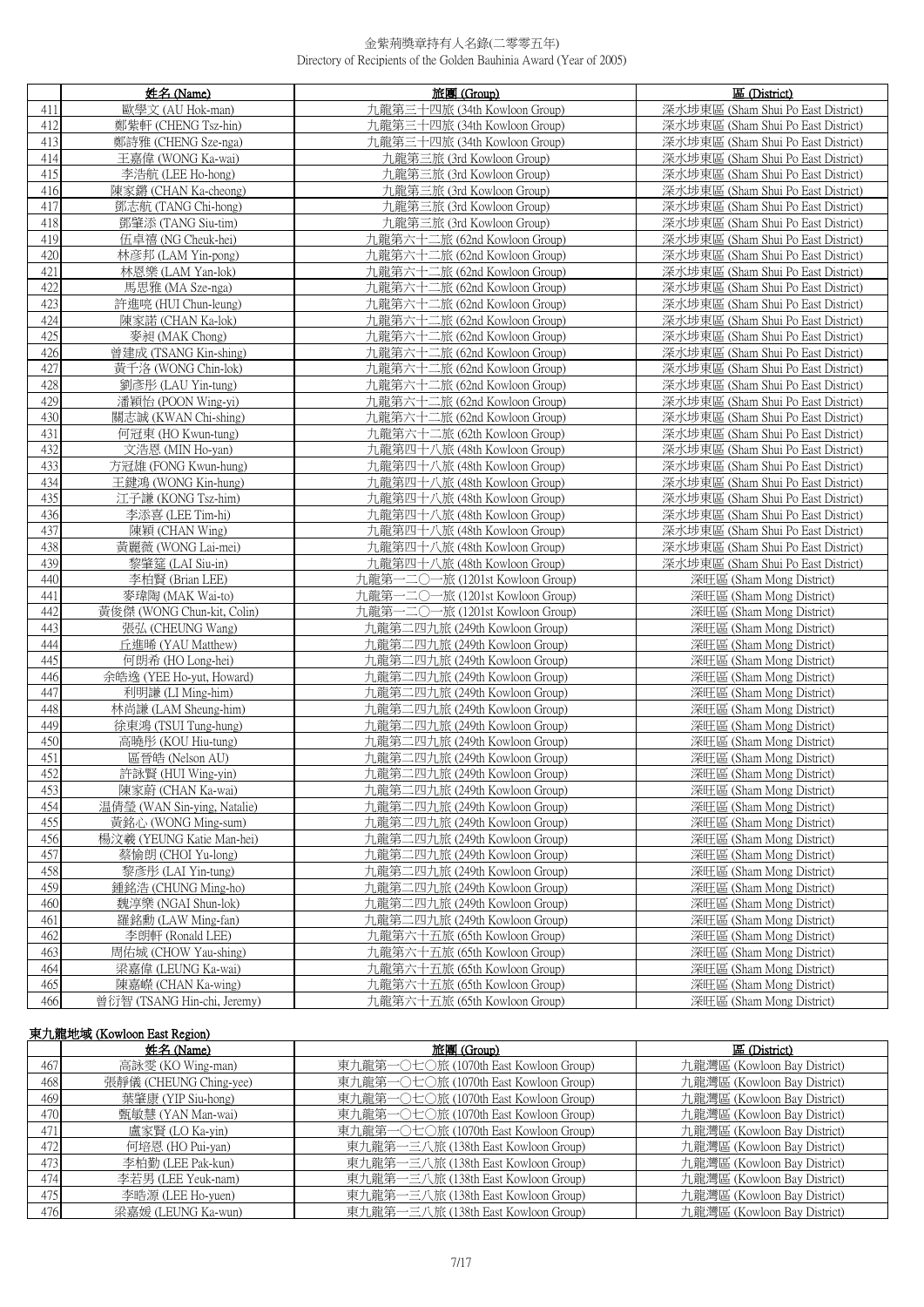|            | 姓名 (Name)                                 | 旅團 (Group)                                                                           | 區 (District)                                                   |
|------------|-------------------------------------------|--------------------------------------------------------------------------------------|----------------------------------------------------------------|
| 477        | 陳智聰 (CHAN Chi-chung)                      | 東九龍第一三八旅 (138th East Kowloon Group)                                                  | 九龍灣區 (Kowloon Bay District)                                    |
| 478        | 曾沅婷 (TSANG Yuen-ting)                     | 東九龍第一三八旅 (138th East Kowloon Group)                                                  | 九龍灣區 (Kowloon Bay District)                                    |
| 479        | 黃芷婷 (WONG Tsz-ting)                       | 東九龍第一三八旅 (138th East Kowloon Group)                                                  | 九龍灣區 (Kowloon Bay District)                                    |
| 480        | 黃智文 (WONG Chi-man)                        | 東九龍第一三八旅 (138th East Kowloon Group)                                                  | 九龍灣區 (Kowloon Bay District)                                    |
| 481        | 葉琛宜 (IP Sum-yi)                           | 東九龍第一三八旅 (138th East Kowloon Group)                                                  | 九龍灣區 (Kowloon Bay District)                                    |
| 482        | 鄭文軒 (CHENG Man-hin)                       | 東九龍第一三八旅 (138th East Kowloon Group)                                                  | 九龍灣區 (Kowloon Bay District)                                    |
| 483        | 呂智傑 (LUI Chi-kit)                         | 東九龍第一六五旅 (165th East Kowloon Group)                                                  | 九龍灣區 (Kowloon Bay District)                                    |
| 484        | 郭晉杰 (KWOK Chun-kit)                       | 東九龍第一六五旅 (165th East Kowloon Group)                                                  | 九龍灣區 (Kowloon Bay District)                                    |
| 485<br>486 | 余芷婷 (YU Tsz-ting)                         | 東九龍第二八二旅 (282nd East Kowloon Group)                                                  | 九龍灣區 (Kowloon Bay District)                                    |
| 487        | 吳卓軒 (NG Cheuk-hin)<br>李詠欣 (LEE Wing-yan)  | 東九龍第二八二旅 (282nd East Kowloon Group)<br>東九龍第二八二旅 (282nd East Kowloon Group)           | 九龍灣區 (Kowloon Bay District)<br>九龍灣區 (Kowloon Bay District)     |
| 488        | 張訢碩 (CHEUNG Yan-shek)                     | 東九龍第二八二旅 (282nd East Kowloon Group)                                                  | 九龍灣區 (Kowloon Bay District)                                    |
| 489        | 陳慧妍 (CHAN Wai-vin)                        | 東九龍第二八二旅 (282nd East Kowloon Group)                                                  | 九龍灣區 (Kowloon Bay District)                                    |
| 490        | 蔡梓浩 (TSOI Tsz-ho)                         | 東九龍第二八二旅 (282nd East Kowloon Group)                                                  | 九龍灣區 (Kowloon Bay District)                                    |
| 491        | 何敏 (HO Man)                               | 東九龍第一〇七七旅 (1077th East Kowloon Group)                                                | 西貢區 (Sai Kung District)                                        |
| 492        | 林子楓 (LIN Tsz-fung)                        | 東九龍第一〇七七旅 (1077th East Kowloon Group)                                                | 西貢區 (Sai Kung District)                                        |
| 493        | 邵豪杰 (SIU Ho-kit)                          | 東九龍第一〇七七旅 (1077th East Kowloon Group)                                                | 西貢區 (Sai Kung District)                                        |
| 494        | 張曉敏 (CHEUNG Hiu-man)                      | 東九龍第一〇七七旅 (1077th East Kowloon Group)                                                | 西貢區 (Sai Kung District)                                        |
| 495        | 黎鎮希 (LAI Chun-hay)                        | 東九龍第一〇七七旅 (1077th East Kowloon Group)                                                | 西貢區 (Sai Kung District)                                        |
| 496        | 謝林祖 (TSE Lam-cho)                         | 東九龍第一〇七七旅 (1077th East Kowloon Group)                                                | 西貢區 (Sai Kung District)                                        |
| 497        | 王曉 (WONG Hiu)                             | 東九龍第一七三旅 (173rd East Kowloon Group)                                                  | 西貢區 (Sai Kung District)                                        |
| 498        | 何筠莉 (HO Kwan-lee)                         | 東九龍第一七三旅 (173rd East Kowloon Group)                                                  | 西貢區 (Sai Kung District)                                        |
| 499        | 杜靄琪 (TO Oi-ki)                            | 東九龍第一七三旅 (173rd East Kowloon Group)                                                  | 西貢區 (Sai Kung District)                                        |
| 500        | 林子豐 (LAM Tsz-fung)                        | 東九龍第一七三旅 (173rd East Kowloon Group)                                                  | 西貢區 (Sai Kung District)                                        |
| 501        | 唐健朗(TONG Kin-long)                        | 東九龍第一七三旅 (173rd East Kowloon Group)                                                  | 西貢區 (Sai Kung District)                                        |
| 502        | 茹卓銘 (YU Cheuk-ming)                       | 東九龍第一七三旅 (173rd East Kowloon Group)                                                  | 西貢區 (Sai Kung District)                                        |
| 503<br>504 | 張錦添 (CHEUNG Kam-tim)                      | 東九龍第一七三旅 (173rd East Kowloon Group)                                                  | 西貢區 (Sai Kung District)                                        |
| 505        | 梁嘉莉 (LEUNG Ka-lee)<br>莫雪兒 (MOK Suet-yi)   | 東九龍第一七三旅 (173rd East Kowloon Group)<br>東九龍第一七三旅 (173rd East Kowloon Group)           | 西貢區 (Sai Kung District)<br>西貢區 (Sai Kung District)             |
| 506        | 陳凱恩 (CHAN Hoi-yan)                        | 東九龍第一七三旅 (173rd East Kowloon Group)                                                  | 西貢區 (Sai Kung District)                                        |
| 507        | 陳嘉雯 (CHAN Ka-man)                         | 東九龍第一七三旅 (173rd East Kowloon Group)                                                  | 西貢區 (Sai Kung District)                                        |
| 508        | 葉友傑 (YIP Yau-kit)                         | 東九龍第一七三旅 (173rd East Kowloon Group)                                                  | 西貢區 (Sai Kung District)                                        |
| 509        | 葉浩霆 (YIP Ho-ting)                         | 東九龍第一七三旅 (173rd East Kowloon Group)                                                  | 西貢區 (Sai Kung District)                                        |
| 510        | 盧施霖 (LO Sze-lam)                          | 東九龍第一七三旅 (173rd East Kowloon Group)                                                  | 西貢區 (Sai Kung District)                                        |
| 511        | 王婷慧 (WONG Ting-wai)                       | 東九龍第一二二一旅 (1221st East Kowloon Group)                                                | 西貢區 (Sai Kung District)                                        |
| 512        | 古珮琪 (KOO Pui-kei)                         | 東九龍第-<br>-二二一旅 (1221st East Kowloon Group)                                           | 西貢區 (Sai Kung District)                                        |
| 513        | 李嘉麗 (LEE Ka-lai)                          | -二二一旅 (1221st East Kowloon Group)<br>東九龍第                                            | 西貢區 (Sai Kung District)                                        |
| 514        | 李嘉寶 (LEE Ka-po)                           | 一二二一旅 (1221st East Kowloon Group)<br>東九龍第-                                           | 西貢區 (Sai Kung District)                                        |
| 515        | 周健龍 (CHOW Kin-lung)                       | 一旅 (1221st East Kowloon Group)<br>東九龍第                                               | 西貢區 (Sai Kung District)                                        |
| 516        | 區珮姍 (AU Pui-shan)                         | 東九龍第<br>-二二一旅 (1221st East Kowloon Group)                                            | 西貢區 (Sai Kung District)                                        |
| 517        | 廖詠妍 (LIU Wing-yin)                        | 東九龍第一二二一旅 (1221st East Kowloon Group)                                                | 西貢區 (Sai Kung District)                                        |
| 518<br>519 | 鄭智恒 (CHENG Chi-hang)<br>邱鈞浩 (YAU Kwan-ho) | 東九龍第一二二一旅 (1221st East Kowloon Group)<br>東九龍第一九三旅 (193rd East Kowloon Group)         | 西貢區 (Sai Kung District)<br>秀茂坪區 (Sau Mau Ping District)        |
| 520        | 張漢斌 (CHEUNG Hon-bun)                      | 東九龍第一九三旅 (193rd East Kowloon Group)                                                  | 秀茂坪區 (Sau Mau Ping District)                                   |
| 521        | 楊子超 (YEUNG Tsz-chiu)                      | 東九龍第一九三旅 (193rd East Kowloon Group)                                                  | 秀茂坪區 (Sau Mau Ping District)                                   |
| 522        | 何芷蕙 (HO Tsz-wai)                          | 東九龍第一八八旅 (188th East Kowloon Group)                                                  | 秀茂坪區 (Sau Mau Ping District)                                   |
| 523        | 余愷伶 (YU Hoi-ling)                         | 東九龍第一八八旅 (188th East Kowloon Group)                                                  | 秀茂坪區 (Sau Mau Ping District)                                   |
| 524        | 張健樂 (CHEUNG Kin-lok)                      | 東九龍第一八八旅 (188th East Kowloon Group)                                                  | 秀茂坪區 (Sau Mau Ping District)                                   |
| 525        | 陳志立 (CHAN Chi-lap)                        | 東九龍第一八八旅 (188th East Kowloon Group)                                                  | 秀茂坪區 (Sau Mau Ping District)                                   |
| 526        | 陳卓雄 (CHAN Cheuk-hung)                     | 一八八旅 (188th East Kowloon Group)<br>東九龍第                                              | 秀茂坪區 (Sau Mau Ping District)                                   |
| 527        | 何偉倫 (HO Wai-lun)                          | 二一二旅 (212nd East Kowloon Group)<br>東九龍第.                                             | 秀茂坪區 (Sau Mau Ping District)                                   |
| 528        | 馮健勤 (FUNG Kin-kan)                        | 二一二旅 (212nd East Kowloon Group)<br>東九龍第                                              | 秀茂坪區 (Sau Mau Ping District)                                   |
| 529        | 趙俊然 (CHIU Chun-yin)                       | 東九龍第二一二旅 (212nd East Kowloon Group)                                                  | 秀茂坪區 (Sau Mau Ping District)                                   |
| 530        | 布諾賢 (PO Nok-yin)                          | ·○三旅 (1103rd East Kolwoon Group)<br>東九龍第                                             | 將軍澳區 (Tseung Kwan O District)                                  |
| 531<br>532 | 廖彩怡 (LIU Choi-yi)<br>劉梓宏 (LAU Tsz-wang)   | 東九龍第<br>•○三旅 (1103rd East Kolwoon Group)<br>東九龍第<br>·○三旅 (1103rd East Kolwoon Group) | 將軍澳區 (Tseung Kwan O District)<br>將軍澳區 (Tseung Kwan O District) |
| 533        | 林樂童 (LAM Lok-tung)                        | ○三旅 (1103rd East Kowloon Group)<br>東九龍第                                              | 將軍澳區 (Tseung Kwan O District)                                  |
| 534        | 黎卓文 (LAI Cheuk-man)                       | 東九龍第<br>•○三旅 (1103rd East Kowloon Group)                                             | 將軍澳區 (Tseung Kwan O District)                                  |
| 535        | 何文韜 (HO Man-to)                           | 東九龍第<br>-〇三旅 (1103rd East Kowloon Group)                                             | 將軍澳區 (Tseung Kwan O District)                                  |
| 536        | 莫朗浚 (MOK Long-chun)                       | 東九龍第<br>•○三旅 (1103rd East Kowloon Group)                                             | 將軍澳區 (Tseung Kwan O District)                                  |
| 537        | 朱曉康 (CHU Hiu-hong, Joshua)                | 東九龍第<br>·七八旅 (1178th East Kowloon Group)                                             | 將軍澳區 (Tseung Kwan O District)                                  |
| 538        | 吳俊賢 (NG Chun-yin)                         | 東九龍第<br>七八旅 (1178th East Kowloon Group)                                              | 將軍澳區 (Tseung Kwan O District)                                  |
| 539        | 張俊錕 (CHEUNG Chun-kwan, Frederik)          | 東九龍第<br>-七八旅 (1178th East Kowloon Group)                                             | 將軍澳區 (Tseung Kwan O District)                                  |
| 540        | 陳昱澄 (CHAN Yuk-ching)                      | 東九龍第<br>·七八旅 (1178th East Kowloon Group)                                             | 將軍澳區 (Tseung Kwan O District)                                  |
| 541        | 陳衍翹 (CHAN Yin-kiu)                        | 東九龍第一一七八旅 (1178th East Kowloon Group)                                                | 將軍澳區 (Tseung Kwan O District)                                  |
| 542        | 黃仲寧 (WONG Joan-ling, Stephanie)           | 東九龍第<br>七八旅 (1178th East Kowloon Group)                                              | 將軍澳區 (Tseung Kwan O District)                                  |
| 543        | 顏晉熙 (NGAN Zun-hei, Boris)                 | 東九龍第<br>一七八旅 (1178th East Kowloon Group)                                             | 將軍澳區 (Tseung Kwan O District)                                  |
| 544        | 吳君妍 (NG Kwan-yin)                         | 東九龍第五旅 (5th East Kowloon Group)                                                      | 將軍澳區 (Tseung Kwan O District)                                  |
| 545        | 姚卓鏗 (YIU Cheuk-hang)                      | 東九龍第五旅 (5th East Kowloon Group)                                                      | 將軍澳區 (Tseung Kwan O District)                                  |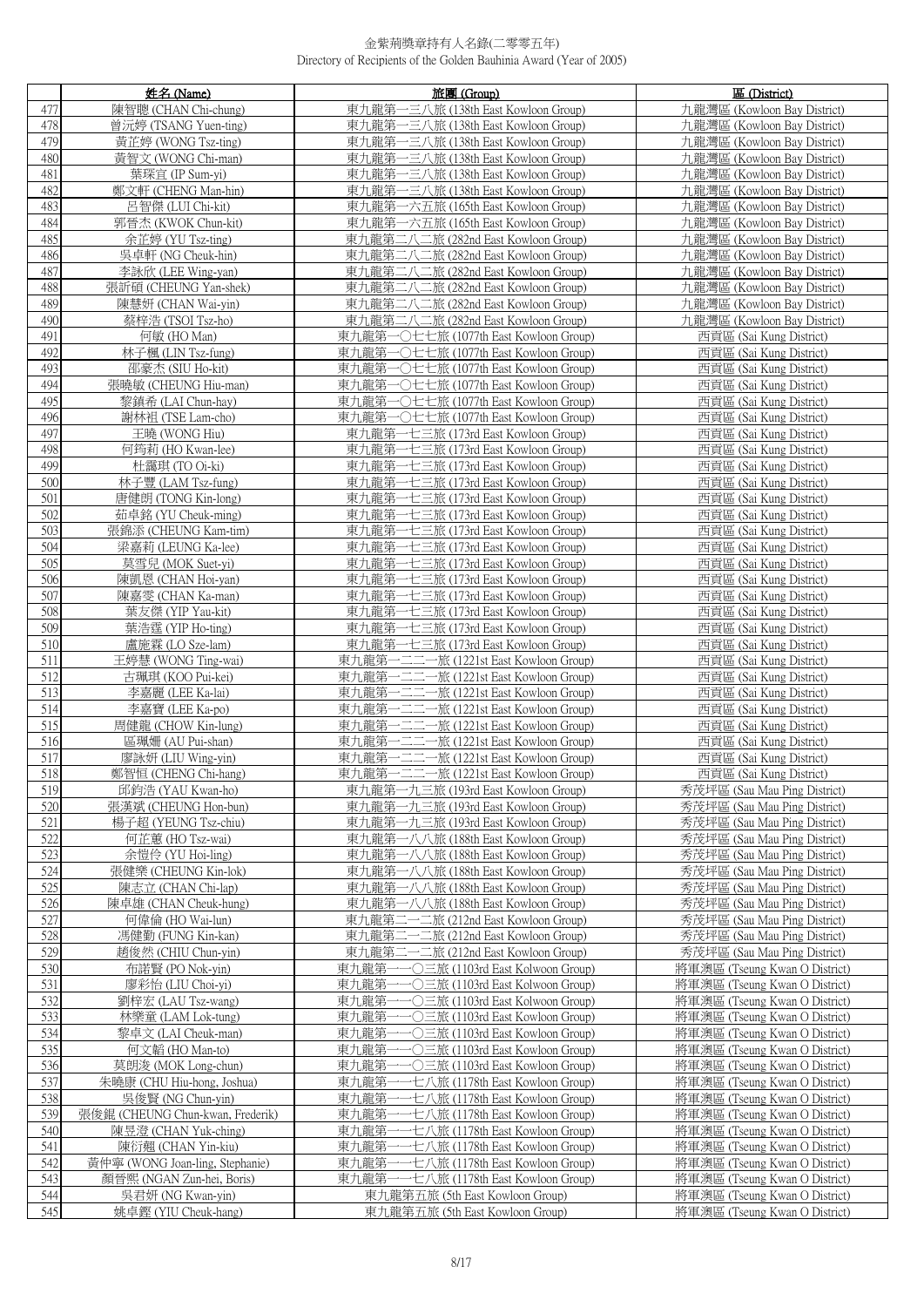|            | 姓名 (Name)                                   | 旅團 (Group)                                                               | 區 (District)                                                 |
|------------|---------------------------------------------|--------------------------------------------------------------------------|--------------------------------------------------------------|
| 546        | 陳家銘 (CHAN Ka-ming)                          | 東九龍第五旅 (5th East Kowloon Group)                                          | 將軍澳區 (Tseung Kwan O District)                                |
| 547        | 楊嘉然 (YEUNG Ka-yin)                          | 東九龍第五旅 (5th East Kowloon Group)                                          | 將軍澳區 (Tseung Kwan O District)                                |
| 548        | 余成玉 (YU Shing-yuk)                          | 東九龍第一二六旅 (126th East Kowloon Group)                                      | 黃大仙區 (Wong Tai Sin District)                                 |
| 549        | 陳嘉焌 (CHAN Ka-chun)                          | 東九龍第一二六旅 (126th East Kowloon Group)                                      | 黃大仙區 (Wong Tai Sin District)                                 |
| 550        | 勞啟源 (LO Kai-yuen)                           | 東九龍第一二六旅 (126th East Kowloon Group)                                      | 黃大仙區 (Wong Tai Sin District)                                 |
| 551        | 黃凱徽 (WONG Hoi-fay)                          | 東九龍第一二六旅 (126th East Kowloon Group)                                      | 黃大仙區 (Wong Tai Sin District)                                 |
| 552        | 劉梓俊 (LAU Tsz-chun)                          | 東九龍第一二六旅 (126th East Kowloon Group)                                      | 黃大仙區 (Wong Tai Sin District)                                 |
| 553        | 羅傑桑 (LAW Kit-san)                           | 東九龍第一二六旅 (126th East Kowloon Group)                                      | 黃大仙區 (Wong Tai Sin District)                                 |
| 554        | 譚嘉穎 (TAM Ka-wing)                           | 東九龍第一二六旅 (126th East Kowloon Group)                                      | 黃大仙區 (Wong Tai Sin District)                                 |
| 555        | 劉家浩 (LAU Ka-ho)                             | 東九龍第一八〇旅 (180th East Kowloon Group)                                      | 黃大仙區 (Wong Tai Sin District)                                 |
| 556        | 余世朗 (YU Sai-long)                           | 東九龍第一八五旅 (185th East Kowloon Group)                                      | 黃大仙區 (Wong Tai Sin District)                                 |
| 557        | 郭珈其 (KWOK Ka-ki)                            | 東九龍第一八五旅 (185th East Kowloon Group)                                      | 黃大仙區 (Wong Tai Sin District)                                 |
| 558        | 黃文思 (WONG Man-sze)                          | 東九龍第一八五旅 (185th East Kowloon Group)                                      | 黃大仙區 (Wong Tai Sin District)                                 |
| 559        | 趙詠如 (CHIU Wing-yu)                          | 東九龍第一八五旅 (185th East Kowloon Group)                                      | 黃大仙區 (Wong Tai Sin District)                                 |
| 560        | 余涇偉 (YEE Keng-wai)                          | 東九龍第九十五旅 (95th East Kowloon Group)                                       | 黃大仙區 (Wong Tai Sin District)                                 |
| 561        | 吳子揚 (NG Tsz-yeung)                          | 東九龍第九十五旅 (95th East Kowloon Group)                                       | 黃大仙區 (Wong Tai Sin District)                                 |
| 562        | 李梓彤 (LEE Tsz-tung)                          | 東九龍第九十五旅 (95th East Kowloon Group)                                       | 黃大仙區 (Wong Tai Sin District)                                 |
| 563        | 陸朗文 (LUK Long-man)                          | 東九龍第九十五旅 (95th East Kowloon Group)                                       | 黃大仙區 (Wong Tai Sin District)                                 |
| 564<br>565 | 麥桂昌 (MAK Kwai-cheong)                       | 東九龍第九十五旅 (95th East Kowloon Group)                                       | 黃大仙區 (Wong Tai Sin District)                                 |
|            | 劉詠達 (LAU Wing-tat)                          | 東九龍第九十五旅 (95th East Kowloon Group)                                       | 黃大仙區 (Wong Tai Sin District)                                 |
| 566<br>567 | 劉銘彥 (LAU Ming-yin)<br>蕭晉彥 (SIU Chun-vin)    | 東九龍第九十五旅 (95th East Kowloon Group)<br>東九龍第九十五旅 (95th East Kowloon Group) | 黃大仙區 (Wong Tai Sin District)<br>黃大仙區 (Wong Tai Sin District) |
| 568        | 王慧瓊 (WONG Wai-king, Ankg)                   | 東九龍第二十七旅 (27th East Kowloon Group)                                       | 黃大仙區 (Wong Tai Sin District)                                 |
| 569        | 李靜雯 (LEE Ching-man)                         | 東九龍第二十七旅 (27th East Kowloon Group)                                       | 黃大仙區 (Wong Tai Sin District)                                 |
| 570        | 洪俊杰 (HUNG Chun-kit)                         | 東九龍第二十七旅 (27th East Kowloon Group)                                       | 黃大仙區 (Wong Tai Sin District)                                 |
| 571        | 陳展樂 (CHAN Chin-lok)                         | 東九龍第二十七旅 (27th East Kowloon Group)                                       | 黃大仙區 (Wong Tai Sin District)                                 |
| 572        | 陳展鴻 (CHAN Chin-hung)                        | 東九龍第二十七旅 (27th East Kowloon Group)                                       | 黃大仙區 (Wong Tai Sin District)                                 |
| 573        | 陳韻樂 (CHAN Wan-lok, Joyce)                   | 東九龍第二十七旅 (27th East Kowloon Group)                                       | 黃大仙區 (Wong Tai Sin District)                                 |
| 574        | 黃啓詩 (WONG Kai-sze)                          | 東九龍第二十七旅 (27th East Kowloon Group)                                       | 黃大仙區 (Wong Tai Sin District)                                 |
| 575        | 鄭漪嵐 (CHENG Yee-nam)                         | 東九龍第二十七旅 (27th East Kowloon Group)                                       | 黃大仙區 (Wong Tai Sin District)                                 |
| 576        | 蕭舜文 (SIU Shun-man)                          | 東九龍第二十七旅 (27th East Kowloon Group)                                       | 黃大仙區 (Wong Tai Sin District)                                 |
| 577        | 何卓賢 (HO Cheuk-yin)                          | 東九龍第二十旅 (20th East Kowloon Group)                                        | 黃大仙區 (Wong Tai Sin District)                                 |
| 578        | 李詩朗 (LI Sze-long)                           | 東九龍第二十旅 (20th East Kowloon Group)                                        | 黃大仙區 (Wong Tai Sin District)                                 |
| 579        | 陳涵 (CHAN Ham)                               | 東九龍第二十旅 (20th East Kowloon Group)                                        | 黃大仙區 (Wong Tai Sin District)                                 |
| 580        | 薛梓維 (SIT Tsz-wai)                           | 東九龍第二十旅 (20th East Kowloon Group)                                        | 黃大仙區 (Wong Tai Sin District)                                 |
| 581        | 王鋥勇 (WONG Tia-yung)                         | 東九龍第六十七旅 (67th East Kowloon Group)                                       | 黃大仙區 (Wong Tai Sin District)                                 |
| 582        | 何潤賢 (HO Yun-yin)                            | 東九龍第六十七旅 (67th East Kowloon Group)                                       | 黃大仙區 (Wong Tai Sin District)                                 |
| 583<br>584 | 李凱晴 (LI Hoi-ching)                          | 東九龍第六十七旅 (67th East Kowloon Group)<br>東九龍第六十七旅 (67th East Kowloon Group) | 黃大仙區 (Wong Tai Sin District)                                 |
| 585        | 林芷盈 (LAM Tsz-ying)<br>張曉彤 (CHEUNG Hiu-tung) | 東九龍第六十七旅 (67th East Kowloon Group)                                       | 黃大仙區 (Wong Tai Sin District)<br>黃大仙區 (Wong Tai Sin District) |
| 586        | 陳佩欣 (CHAN Pui-yan)                          | 東九龍第六十七旅 (67th East Kowloon Group)                                       | 黃大仙區 (Wong Tai Sin District)                                 |
| 587        | 陳家盈 (CHAN Ka-ving)                          | 東九龍第六十七旅 (67th East Kowloon Group)                                       | 黃大仙區 (Wong Tai Sin District)                                 |
| 588        | 温藹雯 (WAN Oi-man)                            | 東九龍第六十七旅 (67th East Kowloon Group)                                       | 黃大仙區 (Wong Tai Sin District)                                 |
| 589        | 馮鎮國 (FUNG Chun-kwok)                        | 東九龍第六十七旅 (67th East Kowloon Group)                                       | 黃大仙區 (Wong Tai Sin District)                                 |
| 590        | 黃展邦 (WONG Chin-pong)                        | 東九龍第六十七旅 (67th East Kowloon Group)                                       | 黃大仙區 (Wong Tai Sin District)                                 |
| 591        | 葉子浩 (YIP Tsz-ho)                            | 東九龍第六十七旅 (67th East Kowloon Group)                                       | 黃大仙區 (Wong Tai Sin District)                                 |
| 592        | 劉子詠 (LAU Chi-wing)                          | 東九龍第六十七旅 (67th East Kowloon Group)                                       | 黃大仙區 (Wong Tai Sin District)                                 |
| 593        | 鄭倚琳 (CHENG Yee-lam)                         | 東九龍第六十七旅 (67th East Kowloon Group)                                       | 黃大仙區 (Wong Tai Sin District)                                 |
| 594        | 李秋梅 (LEE Chau-mui)                          | 東九龍第四十三旅 (43rd East Kowloon Group)                                       | 黃大仙區 (Wong Tai Sin District)                                 |
| 595        | 殷愷婷 (YAN Hoi-ting)                          | 東九龍第四十三旅 (43rd East Kowloon Group)                                       | 黃大仙區 (Wong Tai Sin District)                                 |
| 596        | 郭葦瑩 (KWOK Wai-ying)                         | 東九龍第四十三旅 (43rd East Kowloon Group)                                       | 黃大仙區 (Wong Tai Sin District)                                 |
| 597<br>598 | 彭浩邦 (PANG Ho-pong)<br>黃倩昕 (WONG Sin-yan)    | 東九龍第四十三旅 (43rd East Kowloon Group)<br>東九龍第四十三旅 (43rd East Kowloon Group) | 黃大仙區 (Wong Tai Sin District)<br>黃大仙區 (Wong Tai Sin District) |
| 599        | 劉萬盈 (LAU Man-ying)                          | 東九龍第四十三旅 (43rd East Kowloon Group)                                       | 黃大仙區 (Wong Tai Sin District)                                 |
| 600        | 劉萬康 (LAU Man-hong)                          | 東九龍第四十三旅 (43rd East Kowloon Group)                                       | 黃大仙區 (Wong Tai Sin District)                                 |
| 601        | 潘俊邦 (POON Chun-pong)                        | 東九龍第四十三旅 (43rd East Kowloon Group)                                       | 黃大仙區 (Wong Tai Sin District)                                 |
| 602        | 蔡安怡 (CHOI On-vi)                            | 東九龍第四十三旅 (43rd East Kowloon Group)                                       | 黃大仙區 (Wong Tai Sin District)                                 |
| 603        | 周晉豪 (CHOW Chun-ho)                          | 東九龍第九十八旅 (98th East Kowloon Group)                                       | 慈雲山區 (Tsz Wan Shan District)                                 |
| 604        | 姚永堅 (YIU Wing-kin)                          | 東九龍第九十八旅 (98th East Kowloon Group)                                       | 慈雲山區 (Tsz Wan Shan District)                                 |
| 605        | 洪錫聯 (HUNG Shek-luen)                        | 東九龍第九十八旅 (98th East Kowloon Group)                                       | 慈雲山區 (Tsz Wan Shan District)                                 |
| 606        | 翁耀昌 (YUNG Yiu-cheong)                       | 東九龍第九十八旅 (98th East Kowloon Group)                                       | 慈雲山區 (Tsz Wan Shan District)                                 |
| 607        | 郭源東 (KWOK Yuen-tong)                        | 東九龍第九十八旅 (98th East Kowloon Group)                                       | 慈雲山區 (Tsz Wan Shan District)                                 |
| 608        | 麥耀中 (MAK Yiu-chung)                         | 東九龍第九十八旅 (98th East Kowloon Group)                                       | 慈雲山區 (Tsz Wan Shan District)                                 |
| 609        | 李樂施 (LEE Lok-sze)                           | 東九龍第九十三旅 (93th East Kowloon Group)                                       | 慈雲山區 (Tsz Wan Shan District)                                 |
| 610        | 阮偉樂 (YUEN Wai-lok, Ivan)                    | 東九龍第九十三旅 (93th East Kowloon Group)                                       | 慈雲山區 (Tsz Wan Shan District)                                 |
| 611<br>612 | 周明欣 (CHAU Ming-yan)<br>鄧凱瑩 (TANG Hoi-ying)  | 東九龍第九十三旅 (93th East Kowloon Group)<br>東九龍第九十三旅 (93th East Kowloon Group) | 慈雲山區 (Tsz Wan Shan District)<br>慈雲山區 (Tsz Wan Shan District) |
| 613        | 盧彦樺 (LO Yin-wa)                             | 東九龍第九十三旅 (93th East Kowloon Group)                                       | 慈雲山區 (Tsz Wan Shan District)                                 |
| 614        | 周炎桁 (CHAU Yim-hang)                         | 東九龍第一九五旅 (195th East Kowloon Group)                                      | 鯉魚門區 (Lei Yue Mun District)                                  |
|            |                                             |                                                                          |                                                              |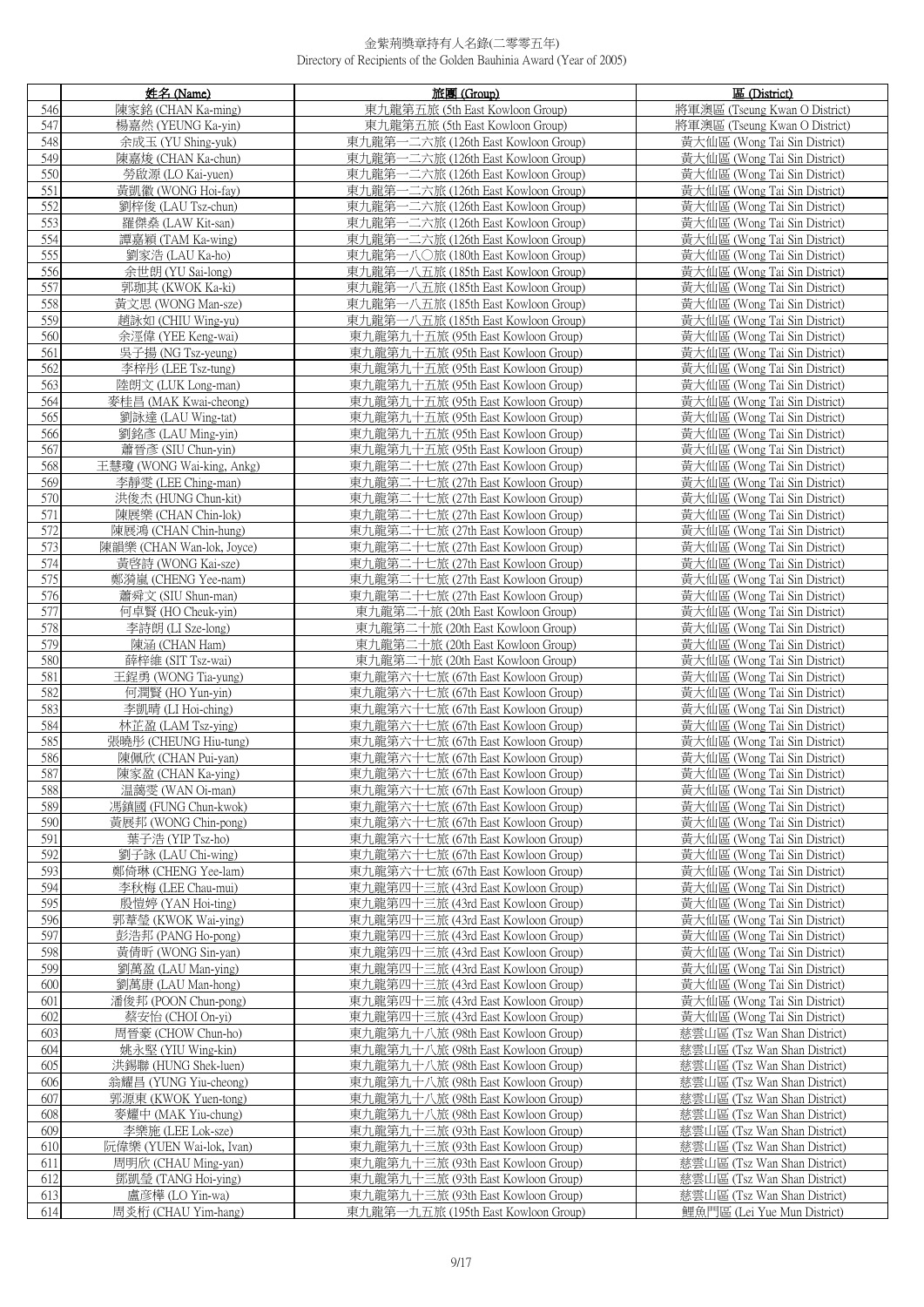|            | 姓名 (Name)                                | 旅團 (Group)                                                                 | 區 (District)                                         |
|------------|------------------------------------------|----------------------------------------------------------------------------|------------------------------------------------------|
| 615        | 陳綺婷 (CHAN Yee-ting)                      | 東九龍第十旅 (10th East Kowloon Group)                                           | 鯉魚門區 (Lei Yue Mun District)                          |
| 616        | 何家裕 (HO Ka-yue)                          | 東九龍第一八二旅 (182nd East Kowloon Group)                                        | 觀塘區 (Kwun Tong District)                             |
| 617        | 吳國成 (NG Kwok-shing)                      | 東九龍第一八二旅 (182nd East Kowloon Group)                                        | 觀塘區 (Kwun Tong District)                             |
| 618        | 周培杰 (CHAU Pui-kit)                       | 東九龍第一八二旅 (182nd East Kowloon Group)                                        | 觀塘區 (Kwun Tong District)                             |
| 619        | 周凱傑 (CHOW Hoi-kit)                       | 東九龍第一八二旅 (182nd East Kowloon Group)                                        | 觀塘區 (Kwun Tong District)                             |
| 620        | 林學延 (LAM Hok-yin)                        | 東九龍第一八二旅 (182nd East Kowloon Group)                                        | 觀塘區 (Kwun Tong District)                             |
| 621        | 張嘉慧 (CHANG Ka-wai)                       | 東九龍第一八二旅 (182nd East Kowloon Group)                                        | 觀塘區 (Kwun Tong District)                             |
| 622        | 許焯邦 (HUI Cheuk-pong)                     | 東九龍第一八二旅 (182nd East Kowloon Group)                                        | 觀塘區 (Kwun Tong District)                             |
| 623        | 陳君義 (CHAN Kwan-yee)                      | 東九龍第一八二旅 (182nd East Kowloon Group)                                        | 觀塘區 (Kwun Tong District)                             |
| 624        | 陳俊溢 (CHAN Chun-vat)                      | 東九龍第一八二旅 (182nd East Kowloon Group)                                        | 觀塘區 (Kwun Tong District)                             |
| 625        | 陳凱謙 (CHAN Hoi-him)                       | 東九龍第一八二旅 (182nd East Kowloon Group)                                        | 觀塘區 (Kwun Tong District)                             |
| 626        | 陳鈞勝 (CHAN Kwan-sing)                     | 東九龍第一八二旅 (182nd East Kowloon Group)                                        | 觀塘區 (Kwun Tong District)                             |
| 627        | 曾嘉俊 (TSANG Ka-chun)                      | 東九龍第一八二旅 (182nd East Kowloon Group)                                        | 觀塘區 (Kwun Tong District)                             |
| 628        | 黃建彬 (WONG Kin-pan)                       | 東九龍第一八二旅 (182nd East Kowloon Group)                                        | 觀塘區 (Kwun Tong District)                             |
| 629        | 黃健鋒 (WONG Kin-fung)                      | 東九龍第一八二旅 (182nd East Kowloon Group)                                        | 觀塘區 (Kwun Tong District)                             |
| 630        | 歐芷欣 (AU Tsz-yan, Ruby)                   | 東九龍第一八二旅 (182nd East Kowloon Group)                                        | 觀塘區 (Kwun Tong District)                             |
| 631        | 鄧詠豪 (TANG Wing-ho)                       | 東九龍第一八二旅 (182nd East Kowloon Group)                                        | 觀塘區 (Kwun Tong District)                             |
| 632        | 鄭家榮 (CHENG Kitti-pong)                   | 東九龍第一八二旅 (182nd East Kowloon Group)                                        | 觀塘區 (Kwun Tong District)                             |
| 633        | 黎芷雪 (LAI Tsz-suet)                       | 東九龍第一八二旅 (182nd East Kowloon Group)                                        | 觀塘區 (Kwun Tong District)                             |
| 634        | 黎嘉興 (LAI Ka-hing)                        | 東九龍第一八二旅 (182nd East Kowloon Group)                                        | 觀塘區 (Kwun Tong District)                             |
| 635        | 藍尉甄 (NAM Wai-yan)                        | 東九龍第一八二旅 (182nd East Kowloon Group)                                        | 觀塘區 (Kwun Tong District)                             |
| 636        | 譚嘉希 (TAM Ka-hei)                         | 東九龍第一八二旅 (182nd East Kowloon Group)                                        | 觀塘區 (Kwun Tong District)                             |
| 637        | 鄧偉杰 (TANG Wai-kit)                       | 東九龍第一三三旅 (133rd East Kowloon Group)                                        | 觀塘區 (Kwun Tong District)                             |
| 638        | 黎梓勤 (LAI Tsz-kan)                        | 東九龍第一三三旅 (133rd East Kowloon Group)                                        | 觀塘區 (Kwun Tong District)                             |
| 639        | 丁呂宏 (TING Lui-wang)                      | 東九龍第一三三旅 (133rd East Kowloon Group)                                        | 觀塘區 (Kwun Tong District)                             |
| 640        | 余晉鏘 (YU Chun-cheong)                     | 東九龍第一三三旅 (133rd East Kowloon Group)                                        | 觀塘區 (Kwun Tong District)                             |
| 641        | 姚澍楠 (YIU Shue-nam)                       | 東九龍第一三三旅 (133rd East Kowloon Group)                                        | 觀塘區 (Kwun Tong District)                             |
| 642        | 洪裕庭 (HUNG Yu-ting)                       | 東九龍第一三三旅 (133rd East Kowloon Group)                                        | 觀塘區 (Kwun Tong District)                             |
| 643        | 崔健弘 (CHUI Kin-wang)                      | 東九龍第一三三旅 (133rd East Kowloon Group)                                        | 觀塘區 (Kwun Tong District)                             |
| 644        | 劉澄峰 (LAU Ching-fung)                     | 東九龍第一三三旅 (133rd East Kowloon Group)                                        | 觀塘區 (Kwun Tong District)                             |
| 645        | 鄭炳光 (CHENG Ping-kwong)                   | 東九龍第一三三旅 (133rd East Kowloon Group)                                        | 觀塘區 (Kwun Tong District)                             |
| 646        | 謝希炎 (TSE Hei-yim)                        | 東九龍第一三三旅 (133rd East Kowloon Group)                                        | 觀塘區 (Kwun Tong District)                             |
| 647        | 郭宏韜 (KWOK Wang-to)                       | 東九龍第一五九旅 (159th East Kowloon Group)                                        | 觀塘區 (Kwun Tong District)                             |
| 648        | 陳飛楊 (CHAN Fei-yeung)                     | 東九龍第一五九旅 (159th East Kowloon Group)                                        | 觀塘區 (Kwun Tong District)                             |
| 649        | 陳詠康 (CHAN Wing-hong)                     | 東九龍第一五九旅 (159th East Kowloon Group)                                        | 觀塘區 (Kwun Tong District)                             |
| 650        | 陳穎潔 (CHAN Wing-kit)                      | 東九龍第一五九旅 (159th East Kowloon Group)                                        | 觀塘區 (Kwun Tong District)                             |
| 651        | 魏劍杰 (NGAI Kim-kit)                       | 東九龍第一五九旅 (159th East Kowloon Group)                                        | 觀塘區 (Kwun Tong District)                             |
| 652        | 吳少瀚 (NG Siu-hon)                         | 東九龍第一五九旅 (159th East Kowloon Group)                                        | 觀塘區 (Kwun Tong District)                             |
| 653        | 李潔瑩 (LI Kit-ying)                        | 東九龍第一五九旅 (159th East Kowloon Group)                                        | 觀塘區 (Kwun Tong District)                             |
| 654        | 洪加麗 (HUNG Ka-lai)                        | 東九龍第一五九旅 (159th East Kowloon Group)                                        | 觀塘區 (Kwun Tong District)                             |
| 655        | 盧曉熙 (LO Hiu-hei)                         | 東九龍第一五九旅 (159th East Kowloon Group)                                        | 觀塘區 (Kwun Tong District)                             |
| 656        | 龍斌 (LUNG Pan)                            | 東九龍第一五九旅 (159th East Kowloon Group)                                        | 觀塘區 (Kwun Tong District)                             |
| 657        | 方唯勤 (FONG Wai-kan)                       | 東九龍第二三〇旅 (230th East Kowloon Group)                                        | 觀塘區 (Kwun Tong District)                             |
| 658        | 古幸楠 (KU Hang-nam)                        | 東九龍第二三〇旅 (230th East Kowloon Group)                                        | 觀塘區 (Kwun Tong District)                             |
| 659        | 伍嘉瑩 (NG Ka-ying)                         | 東九龍第二三〇旅 (230th East Kowloon Group)                                        | 觀塘區 (Kwun Tong District)                             |
| 660        | 吳嘉義 (NG Ka-yee)                          | 東九龍第二三〇旅 (230th East Kowloon Group)                                        | 觀塘區 (Kwun Tong District)                             |
| 661        | 李沅淇 (LEE Yuen-ki)                        | 東九龍第二三〇旅 (230th East Kowloon Group)                                        | 觀塘區 (Kwun Tong District)                             |
| 662        | 李俊熙 (LEE Chun-hei)                       | 東九龍第二三〇旅 (230th East Kowloon Group)                                        | 觀塘區 (Kwun Tong District)                             |
| 663        | 李潤彤 (LEE Yun-tung)                       | 東九龍第二三〇旅 (230th East Kowloon Group)                                        | 觀塘區 (Kwun Tong District)                             |
| 664        | 李穎兒 (LEE Wing-yee)                       | 東九龍第二三〇旅 (230th East Kowloon Group)                                        | 觀塘區 (Kwun Tong District)                             |
| 665        | 李燦銘 (LEE Tsan-ming)                      | 東九龍第二三〇旅 (230th East Kowloon Group)                                        | 觀塘區 (Kwun Tong District)                             |
| 666        | 林樂生 (LAM Lok-sang)                       | 東九龍第二三〇旅 (230th East Kowloon Group)                                        | 觀塘區 (Kwun Tong District)                             |
| 667        | 郭文傑 (KWOK Man-kit)                       | 東九龍第二三〇旅 (230th East Kowloon Group)                                        | 觀塘區 (Kwun Tong District)                             |
| 668        | 曾靖雯 (TSANG Ching-man)                    | 東九龍第二三〇旅 (230th East Kowloon Group)                                        | 觀塘區 (Kwun Tong District)                             |
| 669        | 黃朗軒 (WONG Long-hin)                      | 東九龍第二三〇旅 (230th East Kowloon Group)                                        | 觀塘區 (Kwun Tong District)                             |
| 670        | 詹子軒 (JIM Tsz-hin)                        | 東九龍第二三〇旅 (230th East Kowloon Group)                                        | 觀塘區 (Kwun Tong District)                             |
| 671        | 廖家晞 (LIU Ka-hei)                         | 東九龍第二三〇旅 (230th East Kowloon Group)                                        | 觀塘區 (Kwun Tong District)                             |
| 672        | 潘建熙 (PUN Kin-hei)<br>鄧梓駿 (TANG Tsz-chun) | 東九龍第二三〇旅 (230th East Kowloon Group)                                        | 觀塘區 (Kwun Tong District)<br>觀塘區 (Kwun Tong District) |
| 673<br>674 | 謝嘉晉 (TSE Ka-chun)                        | 東九龍第二三〇旅 (230th East Kowloon Group)<br>東九龍第二三〇旅 (230th East Kowloon Group) | 觀塘區 (Kwun Tong District)                             |
| 675        | 唐君傑 (TONG Kwan-kit)                      | 東九龍第二三一旅 (231st East Kowloon Group)                                        | 觀塘區 (Kwun Tong District)                             |
| 676        | 潘俊琛 (POON Tsun-sum)                      | 東九龍第二三一旅 (231st East Kowloon Group)                                        | 觀塘區 (Kwun Tong District)                             |
| 677        | 朱福全 (CHU Fuk-chuen)                      | 東九龍第二三二旅 (232nd East Kowloon Group)                                        | 觀塘區 (Kwun Tong District)                             |
| 678        | 何鎮昇 (HO Chun-sing)                       | 東九龍第二三二旅 (232nd East Kowloon Group)                                        | 觀塘區 (Kwun Tong District)                             |
| 679        | 李澤豐 (LI Chak-fung)                       | 東九龍第十二旅 (12th East Kowloon Group)                                          | 觀塘區 (Kwun Tong District)                             |
| 680        | 郭俊熙 (KWOK Chun-hei)                      | 東九龍第十二旅 (12th East Kowloon Group)                                          | 觀塘區 (Kwun Tong District)                             |
| 681        | 黃顯亮 (WONG Hin-leong)                     | 東九龍第十二旅 (12th East Kowloon Group)                                          | 觀塘區 (Kwun Tong District)                             |
| 682        | 辞勵雯 (KOO Lai-man)                        | 東九龍第三〇〇旅 (300th East Kowloon Group)                                        | 觀塘區 (Kwun Tong District)                             |
| 683        | 吳曦珩 (NG Hei-hang)                        | 東九龍第三〇〇旅 (300th East Kowloon Group)                                        | 觀塘區 (Kwun Tong District)                             |
|            |                                          |                                                                            |                                                      |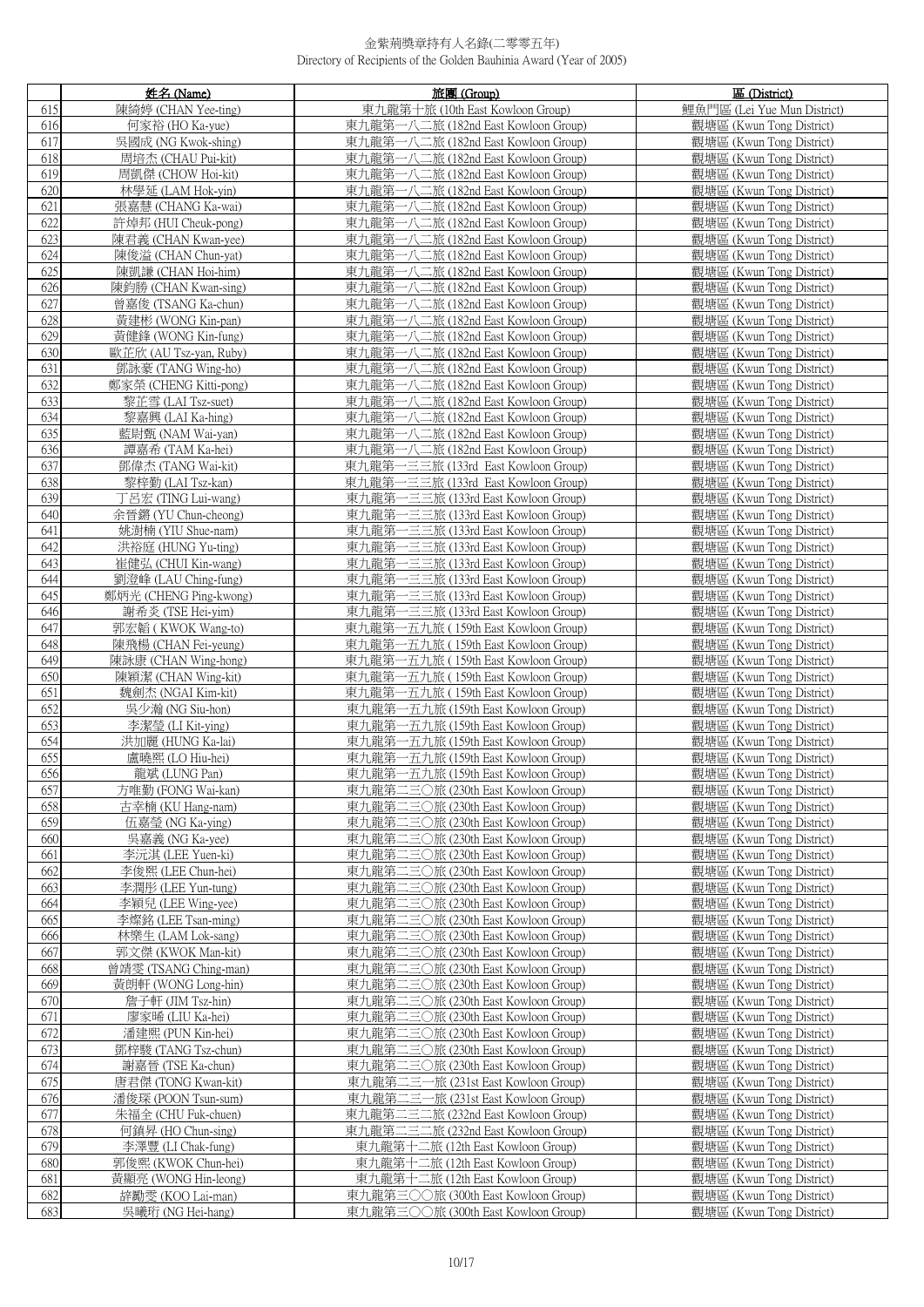|     |              | Tie d<br>roun.<br>---       |                                       |
|-----|--------------|-----------------------------|---------------------------------------|
| 684 | -пш-<br>vui, | .<br>$\sim$ v v l<br>uroup. | $-$<br>-<br>√wun<br>i Ong<br>District |

| 新界地域 (New Territories Region) |                                            |                                                                            |                                                                  |
|-------------------------------|--------------------------------------------|----------------------------------------------------------------------------|------------------------------------------------------------------|
|                               | 姓名 (Name)                                  | 旅團 (Group)                                                                 | 區 (District)                                                     |
| 685                           | 吳君輝 (NG Kwan-fai)                          | 十八鄉第二旅 (2nd Shap Pat Heung Group)                                          | 十八鄉區 (Shap Pat Heung District)                                   |
| 686<br>687                    | 李詠欣 (LI Wing-yan)<br>林伽遠 (LAM Ka-yuen)     | 十八鄉第二旅 (2nd Shap Pat Heung Group)<br>十八鄉第二旅 (2nd Shap Pat Heung Group)     | 十八鄉區 (Shap Pat Heung District)<br>十八鄉區 (Shap Pat Heung District) |
| 688                           | 胡翊謙 (WU Yik-him)                           | 十八鄉第二旅 (2nd Shap Pat Heung Group)                                          | 十八鄉區 (Shap Pat Heung District)                                   |
| 689                           | 徐家傑 (TSUI Ka-kit)                          | 十八鄉第二旅 (2nd Shap Pat Heung Group)                                          | 十八鄉區 (Shap Pat Heung District)                                   |
| 690                           | 陳嘉熙 (CHAN Ka-hei)                          | 十八鄉第二旅 (2nd Shap Pat Heung Group)                                          | 十八鄉區 (Shap Pat Heung District)                                   |
| 691                           | 黃國倫 (WONG Kwok-lun)                        | 十八鄉第二旅 (2nd Shap Pat Heung Group)                                          | 十八鄉區 (Shap Pat Heung District)                                   |
| 692                           | 葉忠舜 (YIP Chung-shun, Nicholas)             | 十八鄉第二旅 (2nd Shap Pat Heung Group)                                          | 十八鄉區 (Shap Pat Heung District)                                   |
| 693                           | 羅嘉曦 (LAW Ka-hei)                           | 十八鄉第二旅 (2nd Shap Pat Heung Group)                                          | 十八鄉區 (Shap Pat Heung District)                                   |
| 694                           | 譚旭輝 (TAM Yuk-fai, Dennis)                  | 十八鄉第二旅 (2nd Shap Pat Heung Group)                                          | 十八鄉區 (Shap Pat Heung District)                                   |
| 695                           | 吳凱羚 (NG Hoi-ling)                          | 元朗西第七旅 (7th Yuen Long West Group)                                          | 元朗西區 (Yuen Long West District)                                   |
| 696                           | 岑卓熹 (SHAM Cheuk-hei)                       | 元朗西第七旅 (7th Yuen Long West Group)                                          | 元朗西區 (Yuen Long West District)                                   |
| 697                           | 李峻傑 (LI Tsun-kit)                          | 元朗西第七旅 (7th Yuen Long West Group)                                          | 元朗西區 (Yuen Long West District)                                   |
| 698                           | 李淑娟 (LI Shuk-kuen)                         | 元朗西第七旅 (7th Yuen Long West Group)                                          | 元朗西區 (Yuen Long West District)                                   |
| 699                           | 馬灝怡 (MA Ho-yi)                             | 元朗西第七旅 (7th Yuen Long West Group)                                          | 元朗西區 (Yuen Long West District)                                   |
| 700                           | 張依琪 (CHEUNG Yee-ki)                        | 元朗西第七旅 (7th Yuen Long West Group)                                          | 元朗西區 (Yuen Long West District)                                   |
| 701                           | 梁燕彤 (LEUNG Yin-tung)                       | 元朗西第七旅 (7th Yuen Long West Group)                                          | 元朗西區 (Yuen Long West District)                                   |
| 702<br>703                    | 梁顯倫 (LEUNG Hin-lun)<br>畢藹妍 (PUT Oi-in)     | 元朗西第七旅 (7th Yuen Long West Group)                                          | 元朗西區 (Yuen Long West District)                                   |
| 704                           | 莊進添 (CHONG Chun-tim)                       | 元朗西第七旅 (7th Yuen Long West Group)<br>元朗西第七旅 (7th Yuen Long West Group)     | 元朗西區 (Yuen Long West District)<br>元朗西區 (Yuen Long West District) |
| 705                           | 莫輝 (MOK Fai)                               | 元朗西第七旅 (7th Yuen Long West Group)                                          | 元朗西區 (Yuen Long West District)                                   |
| 706                           | 許鎂儀 (HUI Mee-yee)                          | 元朗西第七旅 (7th Yuen Long West Group)                                          | 元朗西區 (Yuen Long West District)                                   |
| 707                           | 郭梓謙 (KWOK Tsz-him)                         | 元朗西第七旅 (7th Yuen Long West Group)                                          | 元朗西區 (Yuen Long West District)                                   |
| 708                           | 陳希駿 (CHAN Hei-chun)                        | 元朗西第七旅 (7th Yuen Long West Group)                                          | 元朗西區 (Yuen Long West District)                                   |
| 709                           | 曾于維 (TSANG Yu-wai)                         | 元朗西第七旅 (7th Yuen Long West Group)                                          | 元朗西區 (Yuen Long West District)                                   |
| 710                           | 曾熙傑 (TSANG Hei-kit)                        | 元朗西第七旅 (7th Yuen Long West Group)                                          | 元朗西區 (Yuen Long West District)                                   |
| 711                           | 黃心正 (WONG Sum-ching)                       | 元朗西第七旅 (7th Yuen Long West Group)                                          | 元朗西區 (Yuen Long West District)                                   |
| 712                           | 黃玉堃 (WONG Yuk-kwan)                        | 元朗西第七旅 (7th Yuen Long West Group)                                          | 元朗西區 (Yuen Long West District)                                   |
| 713                           | 黃劭欣 (WONG Shiu-yan, Janis)                 | 元朗西第七旅 (7th Yuen Long West Group)                                          | 元朗西區 (Yuen Long West District)                                   |
| 714                           | 溫晉彥 (WAN Chun-yin)                         | 元朗西第七旅 (7th Yuen Long West Group)                                          | 元朗西區 (Yuen Long West District)                                   |
| 715                           | 劉健華 (LAU Kin-wa)                           | 元朗西第七旅 (7th Yuen Long West Group)                                          | 元朗西區 (Yuen Long West District)                                   |
| 716                           | 劉詩樂 (LAU Sze-ngok)                         | 元朗西第七旅 (7th Yuen Long West Group)                                          | 元朗西區 (Yuen Long West District)                                   |
| 717                           | 鄧軒略 (TANG Hin-leuk)                        | 元朗西第七旅 (7th Yuen Long West Group)                                          | 元朗西區 (Yuen Long West District)                                   |
| 718<br>719                    | 羅浩為 (LAW Ho-wai)                           | 元朗西第七旅 (7th Yuen Long West Group)                                          | 元朗西區 (Yuen Long West District)                                   |
| 720                           | 譚衍匡 (TAM Him-hong)<br>吳芷棋 (NG Tsz-ki)      | 元朗西第七旅 (7th Yuen Long West Group)<br>元朗西第二十二旅 (22nd Yuen Long West Group)  | 元朗西區 (Yuen Long West District)<br>元朗西區 (Yuen Long West District) |
| 721                           | 呂梓樂 (LUI Tsz-lok)                          | 元朗西第二十二旅 (22nd Yuen Long West Group)                                       | 元朗西區 (Yuen Long West District)                                   |
| 722                           | 林俊傑 (LAM Chun-kit)                         | 元朗西第二十二旅 (22nd Yuen Long West Group)                                       | 元朗西區 (Yuen Long West District)                                   |
| 723                           | 梁家琪 (LEUNG Ka-ki)                          | 元朗西第二十二旅 (22nd Yuen Long West Group)                                       | 元朗西區 (Yuen Long West District)                                   |
| 724                           | 劉俊廷 (LAU Chun-ting)                        | 元朗西第二十二旅 (22nd Yuen Long West Group)                                       | 元朗西區 (Yuen Long West District)                                   |
| 725                           | 鄧卓楠 (TANG Cheuk-nam)                       | 元朗西第二十二旅 (22nd Yuen Long West Group)                                       | 元朗西區 (Yuen Long West District)                                   |
| 726                           | 朱家俊 (CHU Ka-chun)                          | 元朗西第八旅 (8th Yuen Long West Group)                                          | 元朗西區 (Yuen Long West District)                                   |
| 727                           | 張杰茵 (CHEUNG Kit-yan)                       | 元朗西第八旅 (8th Yuen Long West Group)                                          | 元朗西區 (Yuen Long West District)                                   |
| 728                           | 梁顥靜 (LEUNG Ho-ching)                       | 元朗西第八旅 (8th Yuen Long West Group)                                          | 元朗西區 (Yuen Long West District)                                   |
| 729                           | 劉麗珊 (LAU Lai-shan)                         | 元朗西第八旅 (8th Yuen Long West Group)                                          | 元朗西區 (Yuen Long West District)                                   |
| 730                           | 顏子聰 (NGAN Tsz-chung)                       | 元朗西第八旅 (8th Yuen Long West Group)                                          | 元朗西區 (Yuen Long West District)                                   |
| 731                           | 譚嘉傑 (TAM Ka-kit)                           | 元朗西第八旅 (8th Yuen Long West Group)                                          | 元朗西區 (Yuen Long West District)                                   |
| 732                           | 李珮儀 (LEE Pui-yee)                          | 元朗西第十五旅 (15th Yuen Long West Group)                                        | 元朗西區 (Yuen Long West District)                                   |
| 733                           | 唐施晉 (TONG Sze-chun)                        | 元朗西第十五旅 (15th Yuen Long West Group)                                        | 元朗西區 (Yuen Long West District)                                   |
| 734                           | 梁加謙 (LEUNG Ka-him)                         | 元朗西第十五旅 (15th Yuen Long West Group)                                        | 元朗西區 (Yuen Long West District)                                   |
| 735                           | 莫翠齡 (MOK Chui-ling)                        | 元朗西第十五旅 (15th Yuen Long West Group)                                        | 元朗西區 (Yuen Long West District)                                   |
| 736<br>737                    | 郭顯康 (KWOK Hin-hong)<br>黃敬熙 (WONG King-hei) | 元朗西第十五旅 (15th Yuen Long West Group)<br>元朗西第十五旅 (15th Yuen Long West Group) | 元朗西區 (Yuen Long West District)<br>元朗西區 (Yuen Long West District) |
| 738                           | 黎曉霖 (LAI Hiu-lam)                          | 元朗西第十五旅 (15th Yuen Long West Group)                                        | 元朗西區 (Yuen Long West District)                                   |
| 739                           | 張詠琛 (CHEUNG Wing-sum)                      | 元朗西第十四旅 (14th Yuen Long West Group)                                        | 元朗西區 (Yuen Long West District)                                   |
| 740                           | 梁琼妃 (LEUNG King-fei)                       | 元朗西第十四旅 (14th Yuen Long West Group)                                        | 元朗西區 (Yuen Long West District)                                   |
| 741                           | 陳文峰 (CHAN Man-fung)                        | 元朗西第十四旅 (14th Yuen Long West Group)                                        | 元朗西區 (Yuen Long West District)                                   |
| 742                           | 陳家謙 (CHAN Ka-him)                          | 元朗西第十四旅 (14th Yuen Long West Group)                                        | 元朗西區 (Yuen Long West District)                                   |
| 743                           | 黃潔琳 (WONG Kit-lam)                         | 元朗西第十四旅 (14th Yuen Long West Group)                                        | 元朗西區 (Yuen Long West District)                                   |
| 744                           | 楊曉峰 (YEUNG Hiu-fung)                       | 元朗西第十四旅 (14th Yuen Long West Group)                                        | 元朗西區 (Yuen Long West District)                                   |
| 745                           | 何敏妍 (HO Man-yin)                           | 元朗西第五十二旅 (52nd Yuen long West Group)                                       | 元朗西區 (Yuen Long West District)                                   |
| 746                           | 李玉婷 (LI Yuk-ting)                          | 元朗西第五十二旅 (52nd Yuen long West Group)                                       | 元朗西區 (Yuen Long West District)                                   |
| 747                           | 李嘉琪 (LEE Ka-ki)                            | 元朗西第五十二旅 (52nd Yuen long West Group)                                       | 元朗西區 (Yuen Long West District)                                   |
| 748                           | 周建東 (CHOW Kin-tung)                        | 元朗西第五十二旅 (52nd Yuen long West Group)                                       | 元朗西區 (Yuen Long West District)                                   |
| 749                           | 林希雯 (LAM Hei-man)                          | 元朗西第五十二旅 (52nd Yuen long West Group)                                       | 元朗西區 (Yuen Long West District)                                   |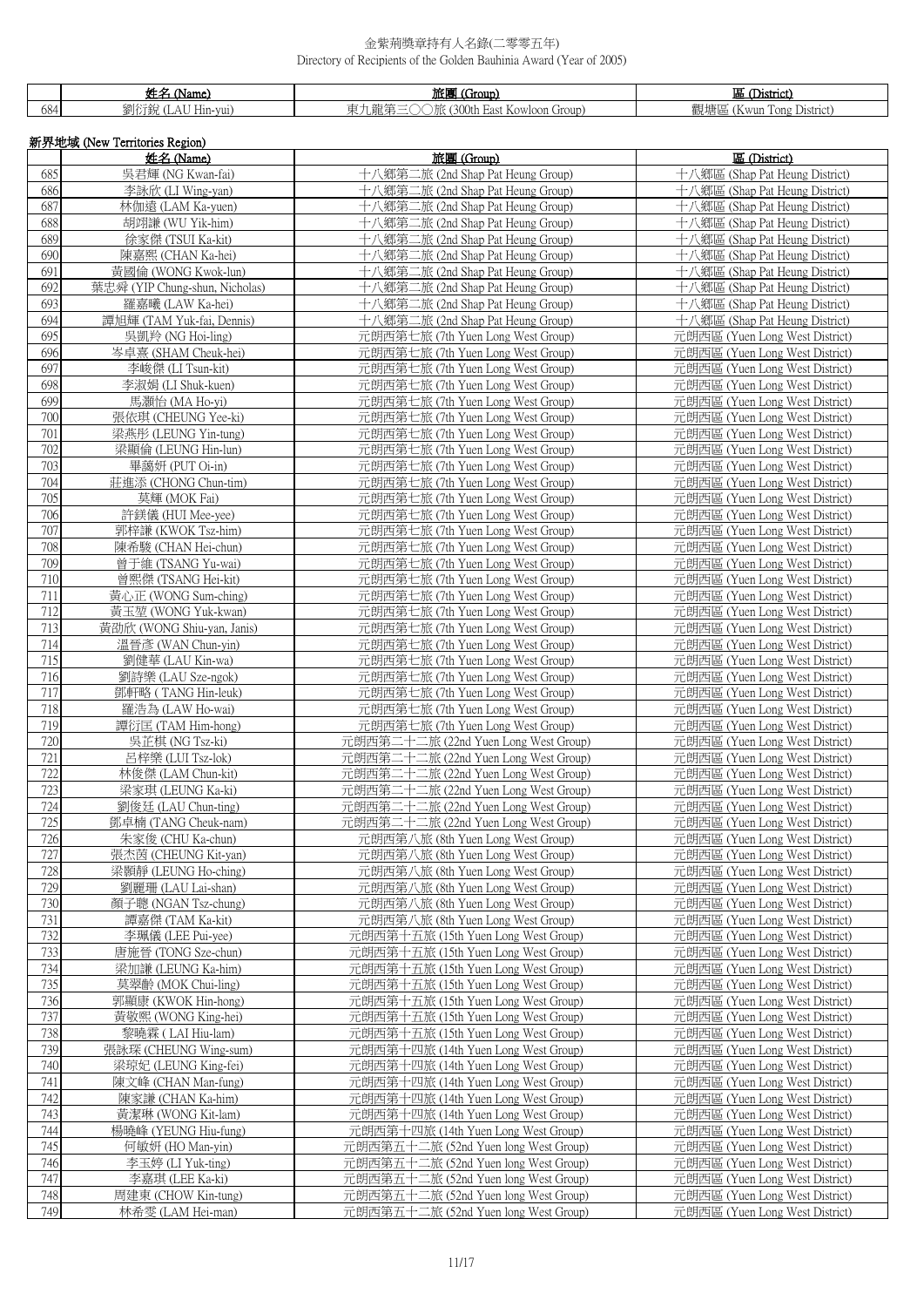|            | 姓名 (Name)                                 | 旅團 (Group)                                                                         | 區 (District)                                                    |
|------------|-------------------------------------------|------------------------------------------------------------------------------------|-----------------------------------------------------------------|
| 750        | 林朗熙 (LAM Long-hei)                        | 元朗西第五十二旅 (52nd Yuen long West Group)                                               | 元朗西區 (Yuen Long West District)                                  |
| 751        | 徐凱靖 (TUST Hoi-ching)                      | 元朗西第五十二旅 (52nd Yuen long West Group)                                               | 元朗西區 (Yuen Long West District)                                  |
| 752        | 殷子祺 (YAN Tse-ki)                          | 元朗西第五十二旅 (52nd Yuen long West Group)                                               | 元朗西區 (Yuen Long West District)                                  |
| 753        | 張彤彤 (CHEUNG Tung-tung)                    | 元朗西第五十二旅 (52nd Yuen long West Group)                                               | 元朗西區 (Yuen Long West District)                                  |
| 754        | 張倪駿 (CHEUNG Ngai-chun)                    | 元朗西第五十二旅 (52nd Yuen long West Group)                                               | 元朗西區 (Yuen Long West District)                                  |
| 755        | 張浩天 (CHEUNG Ho-tin)                       | 元朗西第五十二旅 (52nd Yuen long West Group)                                               | 元朗西區 (Yuen Long West District)                                  |
| 756        | 張曉彤 (CHEUNG Hiu-tung)                     | 元朗西第五十二旅 (52nd Yuen long West Group)                                               | 元朗西區 (Yuen Long West District)                                  |
| 757        | 梁詠斌 (LEUNG Wing-pan)                      | 元朗西第五十二旅 (52nd Yuen long West Group)                                               | 元朗西區 (Yuen Long West District)                                  |
| 758        | 陳俊康 (CHAN Chun-hong)                      | 元朗西第五十二旅 (52nd Yuen long West Group)                                               | 元朗西區 (Yuen Long West District)                                  |
| 759        | 陳婉瑩 (CHAN Yuen-ying)                      | 元朗西第五十二旅 (52nd Yuen long West Group)                                               | 元朗西區 (Yuen Long West District)                                  |
| 760        | 黃震顯 (WONG Chun-hin)                       | 元朗西第五十二旅 (52nd Yuen long West Group)                                               | 元朗西區 (Yuen Long West District)                                  |
| 761        | 廖晞桐 (LIU Hei-tung)                        | 元朗西第五十二旅 (52nd Yuen long West Group)                                               | 元朗西區 (Yuen Long West District)                                  |
| 762        | 廖凱彤 (LIU Hoi-tung)                        | 元朗西第五十二旅 (52nd Yuen long West Group)                                               | 元朗西區 (Yuen Long West District)                                  |
| 763        | 劉翼宇 (LAU Yik-yu)                          | 元朗西第五十二旅 (52nd Yuen long West Group)                                               | 元朗西區 (Yuen Long West District)                                  |
| 764        | 黎善怡 (LAI Sin-yi)                          | 元朗西第五十二旅 (52nd Yuen long West Group)                                               | 元朗西區 (Yuen Long West District)                                  |
| 765        | 王樂陶 (WONG Lois Lok-tao)                   | 元朗西第四十二旅 (42nd Yuen Long West Group)                                               | 元朗西區 (Yuen Long West District)                                  |
| 766        | 布永堯 (PO Wing-yiu)                         | 元朗西第四十二旅 (42nd Yuen Long West Group)                                               | 元朗西區 (Yuen Long West District)                                  |
| 767        | 李堯駿 (LI Yiu-tsun)                         | 元朗西第四十二旅 (42nd Yuen Long West Group)                                               | 元朗西區 (Yuen Long West District)                                  |
| 768        | 郭珮瑩 (KWOK Pui-ying)                       | 元朗西第四十二旅 (42nd Yuen Long West Group)                                               | 元朗西區 (Yuen Long West District)                                  |
| 769        | 黃詠怡 (WONG Wing-yee)                       | 元朗西第四十二旅 (42nd Yuen Long West Group)                                               | 元朗西區 (Yuen Long West District)                                  |
| 770        | 謝戩瑜 (TSE Chin-yu)                         | 元朗西第四十二旅 (42nd Yuen Long West Group)                                               | 元朗西區 (Yuen Long West District)                                  |
| 771        | 王浦彥 (WONG Po-yin)                         | 元朗西第四十六旅 (46th Yuen Long West Group)                                               | 元朗西區 (Yuen Long West District)                                  |
| 772        | 丘學揚 (YAU Hok-yeung)                       | 元朗西第四十六旅 (46th Yuen Long West Group)                                               | 元朗西區 (Yuen Long West District)                                  |
| 773        | 何俊漢 (HO Chun-hon)                         | 元朗西第四十六旅 (46th Yuen Long West Group)                                               | 元朗西區 (Yuen Long West District)                                  |
| 774        | 李子健 (LI Tsz-kin)                          | 元朗西第四十六旅 (46th Yuen Long West Group)                                               | 元朗西區 (Yuen Long West District)                                  |
| 775        | 陳梓軒 (CHAN Tsz-hin)                        | 元朗西第四十六旅 (46th Yuen Long West Group)                                               | 元朗西區 (Yuen Long West District)                                  |
| 776        | 麥煒力 (MAK Wai-lik)                         | 元朗西第四十六旅 (46th Yuen Long West Group)                                               | 元朗西區 (Yuen Long West District)                                  |
| 777        | 莊家豪 (CHONG Ka-ho)                         | 新界第一二四〇旅 (1240th New Territories Group)                                            | 元朗西區 (Yuen Long West District)                                  |
| 778<br>779 | 陳安瑩 (CHAN On-ying)<br>伍筠宜 (NG Kwan-yi)    | 新界第一二四〇旅 (1240th New Territories Group)<br>屯門西第二十一旅 (21st Tuen Mun West Group)     | 元朗西區 (Yuen Long West District)<br>屯門西區 (Tuen Mun West District) |
| 780        | 何曉妍 (HO Hiu-in)                           | 屯門西第二十<br>一旅 (21st Tuen Mun West Group)                                            | 屯門西區 (Tuen Mun West District)                                   |
| 781        | 吳詩賢 (NG Sze-yin)                          | 屯門西第二十一旅 (21st Tuen Mun West Group)                                                | 屯門西區 (Tuen Mun West District)                                   |
| 782        | 周讌雯 (CHOW Yin-man)                        | 屯門西第二十一旅 (21st Tuen Mun West Group)                                                | 屯門西區 (Tuen Mun West District)                                   |
| 783        | 胡展瑋 (WU Chin-wai)                         | 屯門西第二十一旅 (21st Tuen Mun West Group)                                                | 屯門西區 (Tuen Mun West District)                                   |
| 784        | 孫樂謙 (SUEN Lok-him)                        | 屯門西第二十一旅 (21st Tuen Mun West Group)                                                | 屯門西區 (Tuen Mun West District)                                   |
| 785        | 梁瑋程 (LEUNG Wai-ching)                     | 屯門西第二十一旅 (21st Tuen Mun West Group)                                                | 屯門西區 (Tuen Mun West District)                                   |
| 786        | 陳昌偉 (CHAN Cheong-wai)                     | 屯門西第二十一旅 (21st Tuen Mun West Group)                                                | 屯門西區 (Tuen Mun West District)                                   |
| 787        | 陳俊樺 (CHEN Chun-wah)                       | 屯門西第二十一旅 (21st Tuen Mun West Group)                                                | 屯門西區 (Tuen Mun West District)                                   |
| 788        | 黃詩慧 (WONG Sze-wai)                        | 屯門西第二十一旅 (21st Tuen Mun West Group)                                                | 屯門西區 (Tuen Mun West District)                                   |
| 789        | 黃樂恩 (WONG Lok-yan)                        | 屯門西第二十一旅 (21st Tuen Mun West Group)                                                | 屯門西區 (Tuen Mun West District)                                   |
| 790<br>791 | 葉桂妍 (IP Kwai-in)                          | 屯門西第二十一旅 (21st Tuen Mun West Group)                                                | 屯門西區 (Tuen Mun West District)                                   |
| 792        | 顏芷淇 (NGAN Tsz-ki)<br>方霆鋒 (FONG Ting-fung) | 屯門西第二十一旅 (21st Tuen Mun West Group)<br>屯門西第十八旅 (18th Tuen Mun West Group)          | 屯門西區 (Tuen Mun West District)<br>屯門西區 (Tuen Mun West District)  |
| 793        | 李祟毅 (LEE Sung -ngai)                      | 屯門西第十八旅 (18th Tuen Mun West Group)                                                 | 屯門西區 (Tuen Mun West District)                                   |
| 794        | 李曉琳 (LEE Hiu-lam)                         | 屯門西第十八旅 (18th Tuen Mun West Group)                                                 | 屯門西區 (Tuen Mun West District)                                   |
| 795        | 郭子謙 (KWOK Tsz-him)                        | 屯門西第十八旅 (18th Tuen Mun West Group)                                                 | 屯門西區 (Tuen Mun West District)                                   |
| 796        | 曾焯權 (TSANG Cheuk-kuen)                    | 屯門西第十八旅 (18th Tuen Mun West Group)                                                 | 屯門西區 (Tuen Mun West District)                                   |
| 797        | 朱政方 (CHU Ching-fong)                      | 屯門西第三十一旅 (31st Tuen Mun West Group)                                                | 屯門西區 (Tuen Mun West District)                                   |
| 798        | 莊嘉欣 (CHONG Ka-yan)                        | 屯門西第三十一旅 (31st Tuen Mun West Group)                                                | 屯門西區 (Tuen Mun West District)                                   |
| 799        | 陳翰弘 (CHAN Hon-wang)                       | 屯門西第三十一旅 (31st Tuen Mun West Group)                                                | 屯門西區 (Tuen Mun West District)                                   |
| 800        | 楊焯婷 (YEUNG Cheuk-ting)                    | 屯門西第三十一旅 (31st Tuen Mun West Group)                                                | 屯門西區 (Tuen Mun West District)                                   |
| 801        | 葉文俊 (IP Man-chun)                         | 屯門西第三十一旅 (31st Tuen Mun West Group)                                                | 屯門西區 (Tuen Mun West District)                                   |
| 802        | 葉楠 (YIP Nam)                              | 屯門西第三十-<br>一旅 (31st Tuen Mun West Group )                                          | 屯門西區 (Tuen Mun West District)                                   |
| 803        | 葉毅駿 (IP Ngai-chun)                        | 屯門西第三十-<br>一旅 (31st Tuen Mun West Group)                                           | 屯門西區 (Tuen Mun West District)                                   |
| 804        | 蕭浚騫 (SIU Tsun-hin)                        | 屯門西第三十一旅 (31st Tuen Mun West Group)                                                | 屯門西區 (Tuen Mun West District)                                   |
| 805        | 鮑耀財 (PAU Yiu-choi)                        | 屯門西第三十-<br>一旅 (31st Tuen Mun West Group )                                          | 屯門西區 (Tuen Mun West District)                                   |
| 806        | 鍾景恆 (CHUNG King-hang)                     | 屯門西第三十-<br>-旅 (31st Tuen Mun West Group )                                          | 屯門西區 (Tuen Mun West District)                                   |
| 807<br>808 | 梁兆澧 (LEUNG Swift)                         | 屯門西第三十<br>-旅 (31st Tuen Mun West Group)<br>电門西第三十<br>一旅 (31st Tuen Mun West Group) | 屯門西區 (Tuen Mun West District)<br>屯門西區 (Tuen Mun West District)  |
| 809        | 陳康莉 (CHAN Hong-lee)<br>麥俊熙 (MAK Chun-hei) | 电門西第三十<br>-旅 (31st Tuen Mun West Group)                                            | 屯門西區 (Tuen Mun West District)                                   |
| 810        | 葉詩韻 (YIP Sze-wan)                         | 屯門西第三十一旅 (31st Tuen Mun West Group)                                                | 屯門西區 (Tuen Mun West District)                                   |
| 811        | 鄧靜兒 (TANG Ching-yi)                       | 屯門西第三十<br>-旅 (31st Tuen Mun West Group)                                            | 屯門西區 (Tuen Mun West District)                                   |
| 812        | 羅兆輝 (LAW Siu-fai)                         | 屯門西第三十一旅 (31st Tuen Mun West Group)                                                | 屯門西區 (Tuen Mun West District)                                   |
| 813        | 何靖文 (HO Ching-man)                        | 屯門西第五十四旅 (54th Tuen Mun West Group)                                                | 屯門西區 (Tuen Mun West District)                                   |
| 814        | 何靖儀 (HO Ching-yee)                        | 屯門西第五十四旅 (54th Tuen Mun West Group)                                                | 屯門西區 (Tuen Mun West District)                                   |
| 815        | 李明諾 (LEE Ming-lok)                        | 屯門西第五十四旅 (54th Tuen Mun West Group)                                                | 屯門西區 (Tuen Mun West District)                                   |
| 816        | 楊梓輝 (YEUNG Tsz-fai)                       | 屯門西第五十四旅 (54th Tuen Mun West Group)                                                | 屯門西區 (Tuen Mun West District)                                   |
| 817        | 葉詠詩 (IP Wing-sze)                         | 屯門西第五十四旅 (54th Tuen Mun West Group)                                                | 屯門西區 (Tuen Mun West District)                                   |
| 818        | 李樂琛 (LI Lok-sum)                          | 屯門西第四十一旅 (41st Tuen Mun West Group)                                                | 屯門西區 (Tuen Mun West District)                                   |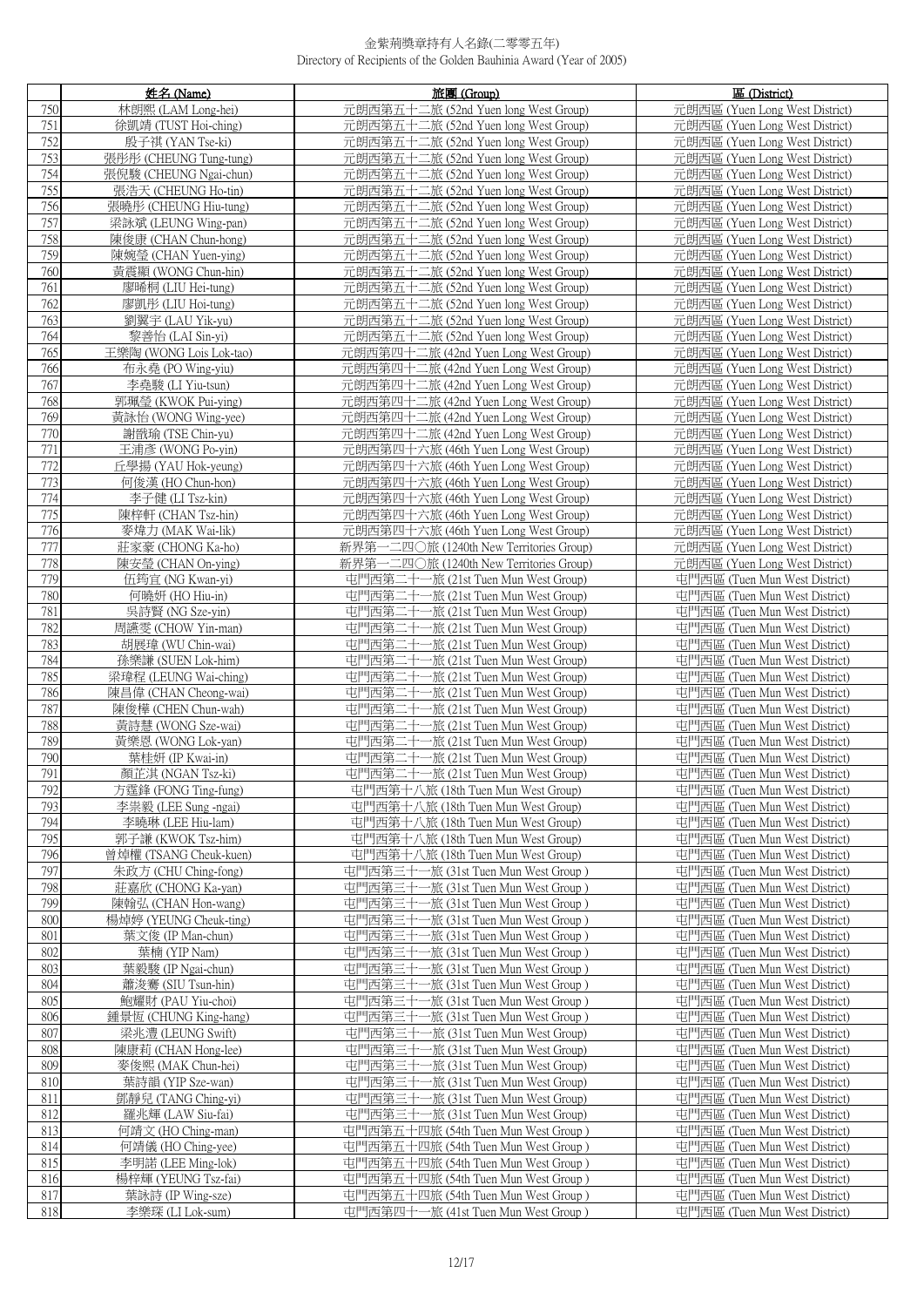|     | 姓名 (Name)              | 旅團 (Group)                                  | 區 (District)                     |
|-----|------------------------|---------------------------------------------|----------------------------------|
| 819 | 周卓穎 (CHAU Cheuk-wing)  | 屯門西第四十一旅 (41st Tuen Mun West Group)         | 屯門西區 (Tuen Mun West District)    |
| 820 | 林家蔚 (LAM Ka-wai)       | 屯門西第四十一旅 (41st Tuen Mun West Group)         | 屯門西區 (Tuen Mun West District)    |
| 821 | 林穎辰 (LAM Wing-sen)     | 屯門西第四十一旅 (41st Tuen Mun West Group)         | 屯門西區 (Tuen Mun West District)    |
| 822 | 馬嘉寶 (MA Ka-po)         | 屯門西第四十一旅 (41st Tuen Mun West Group)         | 屯門西區 (Tuen Mun West District)    |
| 823 | 區希汶 (AU Hei-man)       | 屯門西第四十一旅 (41st Tuen Mun West Group)         | 屯門西區 (Tuen Mun West District)    |
| 824 | 張仲軒 (CHEUNG Chung-hin) | 屯門西第四十一旅 (41st Tuen Mun West Group)         | 屯門西區 (Tuen Mun West District)    |
| 825 | 陳兆朗 (CHAN Siu-long)    | 屯門西第四十一旅 (41st Tuen Mun West Group)         | 屯門西區 (Tuen Mun West District)    |
| 826 | 陳穎鎔 (CHAN Wing-yung)   | 屯門西第四十一旅 (41st Tuen Mun West Group)         | 屯門西區 (Tuen Mun West District)    |
| 827 | 盧琬文 (LO Yuen-man)      | 屯門西第四十一旅 (41st Tuen Mun West Group)         | 屯門西區 (Tuen Mun West District)    |
| 828 | 魏浚軒 (NGAI Chun-hin)    | 屯門西第四十一旅 (41st Tuen Mun West Group)         | 屯門西區 (Tuen Mun West District)    |
| 829 | 羅芷君 (LAW Tsz-kwan)     | 屯門西第四十一旅 (41st Tuen Mun West Group)         | 屯門西區 (Tuen Mun West District)    |
| 830 | 嚴景毅 (YIM King-ngai)    | 屯門西第四十一旅 (41st Tuen Mun West Group)         | 屯門西區 (Tuen Mun West District)    |
| 831 | 蘇致豪 (SO Chi-ho)        | 屯門西第四十一旅 (41st Tuen Mun West Group)         | 屯門西區 (Tuen Mun West District)    |
| 832 | 吳展熙 (NG Chin-hei)      | 屯門西第四十九旅 (49th Tuen Mun West Group)         | 屯門西區 (Tuen Mun West District)    |
| 833 | 吳啓立 (NG Kai-lap)       | 屯門西第四十九旅 (49th Tuen Mun West Group)         | 屯門西區 (Tuen Mun West District)    |
| 834 | 吳淑蘊 (NG Shuk-wan)      | 屯門西第四十九旅 (49th Tuen Mun West Group)         | 屯門西區 (Tuen Mun West District)    |
| 835 | 張俊傑 (CHEONG Chun-kit)  | 屯門西第四十九旅 (49th Tuen Mun West Group)         | 屯門西區 (Tuen Mun West District)    |
| 836 | 梁蒨雯 (LEUNG Sin-man)    | 屯門西第四十九旅 (49th Tuen Mun West Group)         | 屯門西區 (Tuen Mun West District)    |
| 837 | 陳穎琳 (CHAN Wing-lam)    | 屯門西第四十九旅 (49th Tuen Mun West Group)         | 屯門西區 (Tuen Mun West District)    |
| 838 | 鄭顯南 (CHENG Hin-nam)    | 屯門西第四十九旅 (49th Tuen Mun West Group)         | 屯門西區 (Tuen Mun West District)    |
| 839 | 駱皓翎 (LOK Ho-ling)      | 新界第一〇五五旅 (1055th New Territories Group)     | 屯門西區 (Tuen Mun West District)    |
| 840 | 區曉彤 (AU Hiu-tung)      | 新界第一一〇〇旅 (1100th New Territories Group)     | 屯門西區 (Tuen Mun West District)    |
| 841 | 陳轍行 (CHAN Chit-hang)   | →○○旅 (1100th New Territories Group)<br>新界第一 | 屯門西區 (Tuen Mun West District)    |
| 842 | 蘇民康 (SO Man-hong)      | 新界第一一〇〇旅 (1100th New Territories Group)     | 屯門西區 (Tuen Mun West District)    |
| 843 | 吳朗瑤 (NG Long-yiu)      | 屯門東第二十一旅 (21st Tuen Mun East Group)         | 屯門東區 (Tuen Mun East District)    |
| 844 | 周俊陞 (CHAU Chun-sing)   | 屯門東第二十一旅 (21st Tuen Mun East Group)         | 屯門東區 (Tuen Mun East District)    |
| 845 | 胡浩賢 (WU Ho-yin)        | 屯門東第二十一旅 (21st Tuen Mun East Group)         | 屯門東區 (Tuen Mun East District)    |
| 846 | 陳子然 (CHAN Chi-yin)     | 屯門東第二十一旅 (21st Tuen Mun East Group)         | 屯門東區 (Tuen Mun East District)    |
| 847 | 陳思浩 (CHAN Sze-ho)      | 屯門東第二十一旅 (21st Tuen Mun East Group)         | 屯門東區 (Tuen Mun East District)    |
| 848 | 舒秀平 (SHE Sau-ping)     | 屯門東第二十一旅 (21st Tuen Mun East Group)         | 屯門東區 (Tuen Mun East District)    |
| 849 | 鄭家俊 (CHENG Ka-chun)    | 屯門東第二十一旅 (21st Tuen Mun East Group)         | 屯門東區 (Tuen Mun East District)    |
| 850 | 鄭凱琪 (CHENG Hoi-kee)    | 屯門東第二十一旅 (21st Tuen Mun East Group)         | 屯門東區 (Tuen Mun East District)    |
| 851 | 鍾明禧 (CHUNG Ming-hei)   | 屯門東第二十一旅 (21st Tuen Mun East Group)         | 屯門東區 (Tuen Mun East District)    |
| 852 | 梁司範 (LEUNG Stephen)    | 屯門東第十旅 (10th Tuen Mun East Group)           | 屯門東區 (Tuen Mun East District)    |
| 853 | 黃奕希 (WONG Yik-hei)     | 屯門東第十旅 (10th Tuen Mun East Group)           | 屯門東區 (Tuen Mun East District)    |
| 854 | 李苑瑋 (LI Yuen-wai)      | 屯門東第四十旅 (40th Tuen Mun East Group)          | 屯門東區 (Tuen Mun East District)    |
| 855 | 洪兆圻 (HUNG Siu-ki)      | 屯門東第四十旅 (40th Tuen Mun East Group)          | 屯門東區 (Tuen Mun East District)    |
| 856 | 張凱怡 (CHEUNG Hoi-vi)    | 屯門東第四十旅 (40th Tuen Mun East Group)          | 屯門東區 (Tuen Mun East District)    |
| 857 | 陳冠中 (CHAN Kwun-chung)  | 屯門東第四十旅 (40th Tuen Mun East Group)          | 屯門東區 (Tuen Mun East District)    |
| 858 | 江志蓮 (KONG Chi-lin)     | 青衣第七旅 (7th Tsing Yi Group)                  | 青衣區 (Tsing Yi District)          |
| 859 | 李雲龍 (LEE Wan-lung)     | 青衣第七旅 (7th Tsing Yi Group)                  | 青衣區 (Tsing Yi District)          |
| 860 | 林子敬 (LAM Tsz-king)     | 青衣第七旅 (7th Tsing Yi Group)                  | 青衣區 (Tsing Yi District)          |
| 861 | 林雪冰 (LAM Suet-bing)    | 青衣第七旅 (7th Tsing Yi Group)                  | 青衣區 (Tsing Yi District)          |
| 862 | 莊厚潤 (CHONG Hau-yun)    | 青衣第七旅 (7th Tsing Yi Group)                  | 青衣區 (Tsing Yi District)          |
| 863 | 莫蔡芬 (MOK Tsoi-fan)     | 青衣第七旅 (7th Tsing Yi Group)                  | 青衣區 (Tsing Yi District)          |
| 864 | 郭智勇 (KWOK Chi-yung)    | 青衣第七旅 (7th Tsing Yi Group)                  | 青衣區 (Tsing Yi District)          |
| 865 | 陳淑娟 (CHAN Shuk-kuen)   | 青衣第七旅 (7th Tsing Yi Group)                  | 青衣區 (Tsing Yi District)          |
| 866 | 黃家傑 (WONG Ka-kit)      | 青衣第七旅 (7th Tsing Yi Group)                  | 青衣區 (Tsing Yi District)          |
| 867 | 葉霖國 (YIP Lam-kwok)     | 青衣第七旅 (7th Tsing Yi Group)                  | 青衣區 (Tsing Yi District)          |
| 868 | 鄧芷君 (TANG Tsz-kwan)    | 青衣第七旅 (7th Tsing Yi Group)                  | 青衣區 (Tsing Yi District)          |
| 869 | 羅展雄 (LO Chin-hung)     | 青衣第七旅 (7th Tsing Yi Group)                  | 青衣區 (Tsing Yi District)          |
| 870 | 譚宇君 (TAM Yu-kwan)      | 青衣第七旅 (7th Tsing Yi Group)                  | 青衣區 (Tsing Yi District)          |
| 871 | 黃梓瑩 (WONG Tsz-ying)    | 青衣第十七旅 (17th Tsing Yi Group)                | 青衣區 (Tsing Yi District)          |
| 872 | 黃玉茵 (WONG Yuk-yan)     | 青衣第十七旅 (17th Tsing Yi Group)                | 青衣區 (Tsing Yi District)          |
| 873 | 劉慧賢 (LAU Wai-yin)      | 青衣第十七旅 (17th Tsing Yi Group)                | 青衣區 (Tsing Yi District)          |
| 874 | 鄧翠瑩 (TANG Chui-ying)   | 青衣第十七旅 (17th Tsing Yi Group)                | 青衣區 (Tsing Yi District)          |
| 875 | 何敏兒 (HO Man-yi)        | 青衣第三十旅 (30th Tsing Yi Group)                | 青衣區 (Tsing Yi District)          |
| 876 | 吳覺希 (NG Kok-hei)       | <u>青衣第三十旅 (30th Tsing Yi Group)</u>         | 青衣區 (Tsing Yi District)          |
| 877 | 黃驛斯 (WONG Yik-sze)     | 青衣第三十旅 (30th Tsing Yi Group)                | 青衣區 (Tsing Yi District)          |
| 878 | 蕭梓杰 (SHAO Tsz-kit)     | 青衣第三十旅 (30th Tsing Yi Group)                | 青衣區 (Tsing Yi District)          |
| 879 | 許詠琳 (HUI Wing-lam)     | 南葵涌第一旅 (1st South Kwai Chung Group)         | 南葵涌區 (South Kwai Chung District) |
| 880 | 陳穎誼 (CHAN Wing-yi)     | 南葵涌第一旅 (1st South Kwai Chung Group)         | 南葵涌區 (South Kwai Chung District) |
| 881 | 梁韻妍 (LEUNG Wan-yin)    | 南葵涌第二十四旅 (24th South Kwai Chung Group)      | 南葵涌區 (South Kwai Chung District) |
| 882 | 黃以禮 (WONG Yee-lai)     | 南葵涌第二十四旅 (24th South Kwai Chung Group)      | 南葵涌區 (South Kwai Chung District) |
| 883 | 劉曉東 (LAU Hiu-tung)     | 南葵涌第二十四旅 (24th South Kwai Chung Group)      | 南葵涌區 (South Kwai Chung District) |
| 884 | 吳寶怡 (NG Po-vi)         | 南葵涌第八旅 (8th South Kwai Chung Group)         | 南葵涌區 (South Kwai Chung District) |
| 885 | 莫雪妍 (MOK Suet-yin)     | 南葵涌第八旅 (8th South Kwai Chung Group)         | 南葵涌區 (South Kwai Chung District) |
| 886 | 趙韻怡 (CHIU Wan-yi)      | 南葵涌第八旅 (8th South Kwai Chung Group)         | 南葵涌區 (South Kwai Chung District) |
| 887 | 王嘉傑 (WONG Ka-kit)      | 新界第一〇九四旅 (1094th New Territories Group)     | 南葵涌區 (South Kwai Chung District) |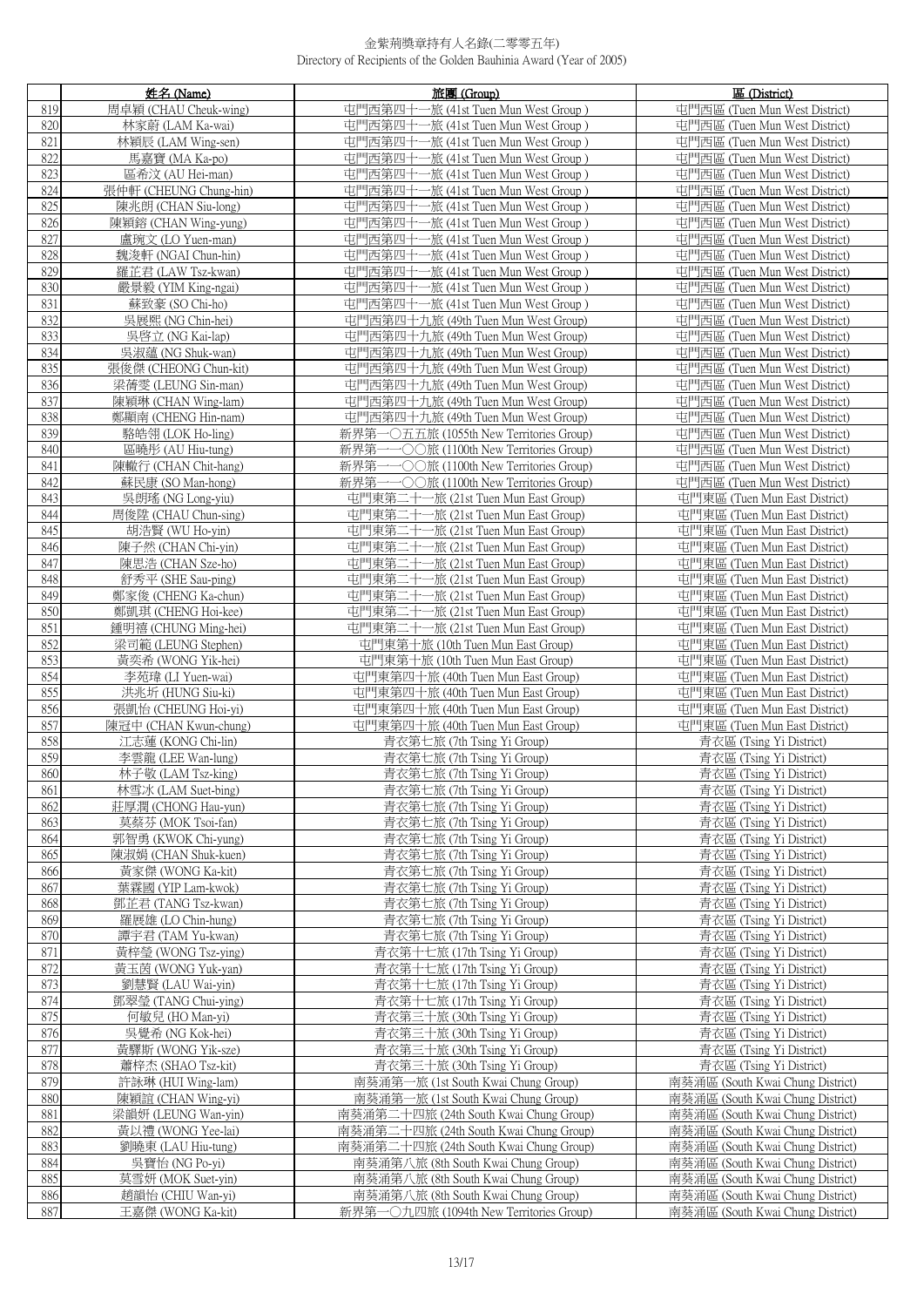|            | 姓名 (Name)                              | 旅團 (Group)                                                   | 區 (District)                                         |
|------------|----------------------------------------|--------------------------------------------------------------|------------------------------------------------------|
| 888        | 周浩 (CHAU Ho)                           | 新界第一〇九四旅 (1094th New Territories Group)                      | 南葵涌區 (South Kwai Chung District)                     |
| 889        | 林港誠 (LAM Kong-shing)                   | 新界第一〇九四旅 (1094th New Territories Group)                      | 南葵涌區 (South Kwai Chung District)                     |
| 890        | 范嘉威 (FAN Ka-wai)                       | 新界第一〇九四旅 (1094th New Territories Group)                      | 南葵涌區 (South Kwai Chung District)                     |
| 891        | 黃偉賢 (WONG Wai-yin)                     | 新界第一〇九四旅 (1094th New Territories Group)                      | 南葵涌區 (South Kwai Chung District)                     |
| 892        | 鄧圳基 (TANG Chun-kei)                    | 新界第一〇九四旅 (1094th New Territories Group)                      | 南葵涌區 (South Kwai Chung District)                     |
| 893        | 鍾榮光 (CHUNG Wing-kwong)                 | 新界第一〇九四旅 (1094th New Territories Group)                      | 南葵涌區 (South Kwai Chung District)                     |
| 894        | 伍凱賢 (NG Hoi-yin)                       | 荃灣第二十三旅 (23rd Tsuen Wan Group)                               | 荃灣區 (Tsuen Wan District)                             |
| 895        | 利思穎 (LEE Sze-wing)                     | 荃灣第二十三旅 (23rd Tsuen Wan Group)                               | 荃灣區 (Tsuen Wan District)                             |
| 896        | 吳楚瑩 (NG Chor-ying)                     | 荃灣第二十三旅 (23rd Tsuen Wan Group)                               | 荃灣區 (Tsuen Wan District)                             |
| 897        | 沈鈺梅 (SUM Yuk-mui)                      | 荃灣第二十三旅 (23rd Tsuen Wan Group)                               | 荃灣區 (Tsuen Wan District)                             |
| 898        | 周子盈 (CHOW Tsz-ying)                    | 荃灣第二十三旅 (23rd Tsuen Wan Group)                               | 荃灣區 (Tsuen Wan District)                             |
| 899        | 林穎詩 (LAM Wing-sze)                     | 荃灣第二十三旅 (23rd Tsuen Wan Group)                               | 荃灣區 (Tsuen Wan District)                             |
| 900        | 馬驪驪 (MA Lily)                          | 荃灣第二十三旅 (23rd Tsuen Wan Group)                               | 荃灣區 (Tsuen Wan District)                             |
| 901        | 張迪欣 (CHEUNG Sophie)                    | 荃灣第二十三旅 (23rd Tsuen Wan Group)                               | 荃灣區 (Tsuen Wan District)                             |
| 902        | 張衡 (CHEUNG Hang)                       | 荃灣第二十三旅 (23rd Tsuen Wan Group)                               | 荃灣區 (Tsuen Wan District)                             |
| 903        | 許晉傑 (HUI Chun-kit)                     | 荃灣第二十三旅 (23rd Tsuen Wan Group)                               | 荃灣區 (Tsuen Wan District)                             |
| 904        | 陳翊彤 (CHAN Yick-tung)                   | 荃灣第二十三旅 (23rd Tsuen Wan Group)                               | 荃灣區 (Tsuen Wan District)                             |
| 905        | 陳詠霖 (CHAN Wing-lam)                    | 荃灣第二十三旅 (23rd Tsuen Wan Group)                               | 荃灣區 (Tsuen Wan District)                             |
| 906        | 陳嘉琪 (CHAN Ka-ki)                       | 荃灣第二十三旅 (23rd Tsuen Wan Group)                               | 荃灣區 (Tsuen Wan District)                             |
| 907        | 陳翼麒 (CHAN Yik-ki)                      | 荃灣第二十三旅 (23rd Tsuen Wan Group)                               | 荃灣區 (Tsuen Wan District)                             |
| 908        | 廖俊博 (LIU Chun-pok)                     | 荃灣第二十三旅 (23rd Tsuen Wan Group)                               | 荃灣區 (Tsuen Wan District)                             |
| 909        | 羅寶琳 (LAW Po-lam)                       | 荃灣第二十三旅 (23rd Tsuen Wan Group)                               | 荃灣區 (Tsuen Wan District)                             |
| 910        | 陳芷嫣 (CHAN Venise)                      | 荃灣第二旅 (2nd Tsuen Wan Group)                                  | 荃灣區 (Tsuen Wan District)                             |
| 911        | 麥佩賢 (MAK Pui-vin)                      | 荃灣第二旅 (2nd Tsuen Wan Group)                                  | 荃灣區 (Tsuen Wan District)                             |
| 912        | 曾楷焯 (Jeffrey TSANG)                    | 荃灣第二旅 (2nd Tsuen Wan Group)                                  | 荃灣區 (Tsuen Wan District)                             |
| 913        | 馮健邦 (FONG Kin-pong)                    | 荃灣第二旅 (2nd Tsuen Wan Group)                                  | 荃灣區 (Tsuen Wan District)                             |
| 914<br>915 | 羅珮淇 (LO Pui-ki)<br>鮑汶琪 (PAO Man-ki)    | 荃灣第八旅 (8th Tsuen Wan Group)<br>荃灣第十一旅 (11th Tsuen Wan Group) | 荃灣區 (Tsuen Wan District)<br>荃灣區 (Tsuen Wan District) |
| 916        | 周港中 (CHAU Kong-chung)                  | 荃灣第十二旅 (12th Tsuen Wan Group)                                | 荃灣區 (Tsuen Wan District)                             |
| 917        | 楊永豪 (YEUNG Wing-ho)                    | 荃灣第十二旅 (12th Tsuen Wan Group)                                | 荃灣區 (Tsuen Wan District)                             |
| 918        | 黎子健 (LAI Tsz-kin)                      | 荃灣第十二旅 (12th Tsuen Wan Group)                                | 荃灣區 (Tsuen Wan District)                             |
| 919        | 馮裕誠 (FUNG Yu-shing)                    | 荃灣第三十一旅 (31st Tsuen Wan Group)                               | 荃灣區 (Tsuen Wan District)                             |
| 920        | 王沛衡 (WONG Pui-hang)                    | 荃灣第三旅 (3rd Tsuen Wan Group)                                  | 荃灣區 (Tsuen Wan District)                             |
| 921        | 朱沛汶 (CHU Pui-man)                      | 荃灣第三旅 (3rd Tsuen Wan Group)                                  | 荃灣區 (Tsuen Wan District)                             |
| 922        | 劉嘉軒 (LAU Ka-hin)                       | 荃灣第三旅 (3rd Tsuen Wan Group)                                  | 荃灣區 (Tsuen Wan District)                             |
| 923        | 衞芷珊 (WAI Chi-san)                      | 荃灣第三旅 (3rd Tsuen Wan Group)                                  | 荃灣區 (Tsuen Wan District)                             |
| 924        | 朱詠芝 (CHU Wing-chi)                     | 荃灣第五旅 (5th Tsuen Wan Group)                                  | 荃灣區 (Tsuen Wan District)                             |
| 925        | 何卓彥 (HO Cheuk-vin)                     | 荃灣第五旅 (5th Tsuen Wan Group)                                  | 荃灣區 (Tsuen Wan District)                             |
| 926        | 張承豐 (CHEUNG Shing-fung)                | 荃灣第五旅 (5th Tsuen Wan Group)                                  | 荃灣區 (Tsuen Wan District)                             |
| 927        | 麥民劻 (MAK Man-hong)                     | 荃灣第五旅 (5th Tsuen Wan Group)                                  | 荃灣區 (Tsuen Wan District)                             |
| 928        | 鄭樂妍 (CHENG Lok-yin)                    | 荃灣第五旅 (5th Tsuen Wan Group)                                  | 荃灣區 (Tsuen Wan District)                             |
| 929        | 鄭樂勤 (CHENG Lok-kan)                    | 荃灣第五旅 (5th Tsuen Wan Group)                                  | 荃灣區 (Tsuen Wan District)                             |
| 930        | 曾詠詩 (TSANG Wing-sze)                   | 荃灣第四十二旅 (42nd Tsuen Wan Group)                               | 荃灣區 (Tsuen Wan District)                             |
| 931        | 余智恆 (YU Chi-hang)                      | 荃灣第四十六旅 (46th Tusen Wan Group)                               | 荃灣區 (Tsuen Wan District)                             |
| 932        | 李展康 (LEE Chin-hong)                    | 荃灣第四十六旅 (46th Tusen Wan Group)                               | 荃灣區 (Tsuen Wan District)                             |
| 933        | 郭譯軒 (KWOK Yik-hin, Yoshua)             | 荃灣第四十六旅 (46th Tusen Wan Group)                               | 荃灣區 (Tsuen Wan District)                             |
| 934        | 鍾肇澧 (CHUNG Siu-lai)                    | 荃灣第四十六旅 (46th Tusen Wan Group)                               | 荃灣區 (Tsuen Wan District)                             |
| 935<br>936 | 何文傑 (HO Man-kit)<br>邱文康 (YAU Man-hong) | 離島第十八旅 (18th Islands Group)                                  | 離島區 (Island District)<br>離島區 (Island District)       |
| 937        | 梁栩瑤 (LEUNG Hui-ving)                   | 離島第十八旅 (18th Islands Group)<br>離島第十八旅 (18th Islands Group)   | 離島區 (Island District)                                |
| 938        | 楊勇行 (YEUNG Yung-hang)                  | 離島第十八旅 (18th Islands Group)                                  | 離島區 (Island District)                                |
| 939        | 朱焯嵐 (CHU Cheuk-lam)                    | 離島第十三旅 (13th Islands Group)                                  | 離島區 (Island District)                                |
| 940        | 吳澤廷 (NG Chak-ting)                     | 離島第十三旅 (13th Islands Group)                                  | 離島區 (Island District)                                |
| 941        | 梁臻穎 (LEUNG Zoen-wing, Crystal)         | 離島第十三旅 (13th Islands Group)                                  | 離島區 (Island District)                                |
| 942        | 陳家苗 (CHAN Kai-miu, Kitty)              | 離島第十三旅 (13th Islands Group)                                  | 離島區 (Island District)                                |
| 943        | 陳漢輝 (CHAN Hon-fai)                     | 離島第十三旅 (13th Islands Group)                                  | 離島區 (Island District)                                |
| 944        | 鄺郁珺 (KWONG Yuk-kwan)                   | 離島第十三旅 (13th Islands Group)                                  | 離島區 (Island District)                                |

## **新界東地域 (New Territories East Region)**

|     | 姓名 (Name)             | 旅團 (Group)                        | 區 (District)                 |
|-----|-----------------------|-----------------------------------|------------------------------|
| 945 | 文星翹 (MAN Sing-kiu)    | 大埔北第十七旅 (17th Tai Po North Group) | 大埔北區 (Tai Po North District) |
| 946 | 文靖妍 (MAN Ching-in)    | 大埔北第十七旅 (17th Tai Po North Group) | 大埔北區 (Tai Po North District) |
| 947 | 文曉峰 (MAN Hiu-fung)    | 大埔北第十七旅 (17th Tai Po North Group) | 大埔北區 (Tai Po North District) |
| 948 | 王以加 (WONG Yi-ka)      | 大埔北第十七旅 (17th Tai Po North Group) | 大埔北區 (Tai Po North District) |
| 949 | 王耀基 (WONG Yiu-kei)    | 大埔北第十七旅 (17th Tai Po North Group) | 大埔北區 (Tai Po North District) |
| 950 | 王耀章 (WONG Yiu-cheung) | 大埔北第十七旅 (17th Tai Po North Group) | 大埔北區 (Tai Po North District) |
| 951 | 朱偉傑 (CHU Wai-kit)     | 大埔北第十七旅 (17th Tai Po North Group) | 大埔北區 (Tai Po North District) |
| 952 | 江保霖 (KONG Po-lam)     | 大埔北第十七旅 (17th Tai Po North Group) | 大埔北區 (Tai Po North District) |
| 953 | 何文浩 (HO Man-ho)       | 大埔北第十七旅 (17th Tai Po North Group) | 大埔北區 (Tai Po North District) |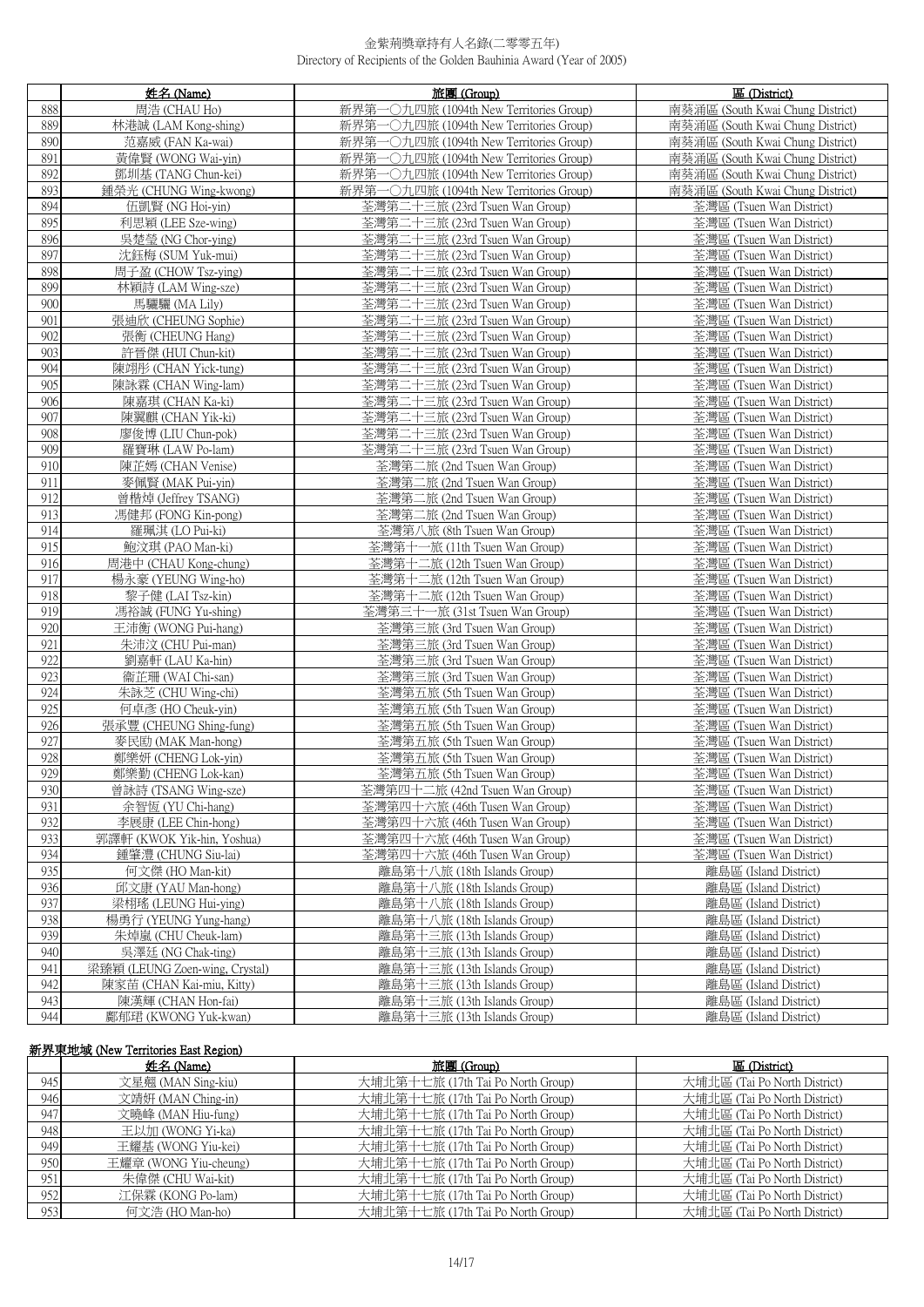|              | 姓名 (Name)                                           | 旅團 (Group)                                                             | 區 (District)                                                 |
|--------------|-----------------------------------------------------|------------------------------------------------------------------------|--------------------------------------------------------------|
| 954          | 何俊滔 (HO Chun-to)                                    | 大埔北第十七旅 (17th Tai Po North Group)                                      | 大埔北區 (Tai Po North District)                                 |
| 955          | 余焯楠 (YU Cheuk-nam)                                  | 大埔北第十七旅 (17th Tai Po North Group)                                      | 大埔北區 (Tai Po North District)                                 |
| 956          | 余灝林 (YU Ho-lam)                                     | 大埔北第十七旅 (17th Tai Po North Group)                                      | 大埔北區 (Tai Po North District)                                 |
| 957          | 吳子健 (NG Tsz-kin)                                    | 大埔北第十七旅 (17th Tai Po North Group)                                      | 大埔北區 (Tai Po North District)                                 |
| 958          | 吳柏鴻 (NG Pak-hung)                                   | 大埔北第十七旅 (17th Tai Po North Group)                                      | 大埔北區 (Tai Po North District)                                 |
| 959          | 吳曉晴 (Cassie NG)                                     | 大埔北第十七旅 (17th Tai Po North Group)                                      | 大埔北區 (Tai Po North District)                                 |
| 960          | 李卓豪 (LEE Cheuk-ho)                                  | 大埔北第十七旅 (17th Tai Po North Group)                                      | 大埔北區 (Tai Po North District)                                 |
| 961          | 李嘉諺 (LEE Ka-yin)                                    | 大埔北第十七旅 (17th Tai Po North Group)                                      | 大埔北區 (Tai Po North District)                                 |
| 962          | 林志峯 (LAM Chi-fung)                                  | 大埔北第十七旅 (17th Tai Po North Group)                                      | 大埔北區 (Tai Po North District)                                 |
| 963          | 林彥和 (LAM Yin-wo)                                    | 大埔北第十七旅 (17th Tai Po North Group)                                      | 大埔北區 (Tai Po North District)                                 |
| 964          | 孫培喜 (SUEN Pui-hei)                                  | 大埔北第十七旅 (17th Tai Po North Group)                                      | 大埔北區 (Tai Po North District)                                 |
| 965          | 翁燕瑜 (YUNG Yin-yu)                                   | 大埔北第十七旅 (17th Tai Po North Group)                                      | 大埔北區 (Tai Po North District)                                 |
| 966          | 張嘉茵 (CHENG Ka-yan)                                  | 大埔北第十七旅 (17th Tai Po North Group)                                      | 大埔北區 (Tai Po North District)                                 |
| 967          | 張肇騏 (CHEUNG Sun-ki)                                 | 大埔北第十七旅 (17th Tai Po North Group)                                      | 大埔北區 (Tai Po North District)                                 |
| 968          | 梁逸風 (LEUNG Yat-fung)                                | 大埔北第十七旅 (17th Tai Po North Group)                                      | 大埔北區 (Tai Po North District)                                 |
| 969          | 陳文傑 (CHAN Man-kit)                                  | 大埔北第十七旅 (17th Tai Po North Group)                                      | 大埔北區 (Tai Po North District)                                 |
| 970          | 陳妍方 (CHAN Yin-fong)                                 | 大埔北第十七旅 (17th Tai Po North Group)                                      | 大埔北區 (Tai Po North District)                                 |
| 971          | 陳美如 (CHAN Mei-yu)                                   | 大埔北第十七旅 (17th Tai Po North Group)                                      | 大埔北區 (Tai Po North District)                                 |
| 972<br>973   | 陳詠莊 (CHAN Wing-chong)                               | 大埔北第十七旅 (17th Tai Po North Group)                                      | 大埔北區 (Tai Po North District)<br>大埔北區 (Tai Po North District) |
| 974          | 陳鳳英 (CHAN Fung-ying)<br>童彥彰 (TUNG Yin-cheung)       | 大埔北第十七旅 (17th Tai Po North Group)<br>大埔北第十七旅 (17th Tai Po North Group) | 大埔北區 (Tai Po North District)                                 |
| 975          | 黃卓嘉 (WONG Cheuk-ka)                                 | 大埔北第十七旅 (17th Tai Po North Group)                                      | 大埔北區 (Tai Po North District)                                 |
| 976          | 黃凱濂 (WONG Hoi-lim)                                  | 大埔北第十七旅 (17th Tai Po North Group)                                      | 大埔北區 (Tai Po North District)                                 |
| 977          | 黃頌朗 (WONG Chung-long)                               | 大埔北第十七旅 (17th Tai Po North Group)                                      | 大埔北區 (Tai Po North District)                                 |
| 978          | 黃德智 (WONG Tak-chi)                                  | 大埔北第十七旅 (17th Tai Po North Group)                                      | 大埔北區 (Tai Po North District)                                 |
| 979          | 詹文軒 (JIM Man-hin)                                   | 大埔北第十七旅 (17th Tai Po North Group)                                      | 大埔北區 (Tai Po North District)                                 |
| 980          | 鄒文熙 (CHAU Man-hei)                                  | 大埔北第十七旅 (17th Tai Po North Group)                                      | 大埔北區 (Tai Po North District)                                 |
| 981          | 劉俊亨 (LAU Chun-hang)                                 | 大埔北第十七旅 (17th Tai Po North Group)                                      | 大埔北區 (Tai Po North District)                                 |
| 982          | 劉錦豪 (LAU Kam-ho)                                    | 大埔北第十七旅 (17th Tai Po North Group)                                      | 大埔北區 (Tai Po North District)                                 |
| 983          | 鄧凱文 (TANG Hoi-man)                                  | 大埔北第十七旅 (17th Tai Po North Group)                                      | 大埔北區 (Tai Po North District)                                 |
| 984          | 鄭旨呈 (CHENG Tsz-ching)                               | 大埔北第十七旅 (17th Tai Po North Group)                                      | 大埔北區 (Tai Po North District)                                 |
| 985          | 盧詠謙 (LO Wing-him)                                   | 大埔北第十七旅 (17th Tai Po North Group)                                      | 大埔北區 (Tai Po North District)                                 |
| 986          | 盧逸朗 (LO Yat-long)                                   | 大埔北第十七旅 (17th Tai Po North Group)                                      | 大埔北區 (Tai Po North District)                                 |
| 987          | 錢子韜 (CHIN Tsz-to)                                   | 大埔北第十七旅 (17th Tai Po North Group)                                      | 大埔北區 (Tai Po North District)                                 |
| 988          | 羅霜寧 (LAW Sheung-ning)                               | 大埔北第十七旅 (17th Tai Po North Group)                                      | 大埔北區 (Tai Po North District)                                 |
| 989<br>990   | 余煦彦 (YU Hui-yin, Isla)<br>韋芷君 (WAI Chi-kwan, Naomi) | 大埔北第十旅 (10th Tai Po North Group)<br>大埔北第十旅 (10th Tai Po North Group)   | 大埔北區 (Tai Po North District)<br>大埔北區 (Tai Po North District) |
| 991          | 陳珮欣 (CHAN Pei-shin, Katrina)                        | 大埔北第十旅 (10th Tai Po North Group)                                       | 大埔北區 (Tai Po North District)                                 |
| 992          | 陳燿君 (CHAN Yiu-kwan)                                 | 大埔北第五十五旅 (55th Tai Po North Group)                                     | 大埔北區 (Tai Po North District)                                 |
| 993          | 曾善欣 (TSANG Shin-yan)                                | 大埔北第五十五旅 (55th Tai Po North Group)                                     | 大埔北區 (Tai Po North District)                                 |
| 994          | 黃柏豪 (WONG Pak-ho)                                   | 大埔北第五十五旅 (55th Tai Po North Group)                                     | 大埔北區 (Tai Po North District)                                 |
| 995          | 趙葭萱 (CHIU Ka-huen)                                  | 大埔北第五十五旅 (55th Tai Po North Group)                                     | 大埔北區 (Tai Po North District)                                 |
| 996          | 鄧兆軒 (TANG Siu-hin)                                  | 大埔北第五十五旅 (55th Tai Po North Group)                                     | 大埔北區 (Tai Po North District)                                 |
| 997          | 鄭浚傑 (CHENG Tsun-kit)                                | 大埔北第五十五旅 (55th Tai Po North Group)                                     | 大埔北區 (Tai Po North District)                                 |
| 998          | 鍾文軒 (CHUNG Man-hin)                                 | 大埔北第五十五旅 (55th Tai Po North Group)                                     | 大埔北區 (Tai Po North District)                                 |
| 999          | 譚嘉俊 (TAM Ka-chun)                                   | 大埔北第五十五旅 (55th Tai Po North Group)                                     | 大埔北區 (Tai Po North District)                                 |
| 1000         | 余一政 (YU Vincent Eugene)                             | 大埔南第二十一旅 (21st Tai Po South Group)                                     | 大埔南區 (Tai Po South District)                                 |
| 1001         | 羅祖兒 (LAW Celestine Joelle)                          | 大埔南第二十一旅 (21st Tai Po South Group)                                     | 大埔南區 (Tai Po South District)                                 |
| 1002         | 周卡爾 (CHOW Ka-yi)                                    | 大埔南第二旅 (2nd Tai Po South Group)                                        | 大埔南區 (Tai Po South District)                                 |
| 1003<br>1004 | 陳裕舜 (CHAN Yu-shun)<br>林芷筠 (LAM Tsz-kwan)            | 大埔南第二旅 (2nd Tai Po South Group)<br>大埔南第十七旅 (17th Tai Po South Group)   | 大埔南區 (Tai Po South District)<br>大埔南區 (Tai Po South District) |
| 1005         | 林錦侖 (LAM Kam-lun)                                   | 大埔南第十七旅 (17th Tai Po South Group)                                      | 大埔南區 (Tai Po South District)                                 |
| 1006         | 柳泇玟 (LAU Ka-man)                                    | 大埔南第十七旅 (17th Tai Po South Group)                                      | 大埔南區 (Tai Po South District)                                 |
| 1007         | 柳學軒 (LAU Hok-hin)                                   | 大埔南第十七旅 (17th Tai Po South Group)                                      | 大埔南區 (Tai Po South District)                                 |
| 1008         | 唐新華 (TONG San-wa)                                   | 大埔南第十七旅 (17th Tai Po South Group)                                      | 大埔南區 (Tai Po South District)                                 |
| 1009         | 張善婷 (CHEUNG Sin-ting)                               | 大埔南第十七旅 (17th Tai Po South Group)                                      | 大埔南區 (Tai Po South District)                                 |
| 1010         | 陳文傑 (CHAN Man-kit)                                  | 大埔南第十七旅 (17th Tai Po South Group)                                      | 大埔南區 (Tai Po South District)                                 |
| 1011         | 陳汶薏 (CHAN Man-yee)                                  | 大埔南第十七旅 (17th Tai Po South Group)                                      | 大埔南區 (Tai Po South District)                                 |
| 1012         | 陳倩彤 (CHAN Sin-tung)                                 | 大埔南第十七旅 (17th Tai Po South Group)                                      | 大埔南區 (Tai Po South District)                                 |
| 1013         | 陳敏熹 (CHAN Man-hei)                                  | 大埔南第十七旅 (17th Tai Po South Group)                                      | 大埔南區 (Tai Po South District)                                 |
| 1014         | 陳曉彤 (CHAN Hiu-tung)                                 | 大埔南第十七旅 (17th Tai Po South Group)                                      | 大埔南區 (Tai Po South District)                                 |
| 1015         | 陳駿寅 (CHAN Chun-yan)                                 | 大埔南第十七旅 (17th Tai Po South Group)                                      | 大埔南區 (Tai Po South District)                                 |
| 1016         | 麥成灝 (MAK Shing-ho, Gary)                            | 大埔南第十七旅 (17th Tai Po South Group)                                      | 大埔南區 (Tai Po South District)                                 |
| 1017         | 麥瑋瑜 (MAK Wai-yu)                                    | 大埔南第十七旅 (17th Tai Po South Group)                                      | 大埔南區 (Tai Po South District)                                 |
| 1018<br>1019 | 馮天沛 (FUNG Tin-pui)<br>馮柏維 (FUNG Pak-wai)            | 大埔南第十七旅 (17th Tai Po South Group)<br>大埔南第十七旅 (17th Tai Po South Group) | 大埔南區 (Tai Po South District)<br>大埔南區 (Tai Po South District) |
| 1020         | 馮凱明 (FUNG Hoi-ming)                                 | 大埔南第十七旅 (17th Tai Po South Group)                                      | 大埔南區 (Tai Po South District)                                 |
| 1021         | 黃逸熙 (WONG Yat-hei)                                  | 大埔南第十七旅 (17th Tai Po South Group)                                      | 大埔南區 (Tai Po South District)                                 |
| 1022         | 楊玉羚 (YEUNG Yuk-ling)                                | 大埔南第十七旅 (17th Tai Po South Group)                                      | 大埔南區 (Tai Po South District)                                 |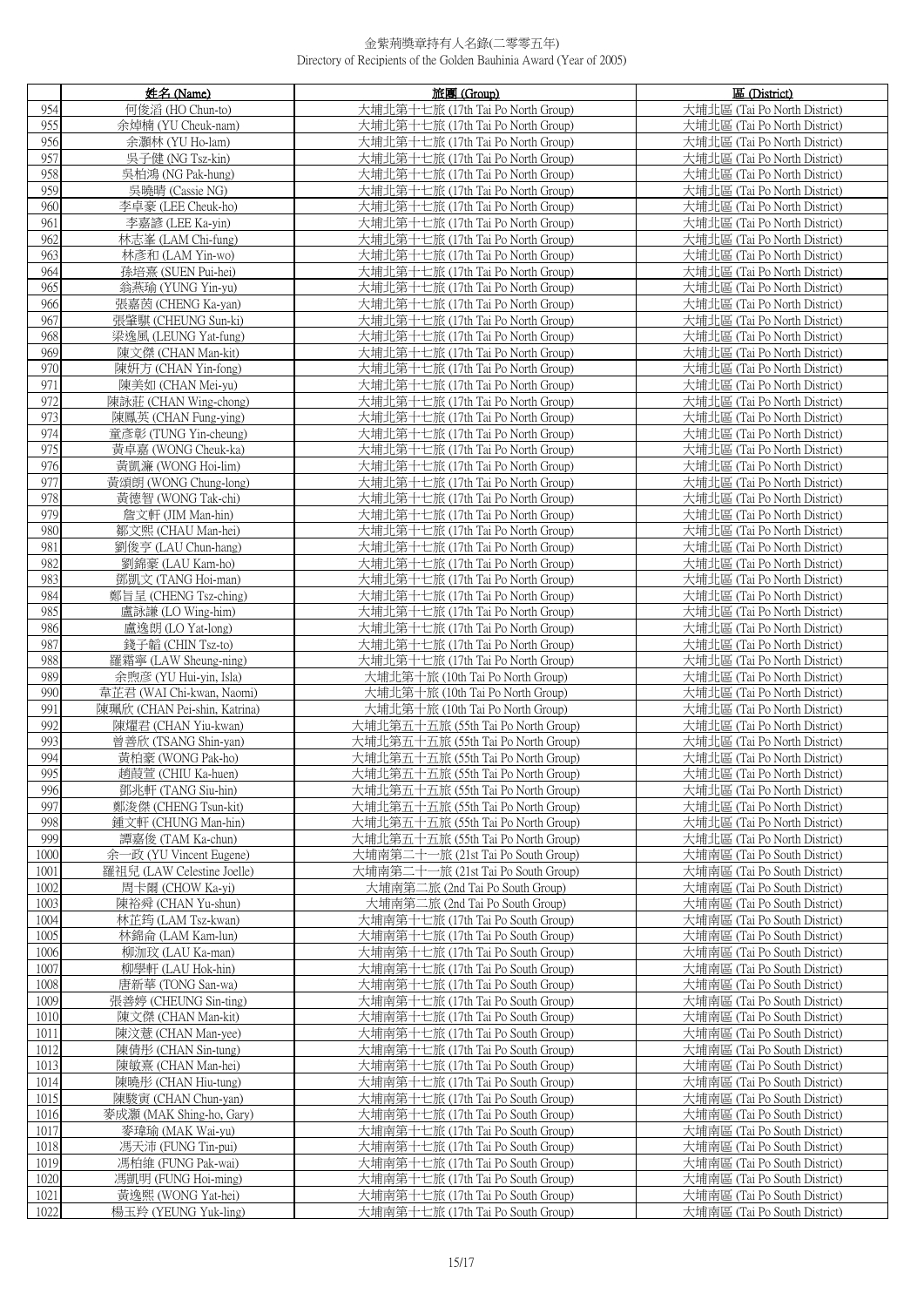|              | 姓名 (Name)                                   | 旅團 (Group)                                                                                            | 區 (District)                                                 |
|--------------|---------------------------------------------|-------------------------------------------------------------------------------------------------------|--------------------------------------------------------------|
| 1023         | 葉冠麟 (IP Kwun-lun)                           | 大埔南第十七旅 (17th Tai Po South Group)                                                                     | 大埔南區 (Tai Po South District)                                 |
| 1024         | 廖卓謙 (LIU Cheuk-him)                         | 大埔南第十七旅 (17th Tai Po South Group)                                                                     | 大埔南區 (Tai Po South District)                                 |
| 1025         | 趙晞彤 (CHIU Hei-tung)                         | 大埔南第十七旅 (17th Tai Po South Group)                                                                     | 大埔南區 (Tai Po South District)                                 |
| 1026         | 蔡浩民 (CHOY Hoo-man)                          | 大埔南第十七旅 (17th Tai Po South Group)                                                                     | 大埔南區 (Tai Po South District)                                 |
| 1027         | 鄧城謙 (TANG Shing-him)                        | 大埔南第十七旅 (17th Tai Po South Group)                                                                     | 大埔南區 (Tai Po South District)                                 |
| 1028         | 盧朗健 (LO Long Kin)                           | 大埔南第十七旅 (17th Tai Po South Group)                                                                     | 大埔南區 (Tai Po South District)                                 |
| 1029         | 賴凱婷 (LAI Hoi-ting)                          | 大埔南第十七旅 (17th Tai Po South Group)                                                                     | 大埔南區 (Tai Po South District)                                 |
| 1030<br>1031 | 謝家康 (TSE Ka-hong)<br>譚子軒 (TAM Tsz-hin)      | 大埔南第十七旅 (17th Tai Po South Group)<br>大埔南第十七旅 (17th Tai Po South Group)                                | 大埔南區 (Tai Po South District)<br>大埔南區 (Tai Po South District) |
| 1032         | 江進希 (KONG Chun-hei)                         | 大埔南第四十一旅 (41st Tai Po South Group)                                                                    | 大埔南區 (Tai Po South District)                                 |
| 1033         | 陳巧翎 (CHAN Hau-ling)                         | 大埔南第四十一旅 (41st Tai Po South Group)                                                                    | 大埔南區 (Tai Po South District)                                 |
| 1034         | 陳璟航 (CHAN King-hong)                        | 大埔南第四十一旅 (41st Tai Po South Group)                                                                    | 大埔南區 (Tai Po South District)                                 |
| 1035         | 黃諾文 (WONG Nok-man)                          | 大埔南第四十一旅 (41st Tai Po South Group)                                                                    | 大埔南區 (Tai Po South District)                                 |
| 1036         | 蔡雋熙 (CHOI, Matthew Samuel)                  | 大埔南第四十一旅 (41st Tai Po South Group)                                                                    | 大埔南區 (Tai Po South District)                                 |
| 1037         | 宋芷欣 (SUNG Chi-yin)                          | 新界東第一〇五六旅 (1056th New Territories East Group)                                                         | 大埔南區 (Tai Po South District)                                 |
| 1038         | 李祉瑋 (LI Tsz-wai)                            | 新界東第一〇五六旅 (1056th New Territories East Group)                                                         | 大埔南區 (Tai Po South District)                                 |
| 1039         | 林岳仲 (LAM Ngok-chung)                        | 新界東第一〇五六旅 (1056th New Territories East Group)                                                         | 大埔南區 (Tai Po South District)                                 |
| 1040<br>1041 | 梁玉衡 (LEUNG Yuk-hang)<br>趙芷婷 (CHIU Tsz-ting) | 新界東第一〇五六旅 (1056th New Territories East Group)<br>新界東第一〇五六旅 (1056th New Territories East Group)        | 大埔南區 (Tai Po South District)<br>大埔南區 (Tai Po South District) |
| 1042         | 趙曉彤 (CHIU Hiu-tung)                         | 新界東第一〇五六旅 (1056th New Territories East Group)                                                         | 大埔南區 (Tai Po South District)                                 |
| 1043         | 劉仲怡 (LAU Chung-yi)                          | 新界東第一〇五六旅 (1056th New Territories East Group)                                                         | 大埔南區 (Tai Po South District)                                 |
| 1044         | 盧明輝 (LO Ming-fai)                           | 新界東第一〇五六旅 (1056th New Territories East Group)                                                         | 大埔南區 (Tai Po South District)                                 |
| 1045         | 羅婉欣 (LO Yuen-yan)                           | 新界東第一〇五六旅 (1056th New Territories East Group)                                                         | 大埔南區 (Tai Po South District)                                 |
| 1046         | 杜嘉寶 (TO Ka-po)                              | 新界東第一四三六旅 (1436th New Territories East Group)                                                         | 大埔南區 (Tai Po South District)                                 |
| 1047         | 廖梓芯 (LIU Tsz-sum, Yuki)                     | 新界東第一四三六旅 (1436th New Territories East Group)                                                         | 大埔南區 (Tai Po South District)                                 |
| 1048         | 劉泳藍 (LAW Wing-lam)                          | 新界東第一四三六旅 (1436th New Territories East Group)                                                         | 大埔南區 (Tai Po South District)                                 |
| 1049         | 黎楚翹 (LAI Cho-kiu)                           | 新界東第一四三六旅 (1436th New Territories East Group)                                                         | 大埔南區 (Tai Po South District)                                 |
| 1050         | 吳芷瑜 (NG Tsz-yu)                             | 沙田北第十六旅 (16th Shatin North Group)                                                                     | 沙田北區 (Shatin North District)                                 |
| 1051<br>1052 | 李家明 (LEE Ka-ming)<br>李晞彤 (LI Hei-tung)      | 沙田北第十六旅 (16th Shatin North Group)<br>沙田北第十六旅 (16th Shatin North Group)                                | 沙田北區 (Shatin North District)<br>沙田北區 (Shatin North District) |
| 1053         | 李煒然 (LI Wai-vin)                            | 沙田北第十六旅 (16th Shatin North Group)                                                                     | 沙田北區 (Shatin North District)                                 |
| 1054         | 林庭安 (LAM Ting-on)                           | 沙田北第十六旅 (16th Shatin North Group)                                                                     | 沙田北區 (Shatin North District)                                 |
| 1055         | 陳毅軒 (CHAN Ngai-hin)                         | 沙田北第十六旅 (16th Shatin North Group)                                                                     | 沙田北區 (Shatin North District)                                 |
| 1056         | 曾奇塱 (TSANG Ki-long)                         | 沙田北第十六旅 (16th Shatin North Group)                                                                     | 沙田北區 (Shatin North District)                                 |
| 1057         | 鄭詠枝 (CHENG Wing-chi)                        | 沙田北第十六旅 (16th Shatin North Group)                                                                     | 沙田北區 (Shatin North District)                                 |
| 1058         | 王曉敏 (WONG Hiu-man)                          | 沙田北第三十四旅 (34th Shatin North Group)                                                                    | 沙田北區 (Shatin North District)                                 |
| 1059         | 劉綺玲 (LAU Yee-ling)                          | 沙田北第三十四旅 (34th Shatin North Group)                                                                    | 沙田北區 (Shatin North District)                                 |
| 1060<br>1061 | 羅慧欣 (LAW Wai-yan)                           | 沙田北第三十四旅 (34th Shatin North Group)<br>新界東第一二〇九旅 (1209th New Territories East Group)                   | 沙田北區 (Shatin North District)                                 |
| 1062         | 李海儀 (LEE Hoi-yee)<br>許嘉穎 (HUI Ka-wing)      | 新界東第一二〇九旅 (1209th New Territories East Group)                                                         | 沙田北區 (Shatin North District)<br>沙田北區 (Shatin North District) |
| 1063         | 鮑彥均 (BOW Yin-kwan)                          | 新界東第一二〇九旅 (1209th New Territories East Group)                                                         | 沙田北區 (Shatin North District)                                 |
| 1064         | 伍君而 (NG Kwan-vi, Gabriel)                   | 新界東第一二一四旅 (1214th New Territories East Group)                                                         | 沙田北區 (Shatin North District)                                 |
| 1065         | 張健恩 (CHEUNG Kin-yan)                        | 新界東第一二一四旅 (1214th New Territories East Group)                                                         | 沙田北區 (Shatin North District)                                 |
| 1066         | 麥卓熙 (MAK Cheuk-hei)                         | 新界東第<br>二一四旅 (1214th New Territories East Group)                                                      | 沙田北區 (Shatin North District)                                 |
| 1067         | 傅浚 (FU Tsun)                                | -二一四旅 (1214th New Territories East Group)<br>新界東第                                                     | 沙田北區 (Shatin North District)                                 |
| 1068         | 曾博凱 (TSANG Pok-hoi)                         | -二一四旅 (1214th New Territories East Group)<br>新界東第·                                                    | 沙田北區 (Shatin North District)                                 |
| 1069         | 楊駿杰 (YEUNG Chun-kit)                        | 新界東第<br>-二一四旅 (1214th New Territories East Group)                                                     | 沙田北區 (Shatin North District)                                 |
| 1070         | 左詠欣 (CHOR Wing-yan)<br>林嘉曦 (LAM Ka-hai)     | 沙田西第十旅 (10th Shatin West Group)<br>沙田西第十旅 (10th Shatin West Group)                                    | 沙田西區 (Shatin West District)<br>沙田西區 (Shatin West District)   |
| 1071<br>1072 | 楊善蓉 (YEUNG Sin-yung)                        | 沙田西第十旅 (10th Shatin West Group)                                                                       | 沙田西區 (Shatin West District)                                  |
| 1073         | 王啟駿 (WONG Kai-chun)                         | 新界東第<br>$-\bigcirc$ 旅 (1110th New Territories East Group)                                             | 沙田西區 (Shatin West District)                                  |
| 1074         | 柯柏匡 (Robin OR P.H.)                         | 新界東第<br>−○旅 (1110th New Territories East Group)                                                       | 沙田西區 (Shatin West District)                                  |
| 1075         | 韋賢澤 (Christopher WAI)                       | 新界東第·<br>•○旅 (1110th New Territories East Group)                                                      | 沙田西區 (Shatin West District)                                  |
| 1076         | 凌振謙 (LING Chun-him)                         | 新界東第<br>•○旅 (1110th New Territories East Group)                                                       | 沙田西區 (Shatin West District)                                  |
| 1077         | 梁嘉誠 (LEUNG Ka-shing, Kusson)                | 新界東第<br>•○旅 (1110th New Territories East Group)                                                       | 沙田西區 (Shatin West District)                                  |
| 1078         | 郭衍駿 (KWOK Hin-chun)                         | 新界東第·<br>• O旅 (1110th New Territories East Group)                                                     | 沙田西區 (Shatin West District)                                  |
| 1079         | 黃震峰 (WONG Chun-fung)                        | 新界東第-<br>• O旅 (1110th New Territories East Group)                                                     | 沙田西區 (Shatin West District)                                  |
| 1080<br>1081 | 鄒尚燃 (Lesley CHOW)<br>黎子慧 (Vanessa LAI)      | 新界東第-<br>• O旅 (1110th New Territories East Group)<br>新界東第·<br>−○旅 (1110th New Territories East Group) | 沙田西區 (Shatin West District)<br>沙田西區 (Shatin West District)   |
| 1082         | 劉宇軒 (LAU Yu-hin)                            | 新界東第九海童軍旅 (9th New Territories East Sea Scout Group)                                                  | 沙田東區 (Shatin East District)                                  |
| 1083         | 駱其朗 (LOK Ki-long)                           | 新界東第九海童軍旅 (9th New Territories East Sea Scout Group)                                                  | 沙田東區 (Shatin East District)                                  |
| 1084         | 鍾朗豐 (CHUNG Long-fung)                       | 新界東第九海童軍旅 (9th New Territories East Sea Scout Group)                                                  | 沙田東區 (Shatin East District)                                  |
| 1085         | 金雪儀 (KAM Suet-yee)                          | 沙田南第三十旅 (30th Shatin South Group)                                                                     | 沙田南區 (Shatin South District)                                 |
| 1086         | 楊子毅 (YEUNG Tsz-ngai)                        | 沙田南第三十旅 (30th Shatin South Group)                                                                     | 沙田南區 (Shatin South District)                                 |
| 1087         | 劉劍威 (LIU Kim-wai)                           | 沙田南第三十旅 (30th Shatin South Group)                                                                     | 沙田南區 (Shatin South District)                                 |
| 1088         | 潘國強 (PUN Kwok-keung)                        | 沙田南第三十旅 (30th Shatin South Group)                                                                     | 沙田南區 (Shatin South District)                                 |
| 1089         | 盧岸瑋 (LO Ngon-wai)                           | 沙田南第三十旅 (30th Shatin South Group)                                                                     | 沙田南區 (Shatin South District)                                 |
| 1090         | 謝欣蓓 (TSE Yen-piu, Emily)                    | 沙田南第三十旅 (30th Shatin South Group)                                                                     | 沙田南區 (Shatin South District)                                 |
| 1091         | 何博謙 (HO Pok-him)                            | 沙田南第五十九旅 (59th Shatin South Group)                                                                    | 沙田南區 (Shatin South District)                                 |